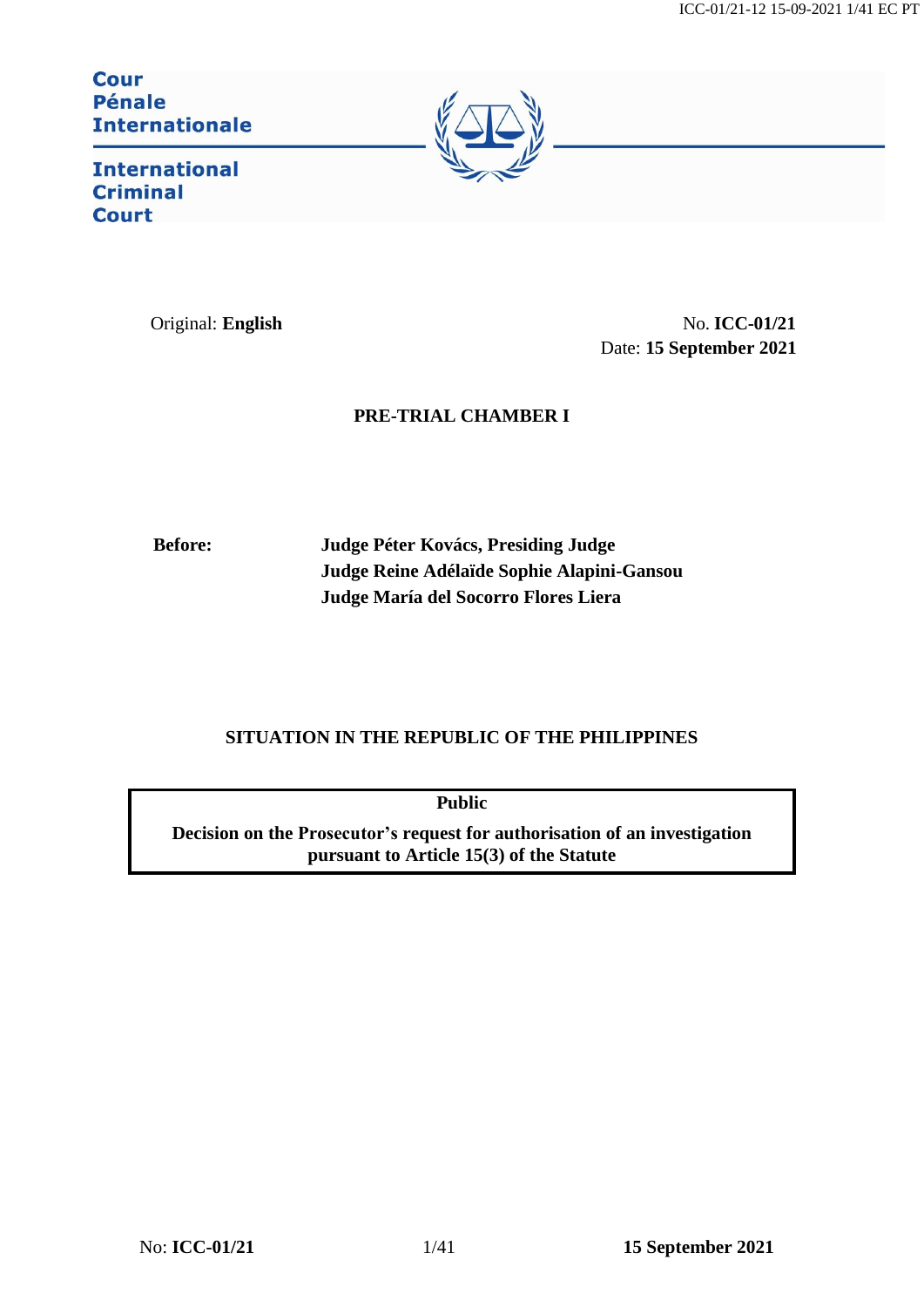**Decision to be notified, in accordance with regulation 31 of the** *Regulations of the Court***, to:**

| The Office of the Prosecutor<br>Karim A. A. Khan<br><b>James Stewart</b> | <b>Counsel for the Defence</b>                                         |
|--------------------------------------------------------------------------|------------------------------------------------------------------------|
| <b>Legal Representatives of Victims</b>                                  | <b>Legal Representatives of Applicants</b>                             |
| <b>Unrepresented Victims</b>                                             | <b>Unrepresented Applicants for</b><br><b>Participation/Reparation</b> |
| The Office of Public Counsel for Victims                                 | The Office of Public Counsel for the Defence                           |
| <b>States Representative</b>                                             | <b>Amicus Curiae</b>                                                   |
| <b>REGISTRY</b>                                                          |                                                                        |
| Registrar                                                                | <b>Counsel Support Section</b>                                         |
| Peter Lewis                                                              |                                                                        |
| <b>Victims and Witnesses Unit</b><br>Nigel Verrill                       | <b>Detention Section</b>                                               |
| <b>Victims Participation and Reparations</b><br><b>Section</b>           | <b>Other</b>                                                           |
| Philipp Ambach                                                           |                                                                        |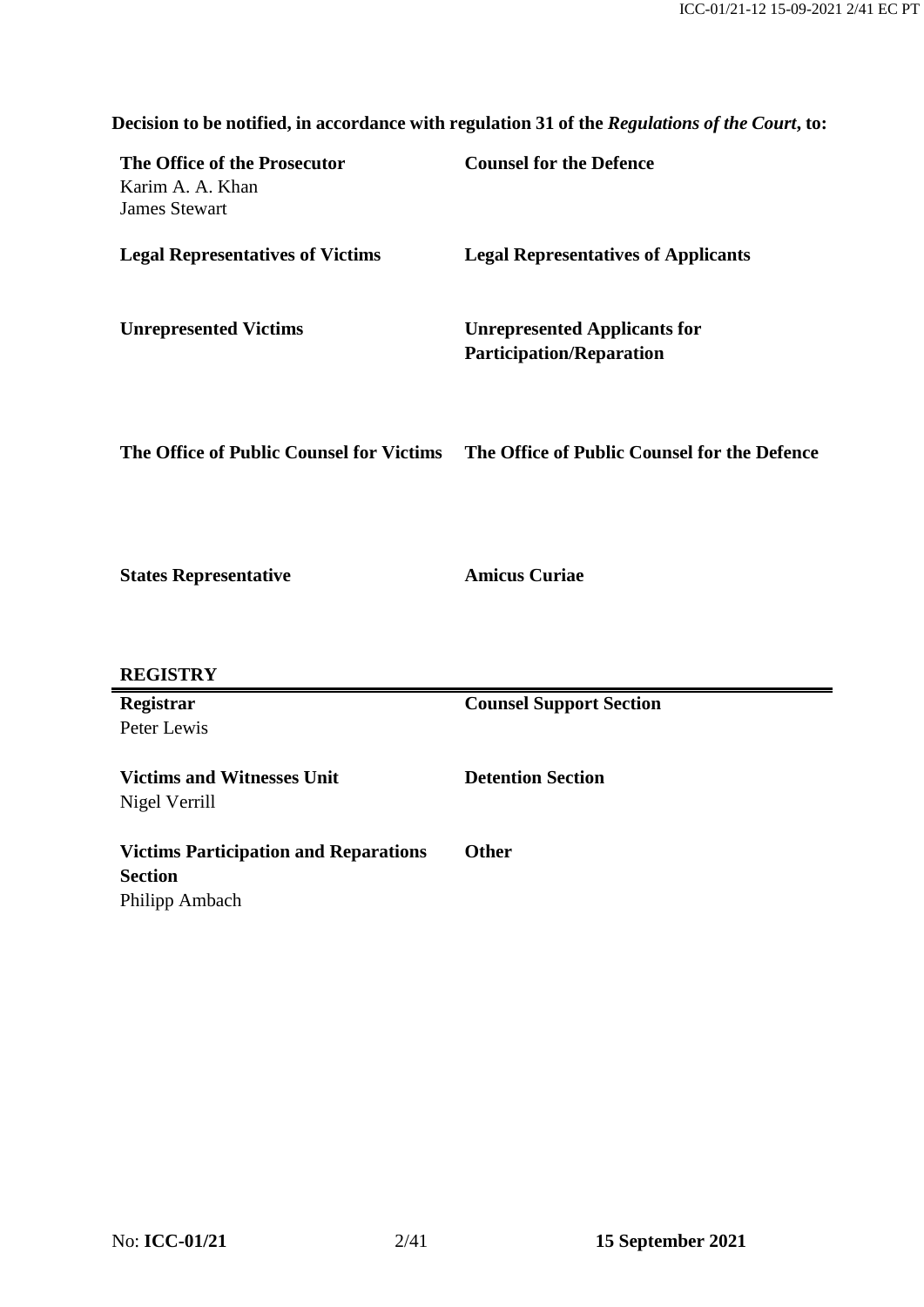# **Table of contents**

| I.              |       |                                                                     |  |
|-----------------|-------|---------------------------------------------------------------------|--|
| Π.              |       |                                                                     |  |
| Ш.              |       |                                                                     |  |
| IV.             |       |                                                                     |  |
| A.              |       |                                                                     |  |
|                 | 1.    |                                                                     |  |
|                 | (i)   |                                                                     |  |
|                 | (ii)  |                                                                     |  |
|                 | (iii) |                                                                     |  |
|                 |       |                                                                     |  |
|                 |       |                                                                     |  |
|                 |       |                                                                     |  |
|                 |       |                                                                     |  |
|                 |       |                                                                     |  |
|                 |       |                                                                     |  |
|                 |       | Killings committed outside of official law enforcement operations21 |  |
|                 |       |                                                                     |  |
|                 |       |                                                                     |  |
|                 |       |                                                                     |  |
|                 | 2.    |                                                                     |  |
|                 | (i)   |                                                                     |  |
|                 | (ii)  |                                                                     |  |
|                 | (iii) |                                                                     |  |
|                 |       |                                                                     |  |
|                 |       |                                                                     |  |
|                 |       |                                                                     |  |
|                 |       |                                                                     |  |
|                 |       |                                                                     |  |
|                 |       |                                                                     |  |
| <b>B.</b>       |       |                                                                     |  |
| $\mathcal{C}$ . |       |                                                                     |  |
| V.              |       |                                                                     |  |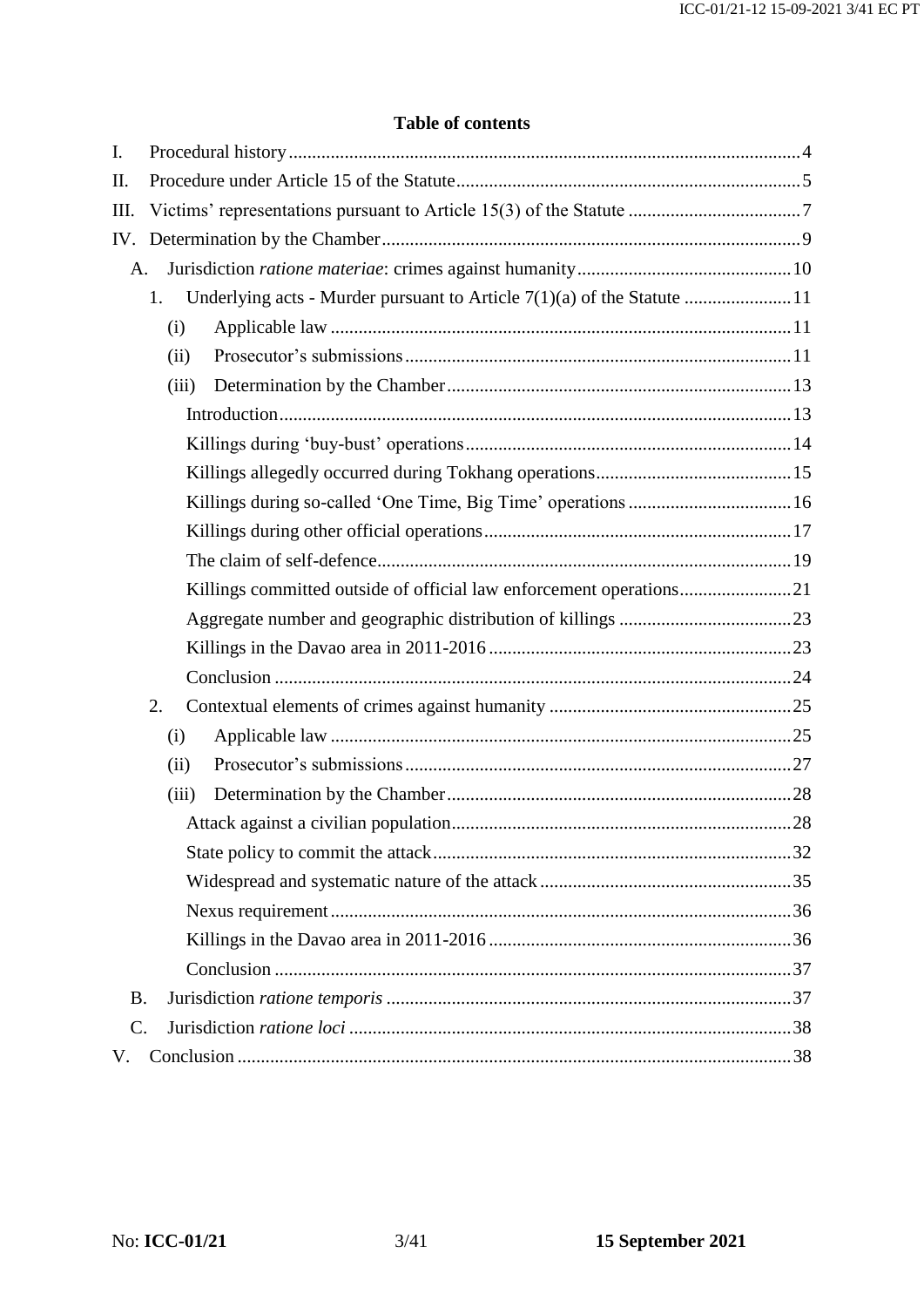**PRE-TRIAL CHAMBER I** (the 'Chamber') of the International Criminal Court (the 'Court') issues this decision on the Prosecutor's request for authorisation of an investigation pursuant to article 15(3) of the Rome Statute (the 'Statute').

### I. **Procedural history**

<span id="page-3-0"></span>1. On 16 March 2021, the Presidency of the Court recomposed the Chamber and assigned the following situations to it: Democratic Republic of the Congo; Libya; Republic of Mali; Gabonese Republic; Registered Vessels of Comoros, Greece and Cambodia; Palestine; People's Republic of Bangladesh and the Republic of the Union of Myanmar; Plurinational State of Bolivia; Georgia; Bolivarian Republic of Venezuela I and Bolivarian Republic of Venezuela II. 1

2. On 19 April 2021, the Presidency also assigned, with immediate effect, the situation in the Republic of the Philippines (the 'Philippines') to the Chamber.<sup>2</sup>

3. On 29 April 2021, the Chamber rejected the Prosecutor's 'Request for extension of page limit for article 15(3) Request'.<sup>3</sup>

4. On 11 May 2021, the Chamber rejected the Prosecutor's 'Second request for extension of page limit for article 15(3) Request'.<sup>4</sup>

5. On 24 May 2021, the Prosecutor filed, as 'Secret, Ex parte, only available to the Prosecution', the 'Request for authorisation of an investigation pursuant to article 15(3)' (the 'Article  $15(3)$  Request'),<sup>5</sup> requesting authorisation to commence an investigation into the Situation in the Philippines, in relation to 'crimes within the jurisdiction of the Court allegedly committed on the territory of the Philippines between 1 November 2011 and 16 March 2019 in the context of the [war on drugs] campaign, as well as any other crimes which are sufficiently linked to these events'. 6

<sup>&</sup>lt;sup>1</sup> See e.g. Presidency, Decision assigning judges to divisions and recomposing Chambers, 16 March 2021, ICC-01/04-763, pages 6-7, 9.

<sup>&</sup>lt;sup>2</sup> Decision on the assignment of the situation in the Republic of the Philippines, ICC-01/21-1.

<sup>3</sup> Decision on the Prosecutor's Request for extension of page limit for article 15(3) Request, ICC-01/21-4; Request for extension of page limit for article 15(3) Request, 20 April 2021, ICC-01/21-2.

<sup>4</sup> Decision on the Prosecutor's Second request for extension of page limit for article 15(3) Request, ICC-01/21-6; Request for extension of page limit for article 15(3) Request, 4 May 2021, ICC-01/21-5-SECRET-Exp (a public redacted version was also filed, see ICC-01/21-5-Red).

<sup>5</sup> ICC-01/21-7-SECRET-Exp, with secret *ex parte* Annexes 1, 2, 3, 4 and 5.

 $6$  Article 15(3) Request, para. 131.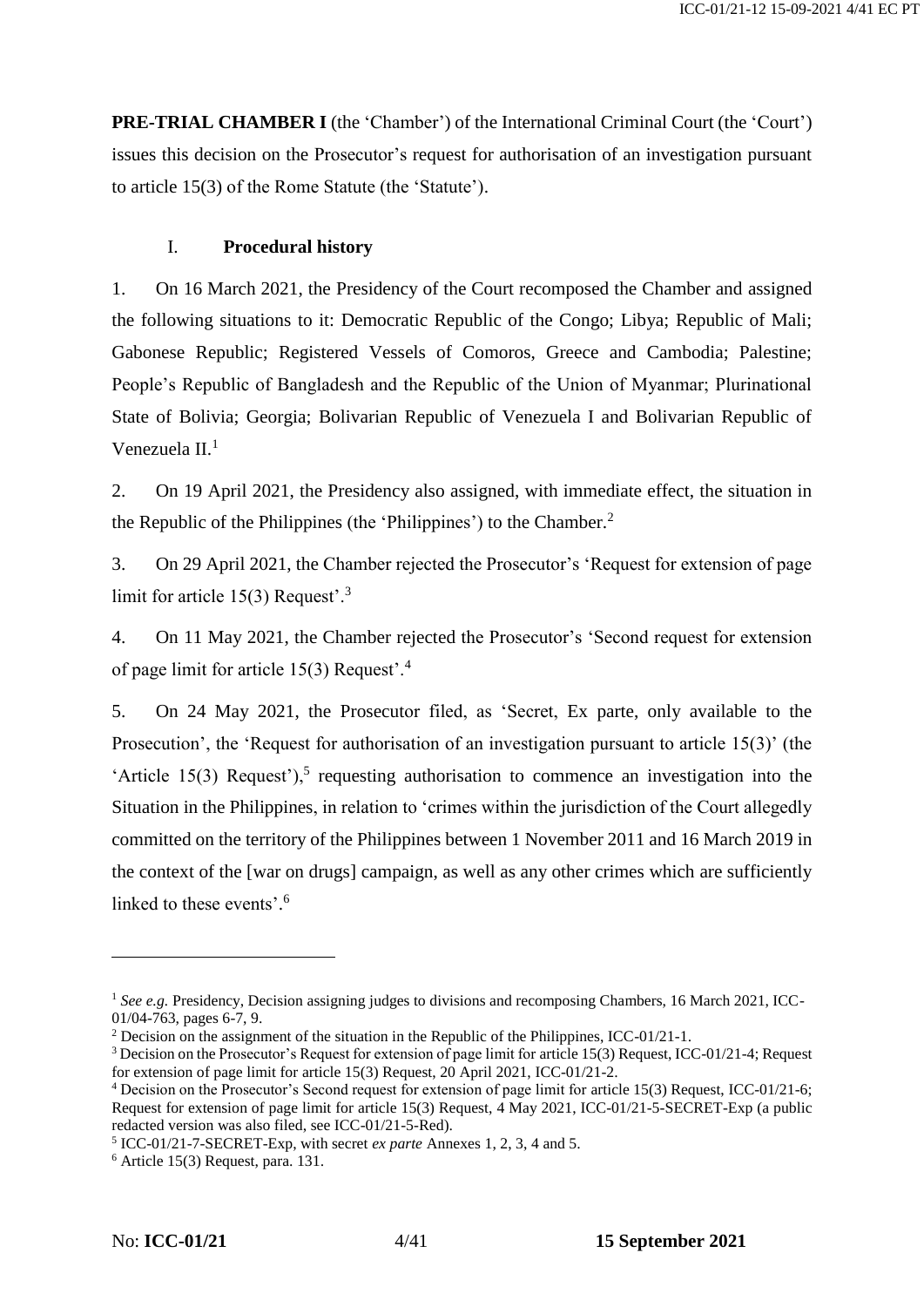6. On 14 June 2021, the Prosecutor filed a public redacted version of the Article 15(3) Request.<sup>7</sup> Thus, the Prosecutor provided notice to victims under Article 15(3) of the Statute and Rule 50(1) of the Rules of Procedure and Evidence (the 'Rules').

7. On 17 June 2021, the Chamber, following a request for extension of time submitted by the Registry,<sup>8</sup> extended the time limit for victims to make representations to the Chamber under Article 15(3) of the Statute and Rule 50(3) of the Rules to 13 August 2021.<sup>9</sup>

8. On 27 August 2021, the Registry transmitted to the Chamber 204 victims' representations received within the applicable time limit and assessed as falling inside the temporal, territorial and material scope of the situation.<sup>10</sup> On the same day, the Registry also filed in the record of the case its report on victims'representations, its assessment of the representations transmitted and an explanation of the criteria applied when conducting the assessment of each representation. $11$ 

### **II. Procedure under Article 15 of the Statute**

<span id="page-4-0"></span>9. The procedure for initiating an investigation upon the Prosecutor's own initiative is regulated by Article 15 of the Statute. This provision subjects the Prosecutor's power to open an investigation *proprio motu* to the judicial scrutiny of the Pre-Trial Chamber. Article 15(3) provides that, '[i]f the Prosecutor concludes that there is a reasonable basis to proceed with an investigation, he or she shall submit to the Pre-Trial Chamber a request for authorization of an investigation, together with any supporting material collected'.

10. Article 15(4) of the Statute clearly states the limited mandate of the Chamber at this stage of the proceedings:

<sup>&</sup>lt;sup>7</sup> ICC-01/21-7-Red. Annexes 1, 4 and 5 were reclassified by the Chamber as 'public' on the same day following a request to this effect submitted by the Prosecutor by email.

<sup>8</sup> ICC-01/21-8-Conf. A public redacted version is also available, *see* ICC-01/21-8-Red.

<sup>&</sup>lt;sup>9</sup> Decision on the 'Registry Request for Extension of Notice Period and Submissions on the Article 15(3) Process', ICC-01/21-9.

<sup>10</sup> ICC-01/21-10 and 204 annexes containing the actual representations, classified as 'confidential *ex parte*, only available to the Registry'.

<sup>11</sup> ICC-01/21-11 and confidential Annex I - Registry Report on Victims' Representations (public redacted version also available; see ICC-01/21-11-AnxI-Red), confidential *ex parte*, only available to the Registry, Annex II (containing the Registry's assessment of the representations transmitted), and confidential Annex III (containing an explanation of the criteria applied when conducting the assessment of each representation).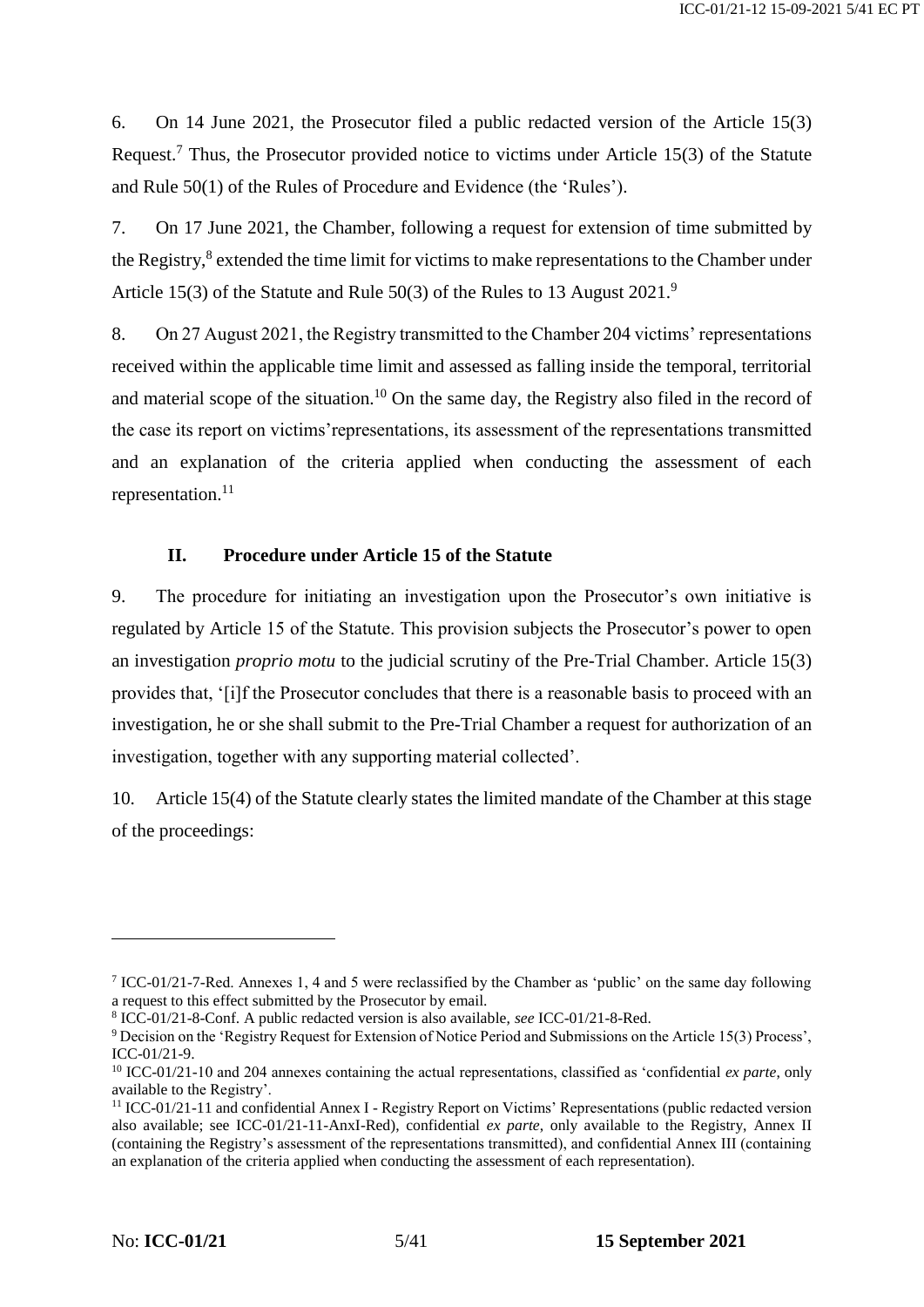[i]f the Pre-Trial Chamber, upon examination of the request and the supporting material, considers that there is a reasonable basis to proceed with an investigation, and that the case appears to fall within the jurisdiction of the Court, it shall authorize the commencement of the investigation, without prejudice to subsequent determinations by the Court with regard to the jurisdiction and admissibility of a case.

11. Within that limited mandate, the Chamber's judicial control ensures that the exercise of propio motu powers by the Prosecutor are in line with the provisions of Article 15 of the Statute, curbing any possible abuse of power, and confirms the existence of a reasonable basis to proceed with an investigation*.* 12

12. The Chamber recalls that 'reasonable basis to proceed' is the lowest evidentiary standard provided for in the Statute. Accordingly, when reviewed against this standard, the relevant material is required neither to point towards one conclusion nor to be conclusive. Rather, a sensible or reasonable justification for a belief that a crime falling within the jurisdiction of the Court has been or is being committed must be established. In this regard, the Chamber considers that it does not follow that an investigation should not be opened where facts or accounts are difficult to establish, unclear, or conflicting. Such circumstances in fact call for an investigation to be opened, provided that the relevant requirements have been met.<sup>13</sup>

13. The Chamber further recalls that, for a crime to fall within the jurisdiction of the Court, all jurisdictional prerequisites must be satisfied. Thus, the crime must: (i) fall within the category of crimes set out in Article 5 and defined in Articles 6 to 8 of the Statute (jurisdiction *ratione materiae*);<sup>14</sup> (ii) fulfil the temporal conditions specified in Article 11 of the Statute

<sup>12</sup> Pre-Trial Chamber III, *Situation in the Republic of Burundi*, Public Redacted Version of "Decision Pursuant to Article 15 of the Rome Statute on the Authorization of an Investigation into the Situation in the Republic of Burundi", ICC-01/17-X-9-US-Exp, 25 October 2017, 9 November 2017, [ICC-01/17-9-Red,](http://www.legal-tools.org/doc/8f2373/) para. 28 ('Burundi Article 15 Decision'); Appeals Chamber, *Situation in the Islamic Republic of Afghanistan*, Judgment on the appeal against the decision on the authorisation of an investigation into the situation in the Islamic Republic of Afghanistan, 5 March 2020, [ICC-02/17-138,](https://www.legal-tools.org/doc/x7kl12/) para. 61 ('Afghanistan Appeal Judgment').

<sup>&</sup>lt;sup>13</sup> [Burundi Article 15 Decision,](http://www.legal-tools.org/doc/8f2373/) para. 30, referring to Pre-Trial Chamber I, *Situation on the Registered Vessels of the Union of the Comoros, the Hellenic Republic and the Kingdom of Cambodia*, Decision on the request of the Union of the Comoros to review the Prosecutor's decision not to initiate an investigation, 16 July 2015, [ICC-](http://www.legal-tools.org/doc/2f876c/)[01/13-34,](http://www.legal-tools.org/doc/2f876c/) para. 13.

<sup>&</sup>lt;sup>14</sup> *See* section [IV.A,](#page-9-0) below.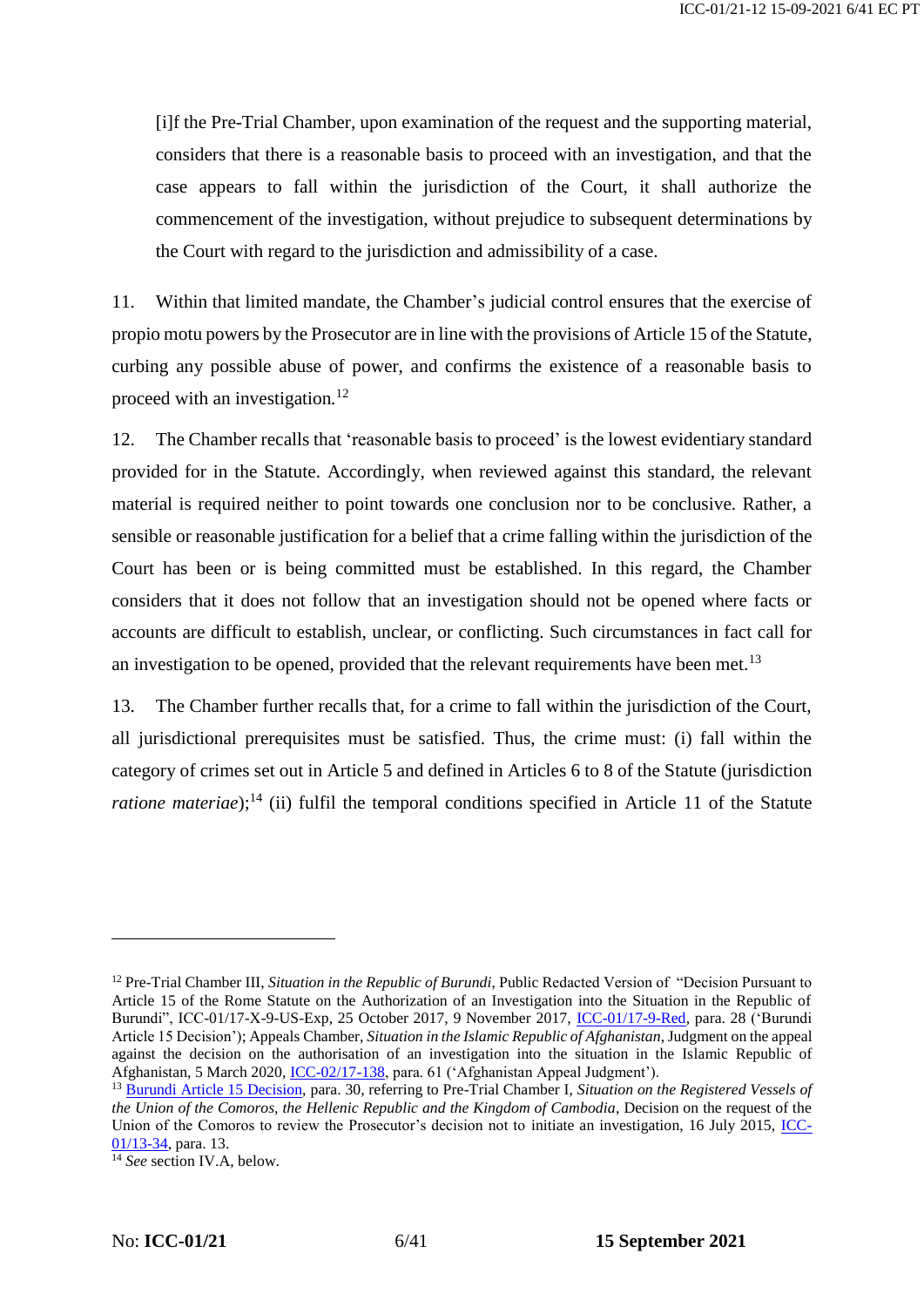(jurisdiction *ratione temporis);*<sup>15</sup> and (iii) meet one of the two requirements contained in Article 12(2) of the Statute (jurisdiction *ratione loci* or *ratione personae*). 16

14. Ruling on the scope of the Pre-Trial Chamber's inquiry under Article 15(4) of the Statute, the Appeals Chamber recently held:

Article 15(4) of the Statute requires a pre-trial chamber to determine whether there is a reasonable factual basis for the Prosecutor to proceed with an investigation, in the sense of whether crimes have been committed, and that potential case(s) arising from such investigation appear to fall within the Court's jurisdiction. The pre-trial chamber is not called under article 15(4) of the Statute to review the Prosecutor's analysis of the factors under article  $53(1)(a)$  to (c) of the Statute.<sup>17</sup>

15. Importantly, the Chamber recalls that the Appeals Chamber has held explicitly that a decision under Article 15(4) does not involve determinations on admissibility and interests of justice.<sup>18</sup>

16. Nevertheless, in determining whether to make a request under Article 15(3), the Prosecutor remains obliged under Rule 48 of the Rules to consider all the conditions under Article 53(1)(a) to (c).<sup>19</sup> The Chamber notes in this regard that, as declared in the Article 15(3) Request, the Prosecutor has done so, and has concluded that potential cases which would likely arise from an investigation into the situation would be both admissible and sufficiently grave to justify further action by the Court as well as identified no substantial reason to believe that an investigation would not be in the interests of justice.<sup>20</sup>

### **III. Victims' representations pursuant to Article 15(3) of the Statute**

<span id="page-6-0"></span>17. Pursuant to Article 15(3) of the Statute and Rule 50(3) of the Rules, victims may make representations in writing to the Pre-Trial Chamber. Following the Article 15(3) Request, 204 victims' representations falling within the parameters of the situation, as assessed by the Registry, were made. Of these, four were assessed by the Registry as individual, and 200 as

<sup>&</sup>lt;sup>15</sup> See section [IV.B,](#page-36-1) below.

<sup>16</sup> *See* section [IV.C,](#page-37-0) below.

<sup>&</sup>lt;sup>17</sup> [Afghanistan Appeal Judgment,](https://www.legal-tools.org/doc/x7kl12/) para. 1.

<sup>&</sup>lt;sup>18</sup> [Afghanistan Appeal Judgment,](https://www.legal-tools.org/doc/x7kl12/) paras 34-35, 37, 46.

<sup>&</sup>lt;sup>19</sup> [Afghanistan Appeal Judgment,](https://www.legal-tools.org/doc/x7kl12/) paras 35, 37, 48.

 $20$  Article 15(3) Request, para. 130.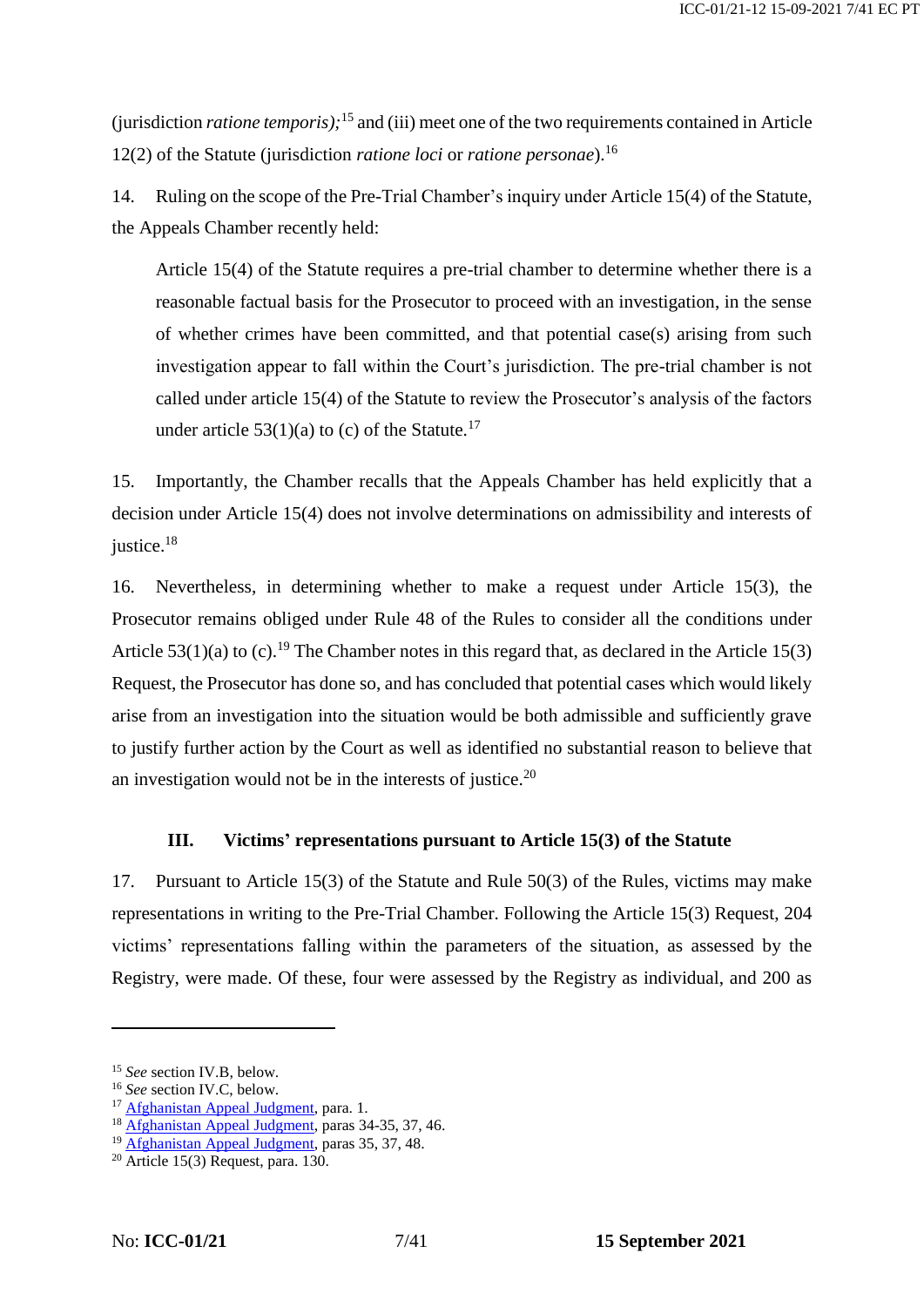collective.<sup>21</sup> Altogether, the Registry assessed that representations were made on behalf of victims including 1,530 individual victims and 1,050 families. $^{22}$ 

18. The Chamber has considered the representations made, and was also assisted by the report of the Registry in identifying patterns and general themes of the representations.<sup>23</sup>

19. The Chamber notes that, as analysed by the Registry, 94 % of victims who have made representations expressed themselves in favour of the investigation, citing as the main motivating factors genuine investigation by an impartial international court, identifying and bringing the perpetrators to justice, ending impunity, preventing future crimes, knowing the truth about what happened to victims and clearing their names of false accusations, and allowing for victims' voices to be heard. $^{24}$ 

20. A large majority of the representations made to the Chamber contained reports of killings in the context of the so-called 'war on drugs'.<sup>25</sup> However, a significant number also reported facts potentially qualifying, in the Registry's submission, as other inhumane acts/torture, imprisonment or other severe deprivation of liberty, enforced disappearance, attempted murder and sexual violence.<sup>26</sup> Some representations specifically made the point that the investigation should not only cover murder as a crime against humanity, but should extend to other crimes.<sup>27</sup> It is also noted that some representations called for expeditious proceedings before the Court.<sup>28</sup>

21. The Chamber, upon examination of the victims' representations made to it and the Registry report, observes that the victims' representations correspond to a great extent with the submissions of the Prosector and the supporting material. As such they are referred to at relevant points in the analysis below.

22. The Chamber wishes to express its appreciation of the fact that many individuals have come forward with representations to the Chamber on behalf of themselves or on behalf of other victims in the situation. The Chamber also acknowledges the fact that the time limit for

<sup>21</sup> Registry Report on Victims' Representations, para. 17.

<sup>&</sup>lt;sup>22</sup> Registry Report on Victims' Representations, para. 24.

<sup>&</sup>lt;sup>23</sup> Registry Report on Victims' Representations.

<sup>24</sup> Registry Report on Victims' Representations, para. 5.

<sup>&</sup>lt;sup>25</sup> Registry Report on Victims' Representations, para. 8.

<sup>26</sup> Registry Report on Victims' Representations, paras 8-10.

<sup>27</sup> *See* Registry Report on Victims' Representations, para. 12.

<sup>&</sup>lt;sup>28</sup> Registry Report on Victims' Representations, page 18.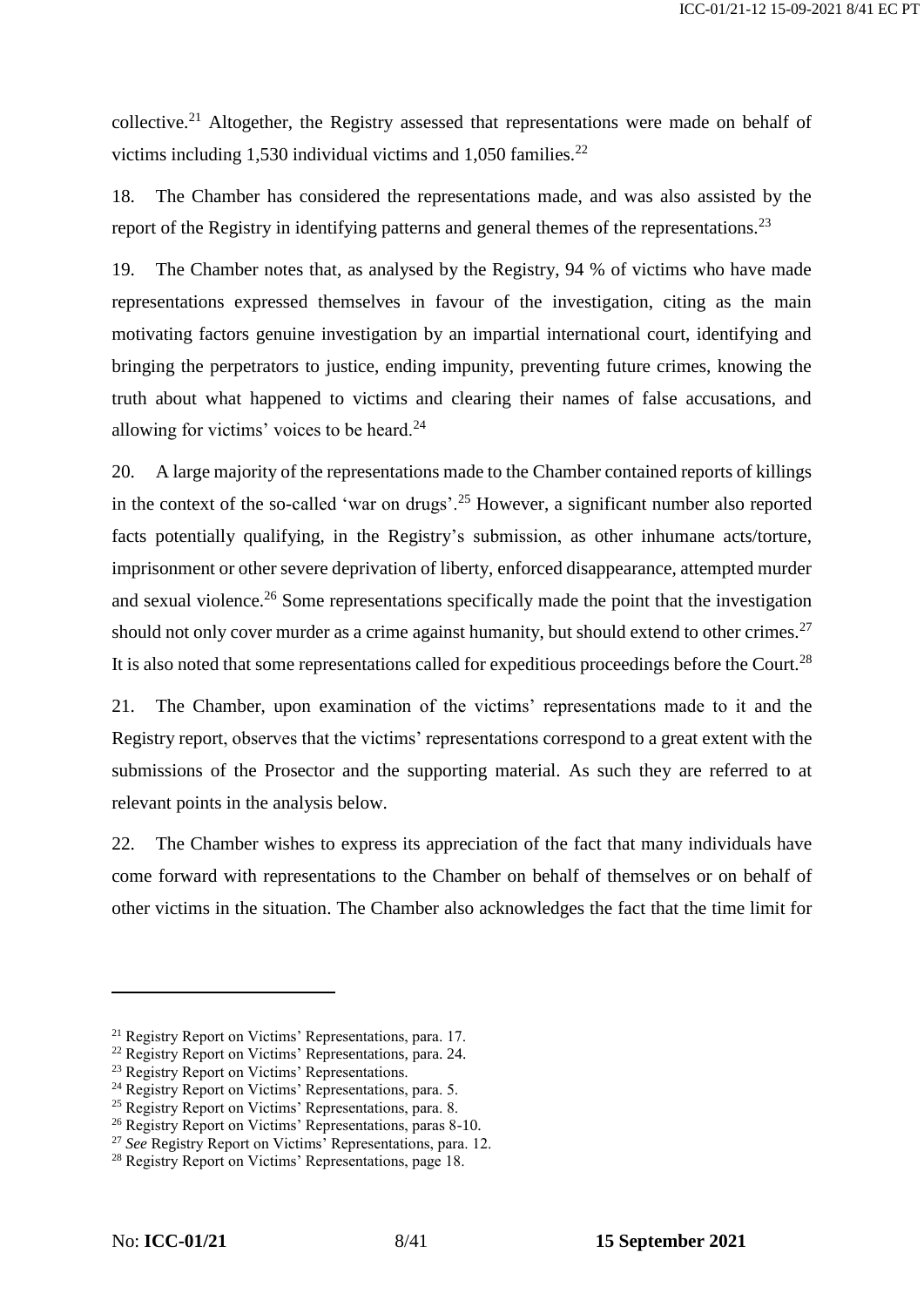representations was perceived by some victims as too short.<sup>29</sup> However, in light of the procedural regime of Article 15 of the Statute and in light of the principal objective to have the authorised investigation commence as soon as practicable, the Chamber decided to proceed to the issuance of the present decision within the 120-day time limit as envisaged in the Chambers Practice Manual.<sup>30</sup>

#### **IV. Determination by the Chamber**

<span id="page-8-0"></span>23. The Prosecutor submits that there is a reasonable basis to believe that the crime against humanity of murder was committed from at least 1 July 2016 to 16 March 2019 in the context of the Philippine government's so-called 'war on drugs' campaign.<sup>31</sup> The Chamber notes that the Prosecutor refers to the 'war on drugs' campaign as a core notion of the situation, encompassing official and unofficial operations. The term does not seem to be official, although it appears frequently in the supporting material. As such, it is also used by the Chamber in the present decision, $32$  but without prejudice to the legality or not of the different activities it encompasses.

24. The Prosecutor avers that information obtained by the Prosecution suggests that state actors, primarily members of the Philippine security forces, killed thousands of suspected drug users and other civilians during official law enforcement operations.<sup>33</sup> According to the Prosecutor, markedly similar crimes were committed outside official police operations, reportedly by so-called 'vigilantes', although information suggests that some vigilantes were in fact police officers, while others were private citizens recruited, coordinated, and paid by police to kill civilians.<sup>34</sup> The Prosecutor estimates the total number of civilians killed in connection with the so-called 'war on drugs' campaign between July 2016 and March 2019 appears to be between  $12,000$  and  $30,000$ .<sup>35</sup>

25. In addition, the Prosecutor submits that '[t]he same types of actors also allegedly committed strikingly similar crimes in the city and region of Davao ("Davao"), starting in 1988

<sup>29</sup> Registry Report on Victims' Representations, page 32.

<sup>30</sup> Chambers Practice Manual, 4th edition, 29 November 2019, para. 2. *See also* Decision on the 'Registry Request for Extension of Notice Period and Submissions on the Article 15(3) Process', ICC-01/21-9.

<sup>31</sup> Article 15(3) Request, para. 2.

<sup>32</sup> *See* para. 92, below.

<sup>33</sup> Article 15(3) Request, para. 2.

<sup>34</sup> Article 15(3) Request, para. 2.

<sup>35</sup> Article 15(3) Request, para. 2.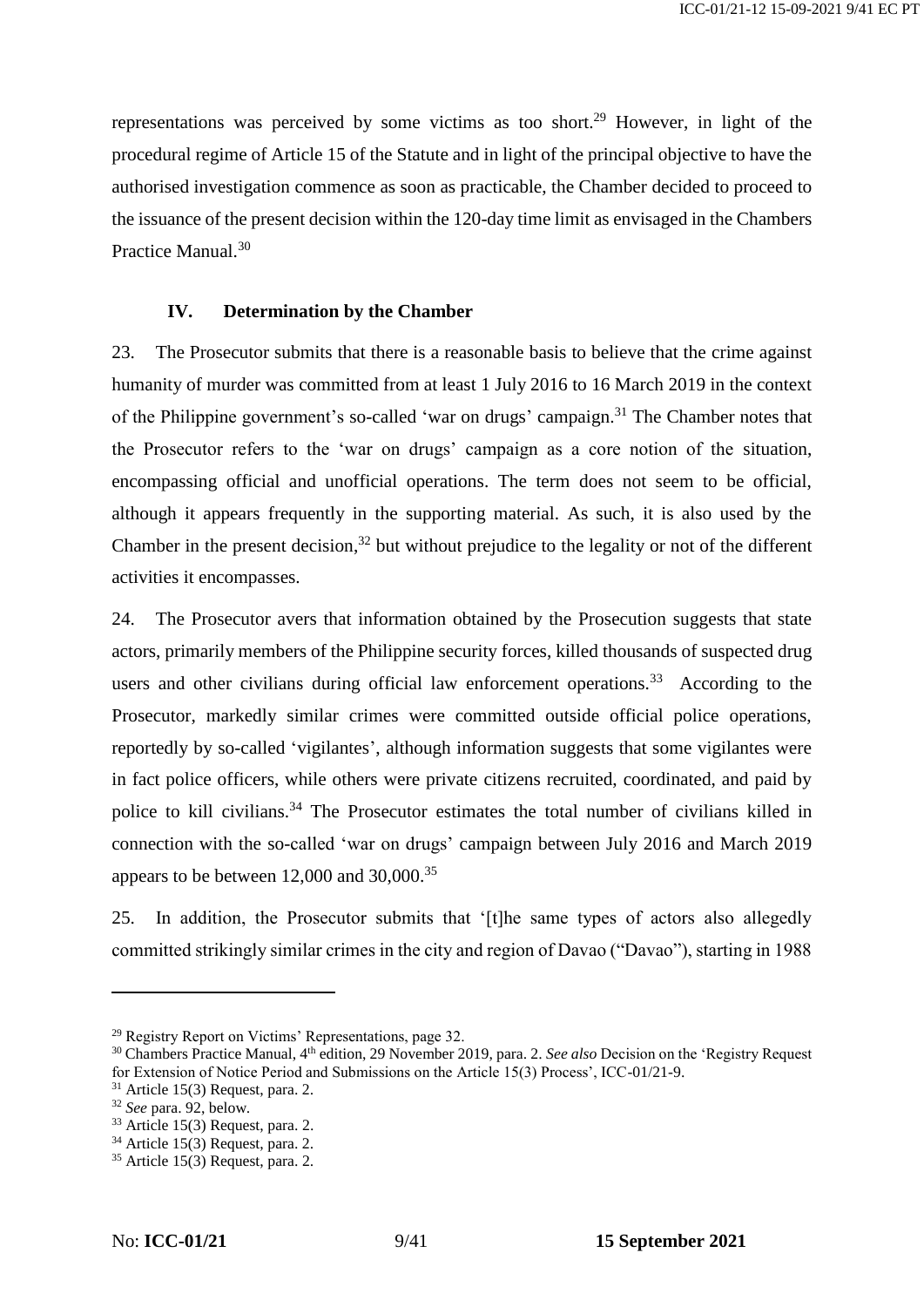and continuing through 2016'.<sup>36</sup> Bearing in mind the temporal jurisdiction of the Court,<sup>37</sup> the Prosecutor requests that 'the 2011-2016 events in Davao be included within the requested investigation'.<sup>38</sup>

26. The Article 15(3) Request is based on 391 discrete items of supporting material made available to the Chamber through Ecourt. This material includes official sources, such as Philippine National Police reports, including operational reports in specific relevant cases, internal instructions and operating procedures, public documents emanating from the Philippine Drug Enforcement Agency and the Presidential Office, as well as documents emanating from the Senate of the Philippines. Documents from the United Nations have also been submitted by the Prosecutor, including some specifically addressing the so-called 'war on drugs campaign'. Further, the Prosecutor has submitted investigative reports and other publications of national and international non-governmental organisations. Finally, a number of press reports and articles have been submitted by the Prosecutor as part of the supporting material.

27. The Chamber has reviewed the Prosecutor's submissions in the Article 15(3) Request and the supporting material in line with the requirements of the process under Article 15 of the Statute, as set out above. In the following sections, the Chamber lays out its determination in relation to the question whether there is a reasonable basis for the Prosecutor to proceed with an investigation, in the sense of whether crimes have been committed, and that potential case(s) arising from such investigation appear to fall within the Court's jurisdiction.

#### **A. Jurisdiction** *ratione materiae***: crimes against humanity**

<span id="page-9-0"></span>28. The crime alleged by the Prosecutor in the Article 15(3) Request is the crime against humanity of murder, under Article 7(1)(a) of the Statute.

29. Under Article 7(1) of the Statute, a crime against humanity involves any of the specified acts that are listed ('underlying acts')<sup>39</sup> when committed as part of a widespread or systematic attack directed against any civilian population, with knowledge of the attack ('contextual elements'). 40

<sup>36</sup> Article 15(3) Request, para. 4.

 $37$  Article 15(3) Request, para. 80.

<sup>38</sup> Article 15(3) Request, para. 4.

<sup>39</sup> *See* below, [IV.A.1.](#page-10-0)

<sup>40</sup> *See* below, [IV.A.2.](#page-24-0)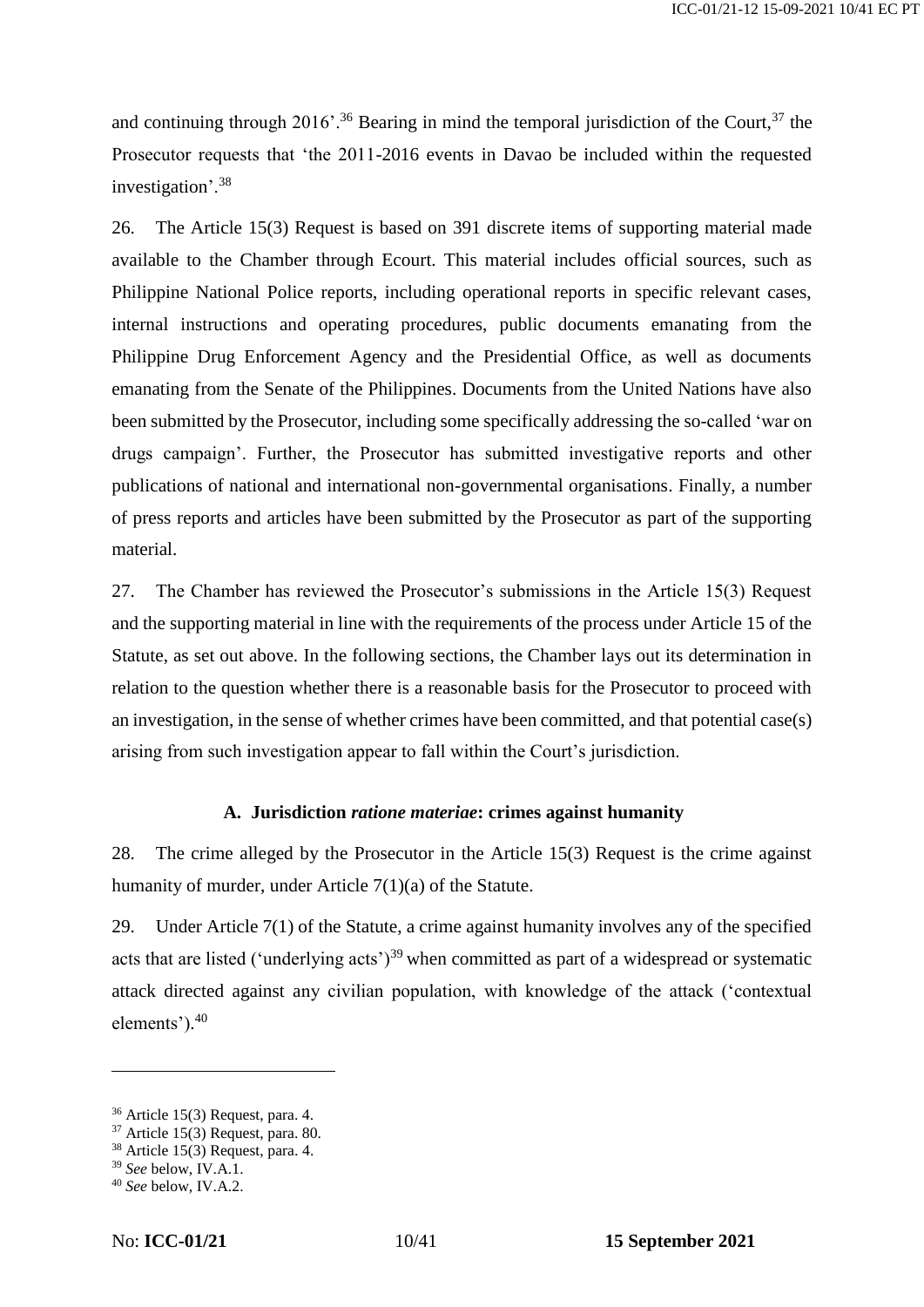30. The Chamber addresses in turn the Prosecutor's submissions and the supporting material in relation to: (i) the underlying acts – murder pursuant to Article  $7(1)(a)$  of the Statute; and (ii) the contextual elements of crimes against humanity.

### *1. Underlying acts - Murder pursuant to Article 7(1)(a) of the Statute*

### *(i) Applicable law*

<span id="page-10-1"></span><span id="page-10-0"></span>31. In order to establish that the crime of murder has been committed, the Chamber must be satisfied that a 'perpetrator killed one or more persons'.<sup>41</sup>

### *(ii) Prosecutor's submissions*

<span id="page-10-2"></span>32. As summarised above, the Prosecutor alleges that information reviewed by the Prosecution provides a reasonable basis to believe that, between at least 1 July 2016 and 16 March 2019, members of Philippine security forces and other, often associated, perpetrators deliberately killed thousands of civilians suspected to be involved in drug activities.<sup>42</sup> According to the Prosecutor, the relevant killings can be grouped into two broad categories: (i) those perpetrated during official law enforcement anti-drug operations or in closely related contexts; and (ii) those perpetrated outside of official operations.<sup>43</sup>

33. With reference to supporting material consisting principally of NGO and media reports, communications from organisations received under Article 15(1) and (2) of the Statute, and official documents, the Prosecutor elaborates each of the two categories. The Prosecutor further categorises the killings perpetrated during official law enforcement anti-drug operations, distinguishing among killings during purported 'buy-bust' operations, killings during purported 'Tokhang' operations (police visits to drug suspects at their homes in order to urge them to abandon their involvement with drugs and to surrender to the police), killings in the context of 'One Time, Big Time' operations, killings in other official operations, such as at checkpoints, during patrols or during search or arrest operations, and killings of persons

<sup>41</sup> Elements of Crimes, Article 7(1 )(a).

 $42$  Article 15(3) Request, paras 2, 19.

<sup>43</sup> Article 15(3) Request, para. 20.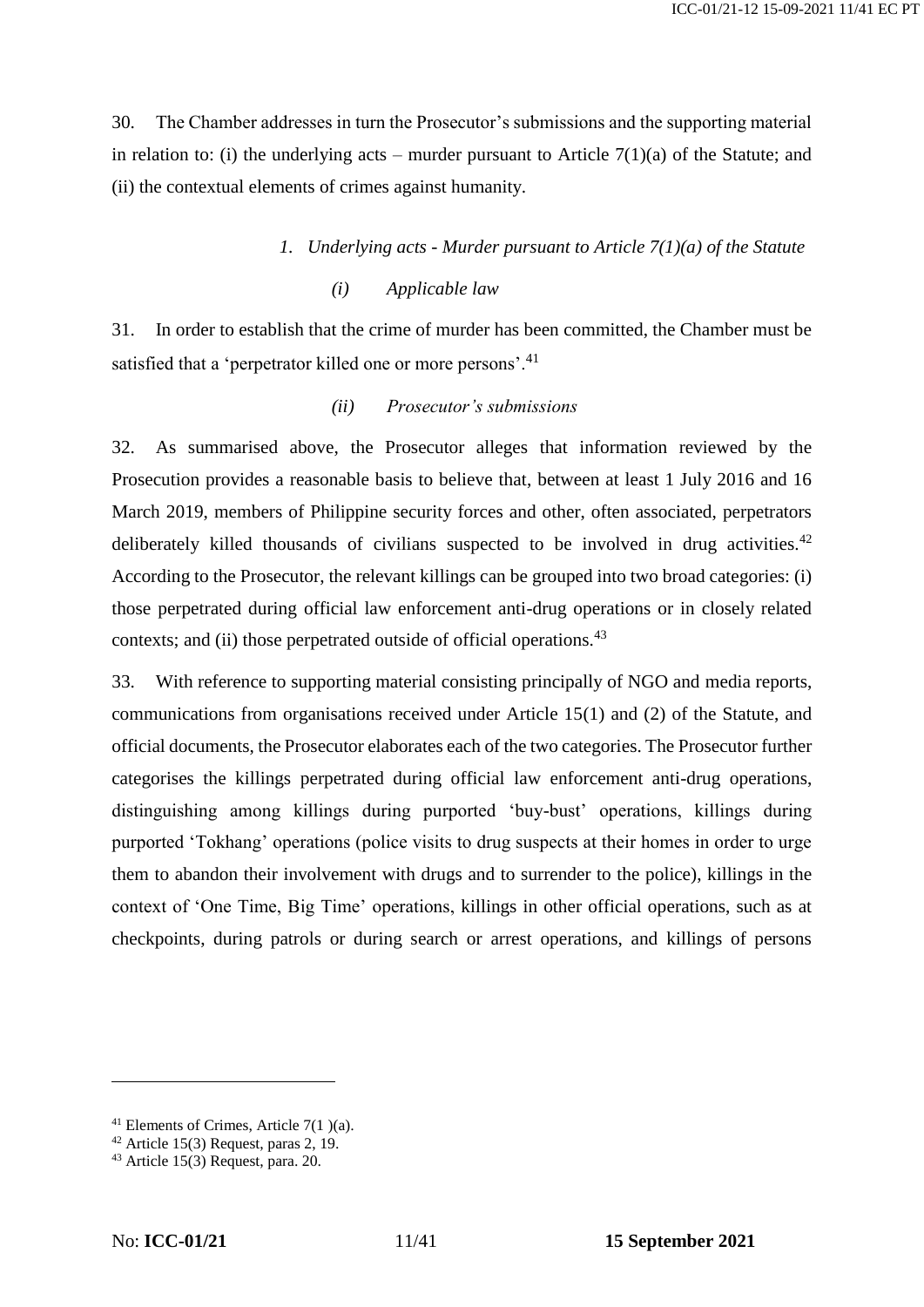acknowledged to be in police custody or detention.<sup>44</sup> Individual instances of killings are discussed as examples in the Article  $15(3)$  Request.<sup>45</sup>

34. The Prosecutor further states that Philippine authorities have not denied that people were killed during police anti-drug operations, but 'have instead consistently contended that these deaths resulted from officers acting in self-defence during armed confrontations with drug suspects who "fought back" (a scenario known locally as "*nanlaban*")'. <sup>46</sup> The Prosecutor argues that the question of whether a particular perpetrator acted in self-defence is best addressed at the investigation and trial stages, and not at this stage, where 'the purpose of the Prosecution's assessment […] is to determine whether there is a reasonable basis to believe that crimes within the Court's jurisdiction have been committed (*i.e.*, establishing subjectmatter jurisdiction)<sup>'.47</sup> In any case, the Prosecutor submits that 'the Philippine authorities' official narrative that killings were only committed in self-defence is consistently undermined by other information'.<sup>48</sup> The Prosecutor's conclusion on this point is that 'contrary to official claims, many ["war on drugs"] killings by law enforcement were not justified', but the Prosecutor nevertheless acknowledges that 'a limited number of killings during police operations may have been lawful acts of self-defence under article  $31(1)(c)$  of the Statute'.<sup>49</sup>

35. As concerns killings outside of official law enforcement operations, the Prosecutor alleges that there is information of a link to the so-called 'war on drugs' campaign, as 'the perpetrators of such killings appear to include law enforcement officers who sought to conceal their true identity, private actors who coordinated with and were paid by the police, and in some cases other private individuals or groups instigated to act by the government's ['war on drugs'] campaign and statements by President Rodrigo Duterte calling for drug suspects to be killed'.<sup>50</sup> In addition, the Prosecutor states that the victim profile, motives and *modus operandi* indicate that there is a link to the so-called 'war on drugs' campaign.<sup>51</sup>

36. Separately, the Prosecutor submits that '[e]xtrajudicial killings which closely resemble the alleged ['war on drugs'] killings in 2016-2019 were reportedly carried out in the Davao

 $44$  Article 15(3) Request, paras 24-47.

<sup>45</sup> Article 15(3) Request, paras 25-26, 33-34, 36-37, 40-41, 46-47.

<sup>46</sup> Article 15(3) Request, para. 48.

<sup>47</sup> Article 15(3) Request, para. 49.

<sup>48</sup> Article 15(3) Request, para. 53; *see also* paras 54-63.

<sup>49</sup> Article 15(3) Request, para. 64.

<sup>50</sup> Article 15(3) Request, para. 65; *see also* paras 67-71.

 $51$  Article 15(3) Request, paras 72-76.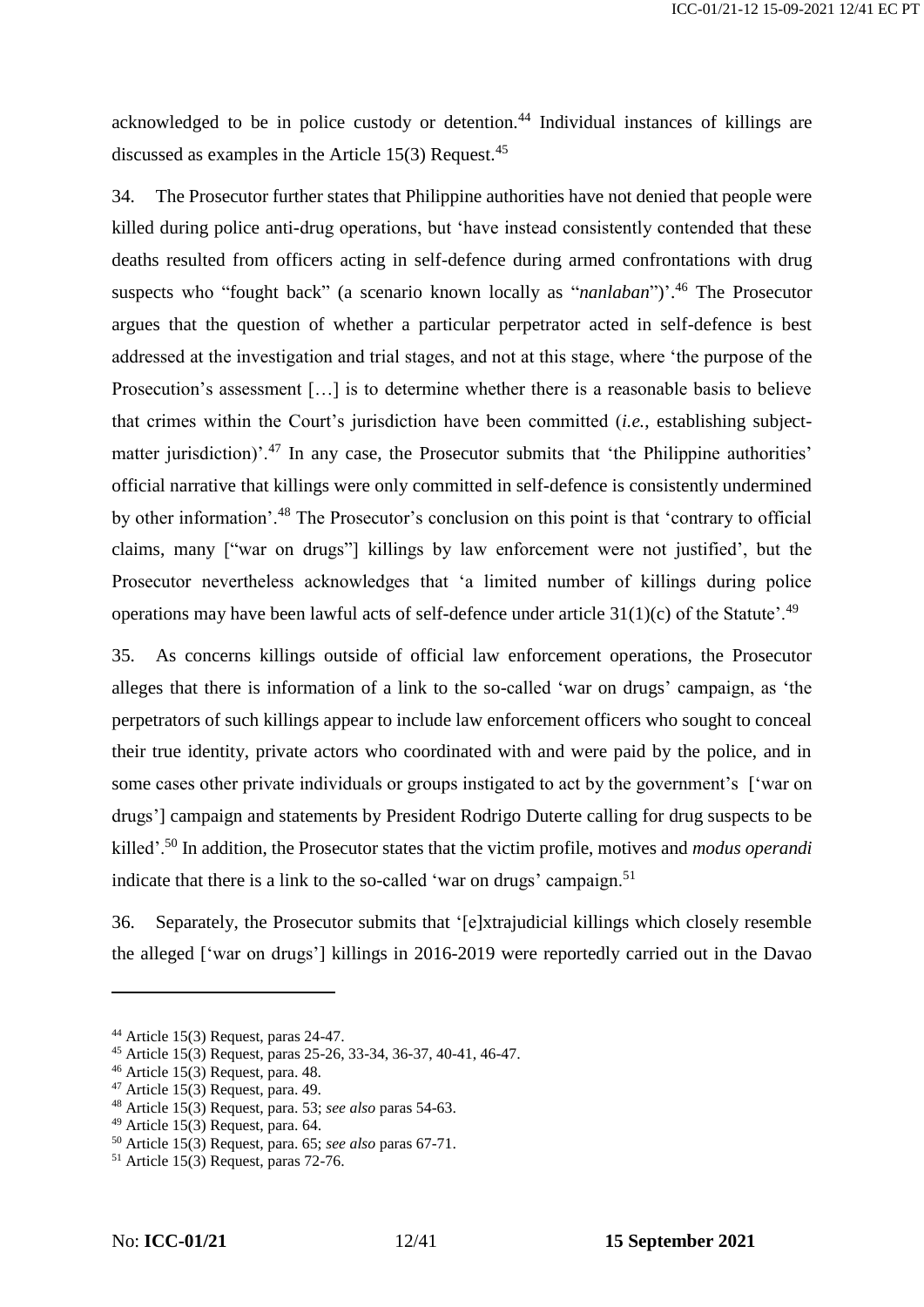area ("Davao") also before 1 July 2016'.<sup>52</sup> In the submission of the Prosecutor, these killings were perpetrated by groups of local police officers and vigilantes, including the so-called 'Davao Death Squad', and that the majority of victims were young men suspected of involvement in small-scale drug dealing or minor crimes such as petty theft and drug use, while gang members and street children were also killed.<sup>53</sup> The Prosecutor emphasises that persons involved in these killings in some cases appear to the very same people that were later involved in the so-called 'war on drugs' campaign.<sup>54</sup> The Prosecutor therefore requests the Chamber to authorise the investigation into the situation from 1 November 2011, the date of the entry into force of the Statute for the Philippines, onward.<sup>55</sup>

37. Finally, the Prosecutor 'notes that several of the incidents […] appear to have included severe beatings or other mistreatment of victims prior to the killings, as well as instances in which victims' family members were forced to witness the killings', and that these facts 'may constitute additional Crimes Against Humanity of Torture or Other Inhumane Acts under articles  $7(1)(f)$  and (k) of the Statute'.<sup>56</sup>

#### *(iii) Determination by the Chamber*

### <span id="page-12-1"></span><span id="page-12-0"></span>*Introduction*

38. In the following paragraphs, the Chamber provides its analysis of the Prosecutor's submissions and the supporting material, always bearing in mind the nature of the procedure for authorisation of investigation under Article 15 of the Statute.<sup>57</sup> In doing so, following the structure of the Article 15(3) Request, the Chamber will analyse in turn the killings perpetrated by the Philippine security forces in law enforcement operations and related contexts, and the killings committed outside such operations but with a demonstrable link to the so-called 'war on drugs' campaign.

39. The supporting material provided by the Prosecutor sustains at this stage of the proceedings the submission that persons were killed by Philippine security forces or by other

<sup>52</sup> Article 15(3) Request, para. 123.

 $53$  Article 15(3) Request, paras 124-125.

<sup>54</sup> Article 15(3) Request, para. 126.

<sup>55</sup> Article 15(3) Request, para. 123.

<sup>56</sup> Article 15(3) Request, para. 129.

<sup>57</sup> *See* section [II](#page-4-0) above.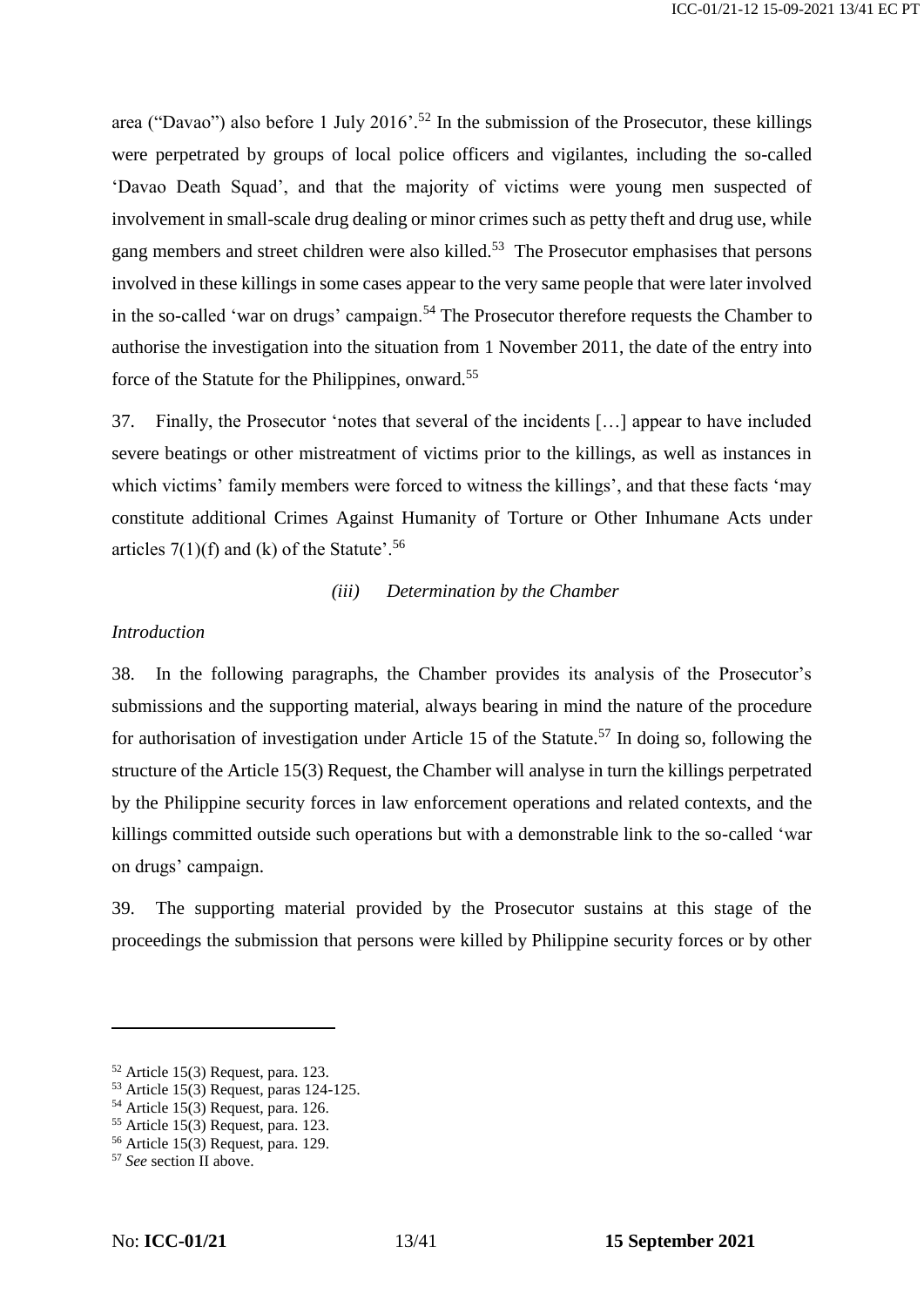persons in execution of the so-called 'war on drugs' campaign after 1 July 2016.<sup>58</sup> Killings as part of the so-called 'war on drugs' were also referred to in the vast majority of the victims' representations received.<sup>59</sup> The Chamber notes that there appears to be no controversy at all as regards this issue. Indeed, the Philippine Drug Enforcement Agency publicly communicated 5,281 as the number of 'drug personalities who died in anti-drug operations' between 1 July 2016 and 28 February 2019.<sup>60</sup> What is in dispute however are the circumstances in which these killings took place – according to the available information, the Philippine authorities systematically claimed that the use of lethal force was lawful in the individual cases. This issue, including its relevance for the present determination, is addressed below.<sup>61</sup>

#### <span id="page-13-0"></span>*Killings during 'buy-bust' operations*

40. The Prosecutor discusses in the Article 15(3) Request a number of specific scenarios in which killings occurred. The first of these are killings during 'buy-bust' operations, defined and regulated in the police manual on anti-illegal drugs operations.<sup>62</sup> Essentially, 'buy-bust' operations involve a 'poseur buyer' engaging in a transaction with a drug suspect, for the purpose of effecting an arrest.<sup>63</sup>

41. One example within the scope of the prospective investigation are the killings of Noberto Maderal and another individual in Navotas City on 19 October 2016, for which there is information, in the form of an eye-witness accounts given to a journalist, that three plainclothes men barged into the victim's home and dragged Noberto Maderal into the living room.<sup>64</sup> Noberto Maderal pled for his life, but was nevertheless shot.<sup>65</sup> His body was found with a gun in his hand, even though he did not own one according to his relatives, and within five minutes, uniformed police arrived to seal off the scene.<sup>66</sup> At this point, another person, who had been hiding in a back room, was also shot.<sup>67</sup> According to the available information, however, the

<sup>&</sup>lt;sup>58</sup> The relevant aspects of the so-called 'war on drugs' campaign, which indeed links the numerous killings, are discussed in the following section as they are foremost relevant to the contextual elements of crimes against humanity. *See* section [IV.A.2.](#page-24-0) below

<sup>59</sup> *See* Registry Report on Victims' Representations, para. 8.

<sup>60</sup> PHL-OTP-0003-2538, at 2538.

<sup>61</sup> *See* paragraph[s 54](#page-18-1)[-59](#page-20-1) below.

<sup>62</sup> PHL-OTP-0004-3198, at 3241-3249.

<sup>63</sup> PHL-OTP-0004-3198, at 3241-3249.

<sup>64</sup> PHL-OTP-0003-0003, at 0006.

<sup>65</sup> PHL-OTP-0003-0003, at 0006.

<sup>66</sup> PHL-OTP-0003-0003, at 0006.

<sup>67</sup> PHL-OTP-0003-0003, at 0006.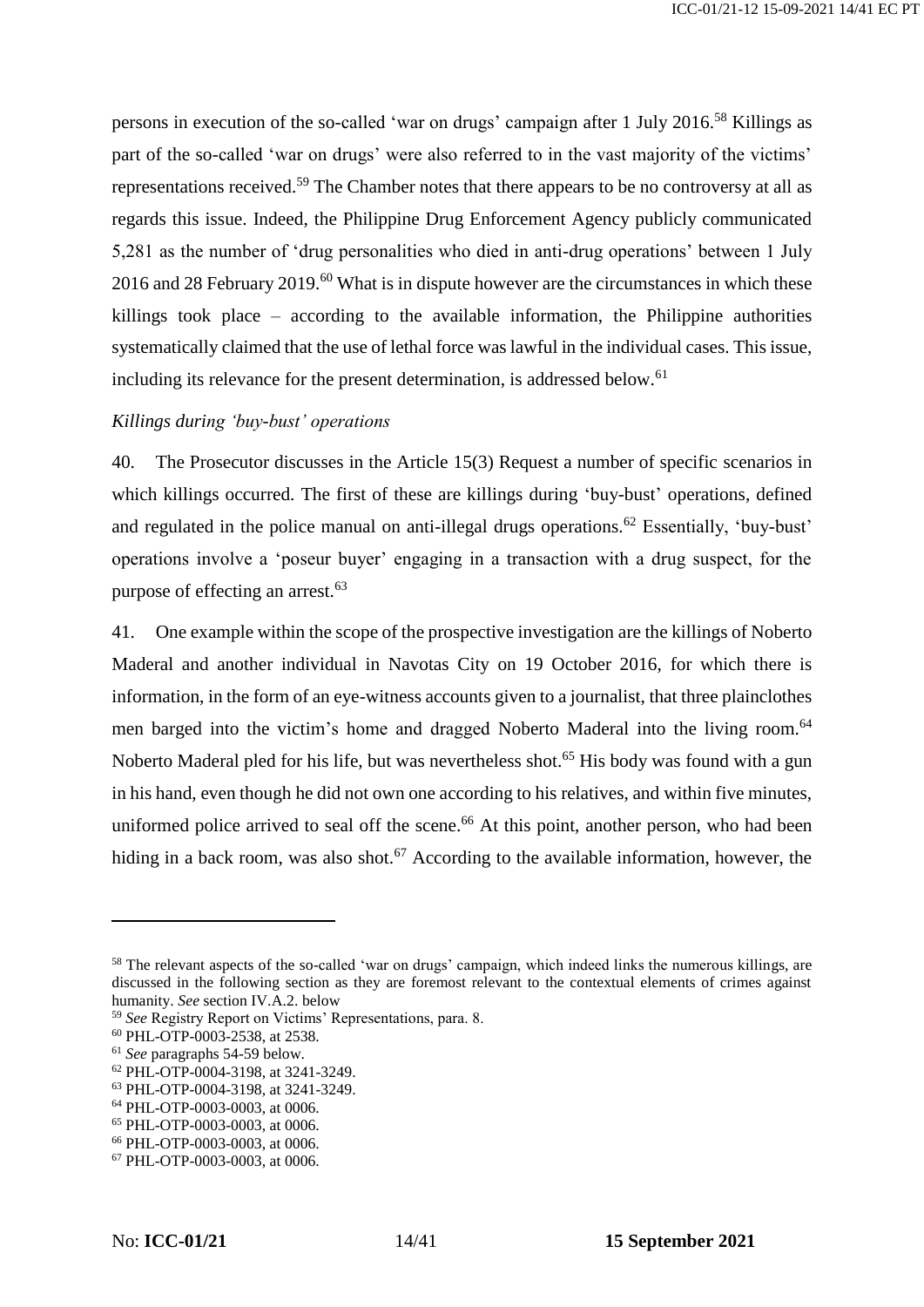account presented by the police differs – it was claimed that Noberto Maderal and the other person were killed after they drew their guns and tried to open fire at plainclothes officers posing as drug buyers.<sup>68</sup>

42. Another example is the killing of Constantino de Juan on 6 December 2016 in Payatas Village (Quezon City).<sup>69</sup> According to an eyewitness account, the victim was shot inside his home in front of his daughter while begging for his life, yet the police is reported to have claimed that he was shot during a buy-bust operation, when he pulled out a handgun and opened fire.<sup>70</sup> There is information that Constantino de Juan had been included on a police drug watch  $list.71$ 

<span id="page-14-1"></span>43. Similarly, there is information that Neptali Celestino, a pedicab driver in Manila, was killed by police on 12 September  $2016<sup>72</sup>$  While the police stated that he shot at plainclothes officers during a sting operation and that the police returned fire, the victim's family claimed that police burst into their ramshackle home, cornered the unarmed victims and shot him in front of his teenage sons.<sup>73</sup> It appears that Neptali Celestino's name had been included on a police watch list of drug suspects.<sup>74</sup> The police have claimed that they found a revolver and three sachets of *shabu* on Neptali Celestino, a claim disputed by his wife.<sup>75</sup>

#### <span id="page-14-0"></span>*Killings allegedly occurred during Tokhang operations*

44. A factual scenario similar to killings during 'buy-bust' operations is represented by the killings reported by the police to have occurred during Tokhang operations.<sup>76</sup>

45. The Prosecutor puts forward as emblematic in this context the case of Efren Morillo.<sup>77</sup> According to the available information, on 21 August 2016 in Payatas (Quezon City), Efren Morillo, a 28-year-old fruit and vegetable vendor, was detained at a house by plainclothes police officers, along with four friends, during an alleged Tokhang operation.<sup>78</sup> The policemen

- <sup>76</sup> *See* paragraph [97](#page-33-0) below.
- $77$  Article 15(3) Request, para. 33.

<sup>68</sup> PHL-OTP-0003-0003, at 0003.

<sup>69</sup> PHL-OTP-0003-2090, at 2090.

<sup>70</sup> PHL-OTP-0003-2090, at 2090.

<sup>71</sup> PHL-OTP-0003-2090, at 2090.

<sup>72</sup> PHL-OTP-0003-0283, at 0283.

<sup>73</sup> PHL-OTP-0003-0283, at 0283.

<sup>74</sup> PHL-OTP-0003-0283, at 0284.

<sup>75</sup> PHL-OTP-0003-0283, at 0289.

<sup>78</sup> PHL-OTP-0003-0582, at 0609; PHL-OTP-0003-0521, at 0521; PHL-OTP-0003-2277, at 2277; PHL-OTP-0003-2276, at 2276. See also the other supporting material cited at footnote 84 of the Article 15(3) Request.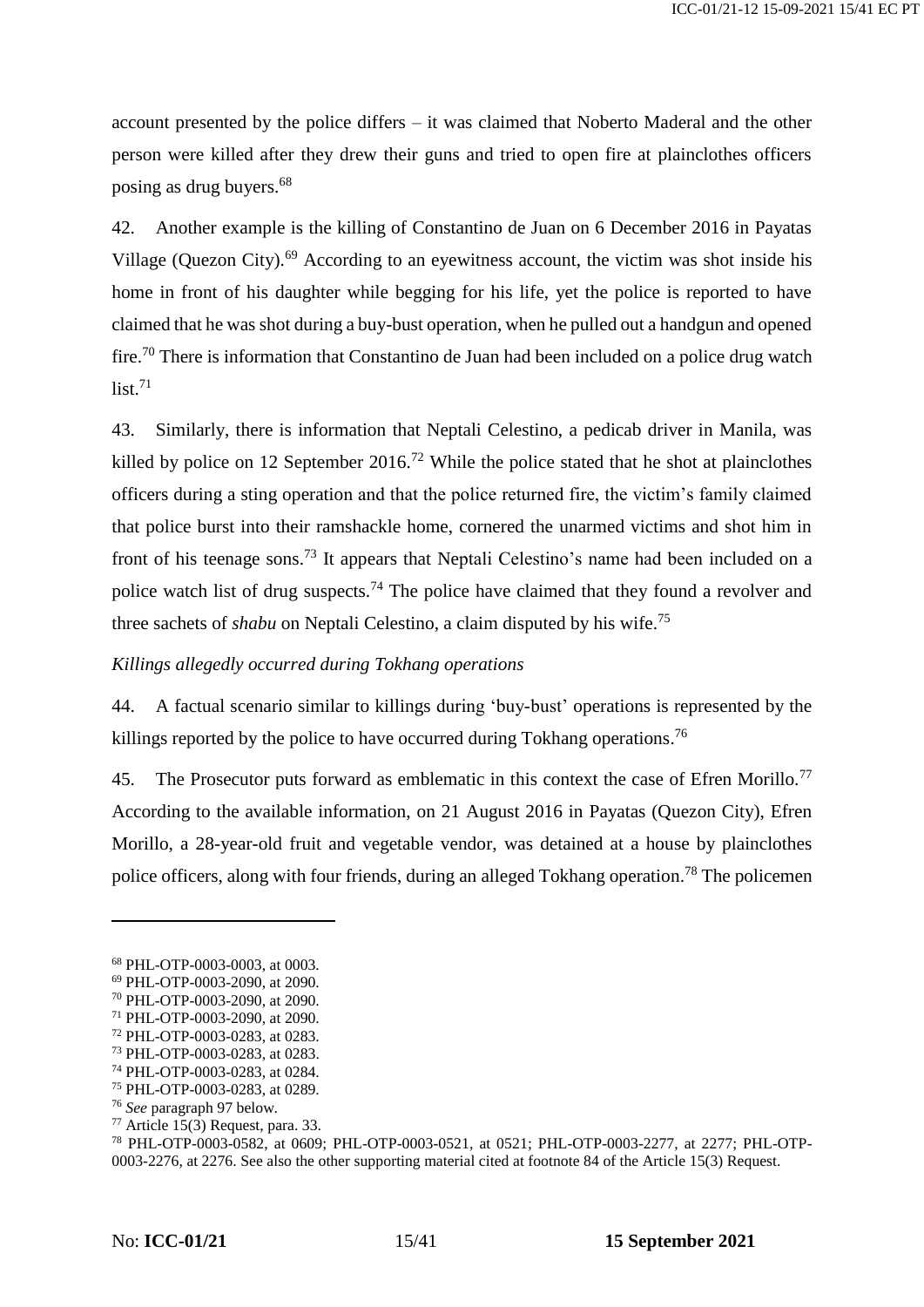pointed their guns at them, tied them up and later shot each of them, killing four.<sup>79</sup> Efren Morillo was wounded but survived playing dead, and later gave an account of the incident.<sup>80</sup> He in particular stated that he and his friends were frisked, handcuffed, and unarmed.<sup>81</sup> The police, however, asserted that Efren Morillo and the others pulled their guns and shot at the police, to which the officers responded by shooting the suspects.<sup>82</sup> According to the available information, Efren Morillo was subsequently charged with assaulting a police officer.<sup>83</sup>

46. Another case indicated in the supporting material is that of 30-year-old Rex Appari, who appears to have been shot and killed during a Tokhang operation on 13 September 2016.<sup>84</sup> It is reported that several witnesses stated that plainclothes police entered the victim's home, dragged him out, and shot him.<sup>85</sup> Rex Appari was crying and begging the men not to kill him.<sup>86</sup> Again, the police account of the incident was that patrolling officers identified themselves as police to Rex Appari, who suddenly drew out his gun and shot at the officers, to which the police responded.<sup>87</sup>

### <span id="page-15-0"></span>*Killings during so-called 'One Time, Big Time' operations*

47. As a third typical factual scenario in which killings by Philippine security forces took place, the Prosecutor makes reference to so-called 'One Time, Big Time' operations, which are defined as simultaneous operations in multiple locations.<sup>88</sup> The Prosecutor gives the example of the killing of 17-year-old Kian Delos Santos on 16 August 2017.<sup>89</sup> It has been reported that witness testimony and CCTV footage appear to indicate that the victim was dragged unarmed into an alley by police officers and overheard begging for his life; his body was later found in

<sup>79</sup> PHL-OTP-0003-0582, at 0609; PHL-OTP-0003-0521, at 0521. *See also* the other supporting material cited at footnote 85 of the Article 15(3) Request.

<sup>80</sup> PHL-OTP-0003-0582, at 0609; PHL-OTP-0003-0521, at 0521. *See also* the other supporting material cited at footnote 86 of the Article 15(3) Request.

<sup>81</sup> PHL-OTP-0003-0521, at 0521. It is noted that according to an Amnesty International report based on an interview with Efren Morillo, 'drug paraphernalia' was found by the officers on his friends. *See* PHL-OTP-0003- 0582, at 0609.

<sup>82</sup> PHL-OTP-0003-0521, at 0521; PHL-OTP-0003-2276, at 2276. *See also* Amnesty International Report, PHL-OTP-0003-0582, at 0609. *See also* the other supporting material cited at footnote 89 of the Article 15(3) Request. <sup>83</sup> PHL-OTP-0003-0521, at 0521.

<sup>84</sup> PHL-OTP-0003-2049, at 2060-2062.

<sup>85</sup> PHL-OTP-0003-2049, at 2060-2062. *See also* the other supporting material cited at footnote 91 of the Article 15(3) Request.

<sup>86</sup> PHL-OTP-0003-2049, at 2060-2062.

<sup>87</sup> *See* the supporting material cited at footnote 90 of the Article 15(3) Request.

<sup>88</sup> Article 15(3) Request, para. 35. For a definition of the so-called 'One Time, Big Time' operations, see PHL-OTP-0003-1718, at 1718-1719.

 $89$  Article 15(3) Request, para. 36.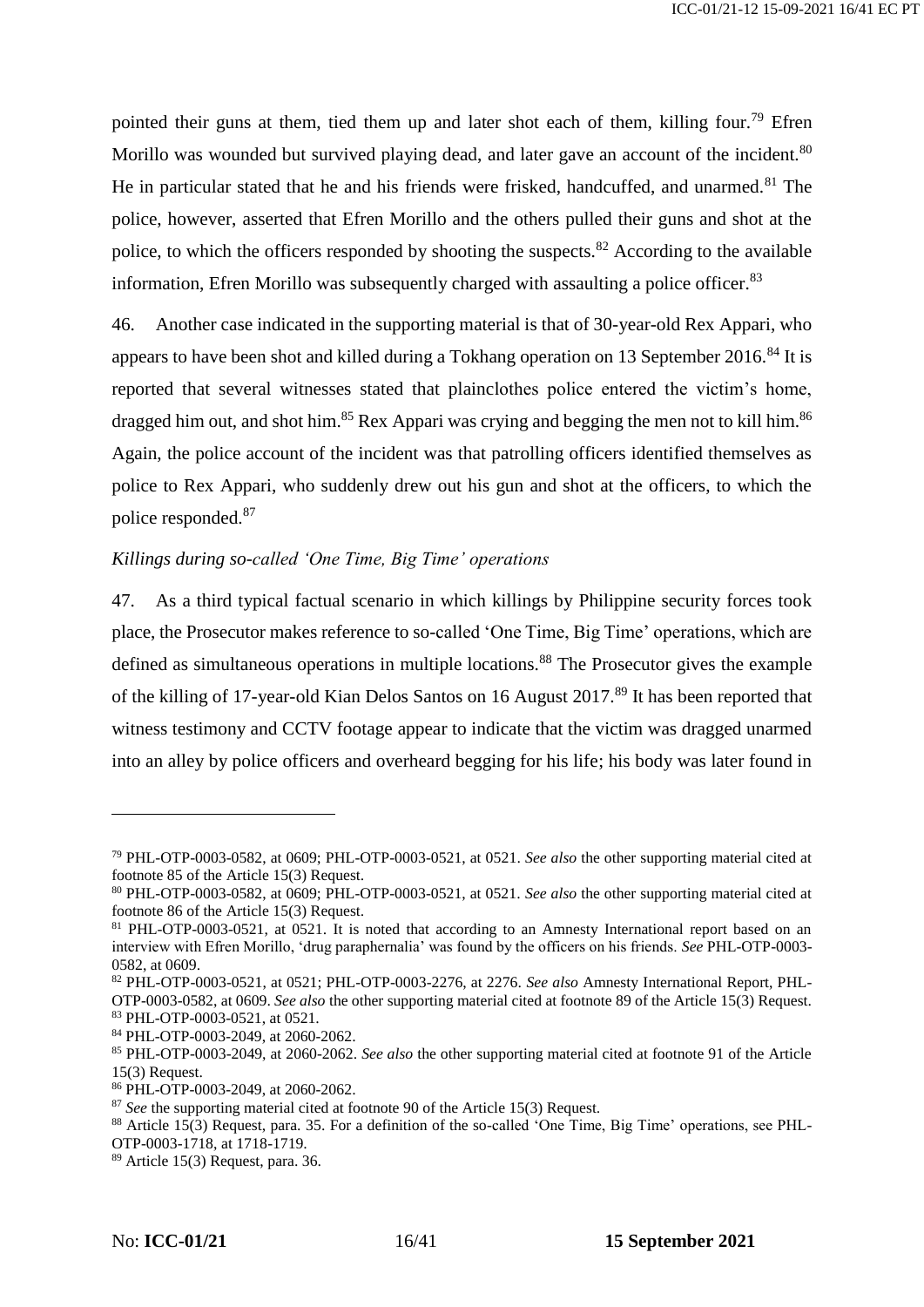the same alley.<sup>90</sup> An autopsy showed that he died of three gunshot wounds to the head and back, the first and second of which were fired when he was on the ground, facedown.<sup>91</sup> Also in this case, however, the police claimed that Kian Delos Santos opened fire on police.<sup>92</sup>

48. The Prosecutor submits that in some cases victims were taken into custody as part of 'One Time, Big Time' operations and later found dead, and that despite obvious discrepancies in the time line, police claimed that such victims were killed in shootouts after resisting arrest.<sup>93</sup> According to the available information, such are the cases of Christian De Leon and Joeward Valiente, who were arrested on 17 August 2017 in Manila and later found dead with torture marks and multiple gunshot wounds on their bodies.<sup>94</sup>

#### <span id="page-16-0"></span>*Killings during other official operations*

49. The Prosecutor submits,  $95$  and the supporting material indicates, that killings also occurred in other official operations. One example referred to in the supporting material is the killing of Mario Rupillo on 10 October 2016 by an anti-criminality patrol.<sup>96</sup> Whereas the police claimed that Mario Rupillo, a 28-year-old tricycle driver, was shot and killed after he failed to stop his motorcycle and fired shots at the police, the available information indicates that he was seen brought handcuffed into a police station.<sup>97</sup> Later the same day, his body appeared in a hospital morgue with seven gunshot wounds and signs of beating.<sup>98</sup> The victim's brother also denied that the gun recorded as recovered from his body, as well as other items including three plastic sachets of *shabu*, belonged to him.<sup>99</sup> Another example is the killing of 18-year-old Joshua Cumilang, who, it appears, was approached by two armed men in civilian clothing, accused of using marijuana, taken to a small alley and shot.<sup>100</sup> The police report of the incident

<sup>90</sup> PHL-OTP-0003-2273, at 2273; PHL-OTP-0003-2280, at 2280; PHL-OTP-0003-2279, at 2279; PHL-OTP-0003-0547, at 0547; PHL-OTP-0003-2275, at 2275; PHL-OTP-0003-2274, at 2274; PHL-OTP-0003-0520, at 0520; PHL-OTP-0003-1218, at 1235-1236.

<sup>91</sup> PHL-OTP-0003-2275, at 2275.

<sup>92</sup> PHL-OTP-0003-2283, at 2283; PHL-OTP-0003-3109, at 3113-3119, 3141-3142.

<sup>93</sup> Article 15(3) Request, paras 37-38.

<sup>94</sup> *See* the supporting material cited at footnote 97 of the Article 15(3) Request. *See also* PHL-OTP-0003-2284, at 2284.

<sup>&</sup>lt;sup>95</sup> Article 15(3) Request, para. 39.

<sup>96</sup> PHL-OTP-0003-2049, at 2066-2069.

<sup>97</sup> PHL-OTP-0003-2049, at 2066-2069.

<sup>98</sup> PHL-OTP-0003-2049, at 2066-2069.

<sup>99</sup> PHL-OTP-0003-2049, at 2066-2069.

<sup>100</sup> PHL-OTP-0003-2049, at 2054-2056.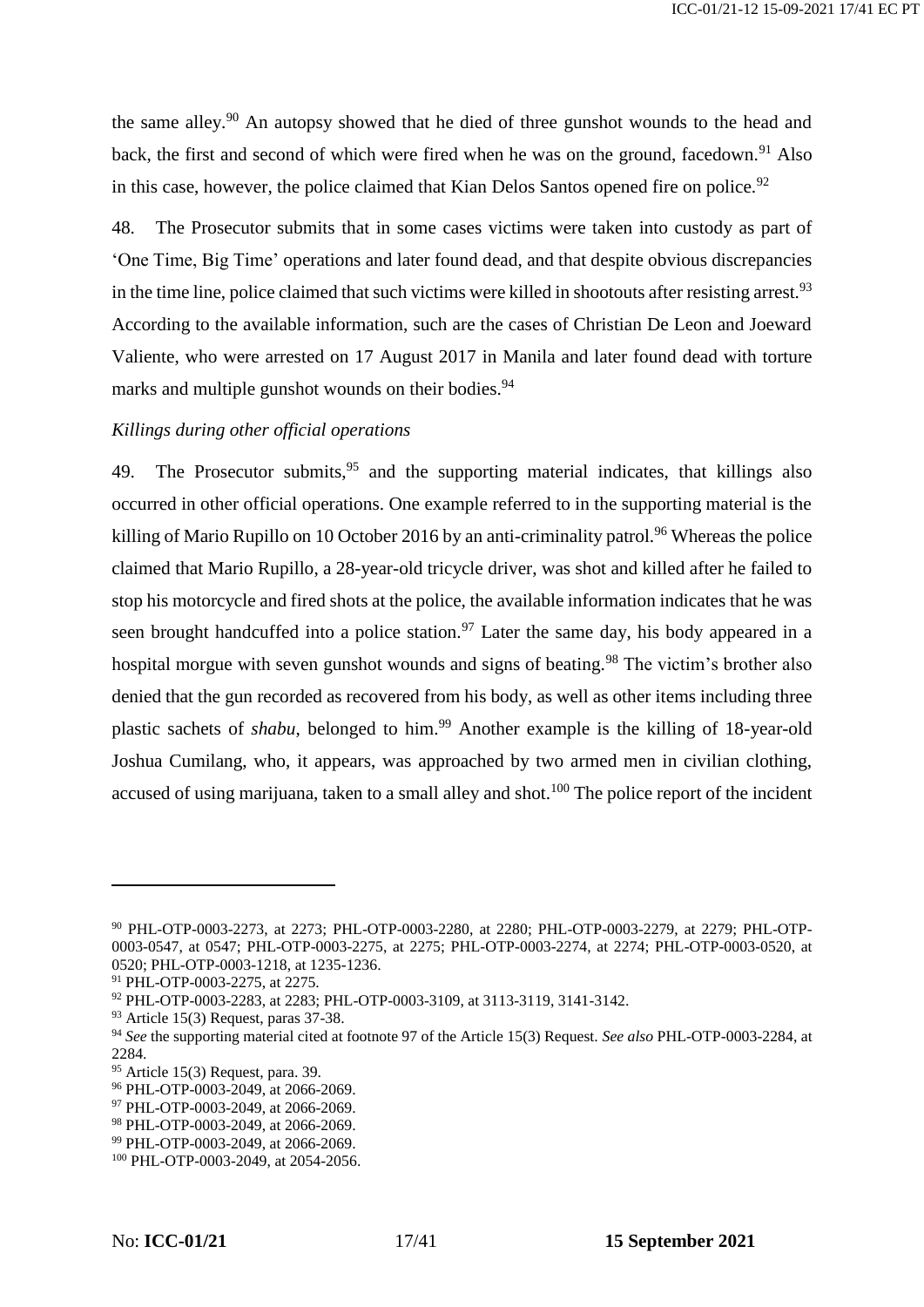stated that he was shot in self-defence during an anti-criminality patrol after he fired twice at officers.<sup>101</sup>

50. The supporting material also contains information that a number of persons were killed during raids conducted by Philippine security forces in the homes of the victims.<sup>102</sup> While, again, the police claimed that officers acted in self-defence, witnesses frequently stated they saw evidence being planted in the aftermath or that the victim was not in possession of drugs or weapons.<sup>103</sup> There is similar information available about killings during search or arrest operations.<sup>104</sup>

51. A slightly different factual pattern is discernible in the killings of persons acknowledged by the police to be in police custody or detention. The Prosecutor submits that in such cases, the authorities typically claimed that the victim engaged in violence – such as waving a weapon or attempting to take an officer's weapon – causing officers to shoot and kill them.<sup>105</sup>

52. An example is the killing of father and son Renato and Jaypee Bertes, who were apparently shot on 7 July 2016 while held at the Pasay City police station after being arrested for drug offences.<sup>106</sup> The police claimed that the victims attempted to grab officers' guns, however, an inquiry by the Philippine Commission for Human Rights found elements incompatible with this scenario, in particular that the victims had been incapacitated by the beatings before they were shot and that Jaypee Bertes had a broken arm.<sup>107</sup>

53. Another example is the killing of Rolando (or Ronaldo) Espinosa Sr, former Mayor of Leyte. He was killed on 5 November 2016 apparently in a 'shootout' in his cell at the Leyte Sub-Provincial Jail in Baybay City, but a subsequent internal investigation concluded that members of the PNP planned the killing and executed it under the pretence of implementing a search warrant.<sup>108</sup>

<sup>101</sup> PHL-OTP-0003-2049, at 2054-2056.

<sup>102</sup> PHL-OTP-0003-0582, at 0603-0604; PHL-OTP-0003-0662, at 0716-0717, 0736-0737, 0740-0741; PHL-OTP-0003-1218, at 1238, 1252-1253, 1261.

<sup>103</sup> PHL-OTP-0003-0582, at 0603-0604.

<sup>104</sup> *See* the supporting material cited at footnote 108 of the Article 15(3) Request.

 $105$  Article 15(3) Request, para. 45.

<sup>106</sup> PHL-OTP-0003-0582, at 0608; PHL-OTP-0003-2297, at 2297; PHL-OTP-0003-0529, at 0529.

<sup>107</sup> PHL-OTP-0003-0582, at 0608; PHL-OTP-0003-2297, at 2297; PHL-OTP-0003-2298, at 2298; PHL-OTP-0003-0529, at 0529; PHL-OTP-0003-2300, at 2300. *See also* the other supporting material cited at footnote 118 of the Article 15(3) Request.

<sup>108</sup> PHL-OTP-0003-0582, at 0608; PHL-OTP-0003-1703, at 1703; PHL-OTP-0003-2294, at 2294; PHL-OTP-0001-4071, at 4071; PHL-OTP-0003-2294, at 2294.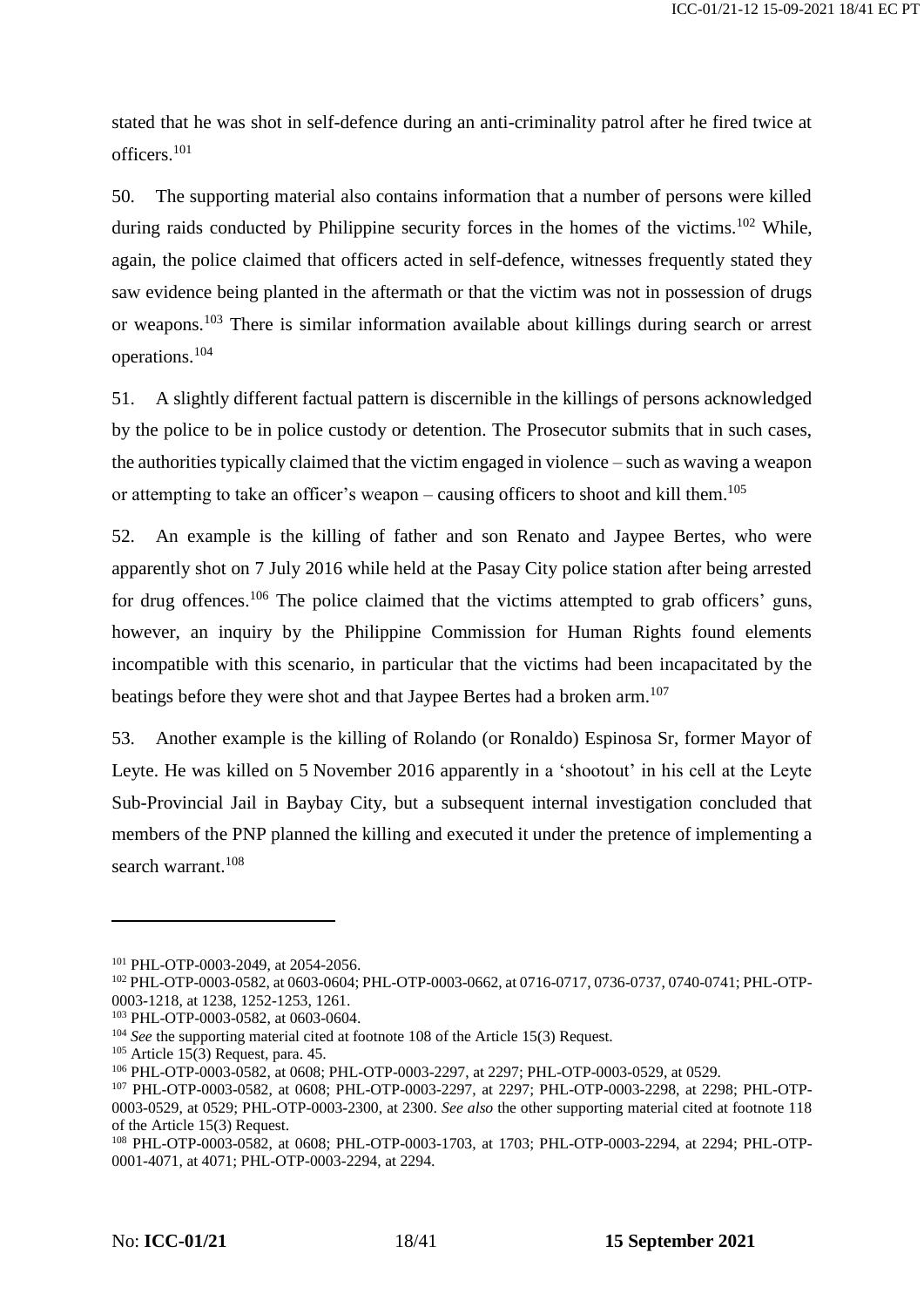### <span id="page-18-0"></span>*The claim of self-defence*

<span id="page-18-1"></span>54. It is clear from the above overview of the available information that there systematically exist contradicting accounts of the killings, centering on the question of whether there existed in each case circumstances justifying the use of lethal force by the Philippine security forces. In particular, the Philippine security forces have acknowledged that persons were killed during anti-drug operations,<sup>109</sup> but have consistently claimed that the deaths resulted from officers acting in self-defence.<sup>110</sup> The Prosecutor submits that '[t]he question of whether a particular perpetrator acted in self-defence is best addressed at the investigation and trial stages, as opposed to the preliminary investigation stage'.<sup>111</sup>

55. The Chamber agrees that the question of whether a particular perpetrator acted in selfdefence must be addressed as part of the investigation, and, as the case may be, determined in further judicial proceedings. This is because competing versions of the relevant events can be reconstructed from the supporting material, one typically on the basis of official reports of the Philippine security forces, and the other on the basis of eyewitness accounts or autopsy reports. However, as said, it is not the purpose of the Chamber's analysis under Article 15 of the Statute to make authoritative determinations of facts or establish which of the competing versions of event is true. To do so would be premature, as it is precisely the purpose of investigation to examine such questions. The presence of competing versions of the relevant facts is not as such a factor speaking against the authorisation of the investigation, as it does not logically preclude the existence of a reasonable basis to proceed with an investigation. Rather, as noted above, such circumstances in fact call for an investigation to be opened, provided that the relevant requirements have been met.

56. Thus, it is the role of the Chamber to take into account all of the material presented by the Prosecutor in support of the request for authorisation of the investigation, and decide on that basis whether the conditions for the authorisation of investigation are met. In the present instance, the Chamber notes that there is also information available on the record that *prima facie* disproves in many cases any scenario of self-defence on the part of the Philippine security force members. At the same time, as also submitted by the Prosecutor, $112$  the Chamber

<sup>109</sup> PHL-OTP-0003-2513, at 2513.

<sup>110</sup> PHL-OTP-0003-0003, at 0003; PHL-OTP-0003-0309, at 0309; PHL-OTP-0003-0409, at 0409-0410; PHL-OTP-0003-0307, at 0307.

 $111$  Article 15(3) Request, para. 49.

 $112$  Article 15(3) Request, para. 52.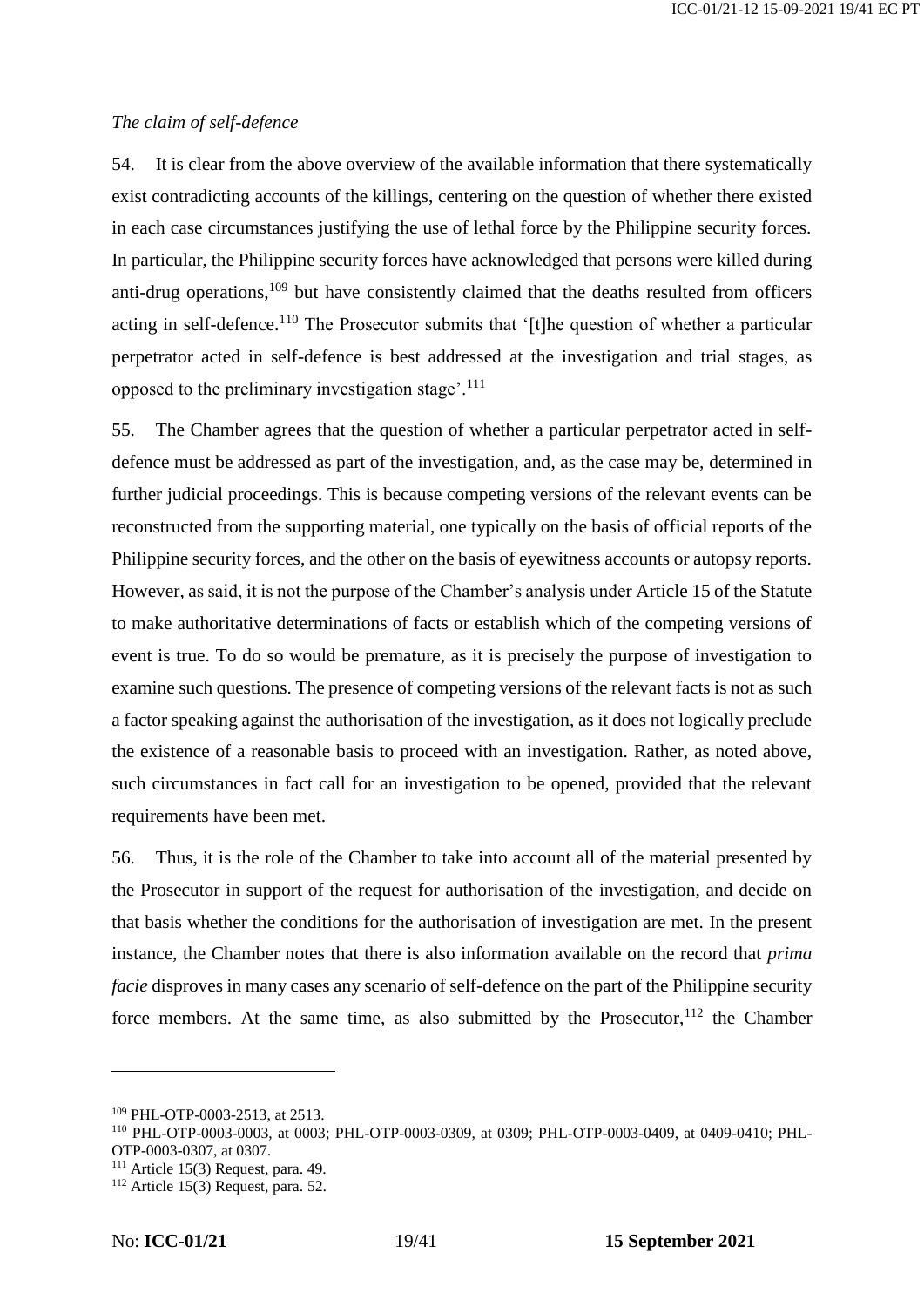considers, on the basis of the available information, that there could be incidents in which the use of lethal force was justified and lawful.

57. The Chamber notes that the official claim of self-defence is in many cases contradicted by witnesses, who stated that victims were unarmed, surrendering to the police or pleading for their lives.<sup>113</sup> In some instances, surveillance footage or other video also contradicted official accounts.<sup>114</sup> Some victims were last seen alive in police custody, yet the official report indicated that killings occurred during a buy-bust or similar operation.<sup>115</sup> It has also been reported that many victims had wounds *prima facie* inconsistent with mere defensive action by the police, such as a large number of gunshot wounds, gunshot wounds to the back or the back of the head, wounds suggestive of execution (under the chin, to the temple or in the back, from downward trajectories, or at very close range).<sup>116</sup> The supporting material also contains records of police insiders stating that killings were planned in advance and that the self-defence scenario was simply staged.<sup>117</sup>

58. There is further information that, in various cases, police planted evidence at crime scenes, produced false or misleading reports or took other measures to support claims of selfdefence.<sup>118</sup> Significantly, there is insider information to this effect.<sup>119</sup> The Chamber also notes that the Office of the High Commissioner for Human Rights found, based on an examination of police reports, that police repeatedly recovered guns bearing the same serial numbers from different victims in different locations, suggesting a pattern of planting evidence.<sup>120</sup> Still other information suggests that in some instances police have made it difficult for family members

<sup>113</sup> PHL-OTP-0003-0582, at 0603-0608, 0611-0614; PHL-OTP-0003-2271, at 2271; PHL-OTP-0003-0517, at 0517; PHL-OTP-0003-0662, at 0707-0747; PHL-OTP-0003-0524, at 0524; PHL-OTP-0003-0518, at 0518.

<sup>114</sup> PHL-OTP-0003-0514, at 0514; PHL-OTP-0003-0517; PHL-OTP-0003-0548, at 0548.

<sup>115</sup> PHL-OTP-0003-0662, at 0710-0712, 0716; PHL-OTP-0003-0524, at 0524; PHL-OTP-0003-0518, at 0518; PHL-OTP-0003-0582, at 0582. *See also* the other supporting material cited at footnote 138 of the Article 15(3) Request.

<sup>116</sup> PHL-OTP-0003-0582, at 0599, 0603, 0606, 0608; PHL-OTP-0003-2271, at 2271; PHL-OTP-0003-2270, at 2270; PHL-OTP-0003-0530, at 0530; PHL-OTP-0003-0662, at 0709, 0713, 0720; PHL-OTP-0003-1218, at 1250, 1252. *See also* the other supporting material cited at footnote 140 of the Article 15(3) Request.

<sup>117</sup> PHL-OTP-0003-0523, at 0523; PHL-OTP-0003-0092, at 0097. *See also* the supporting material cited at footnote 144 of the Article 15(3) Request.

<sup>118</sup> PHL-OTP-0003-0092, at 0097; PHL-OTP-0003-0582, at 0602, 0611-0614; PHL-OTP-0003-2270, at 2270; PHL-OTP-0003-1056, at 1056; PHL-OTP-0003-1053, at 1053. *See also* the other supporting material cited at footnote 152 of the Article 15(3) Request.

<sup>119</sup> PHL-OTP-0003-0582, at 0602, 0611-0614.

<sup>120</sup> PHL-OTP-0003-2968, at 2973.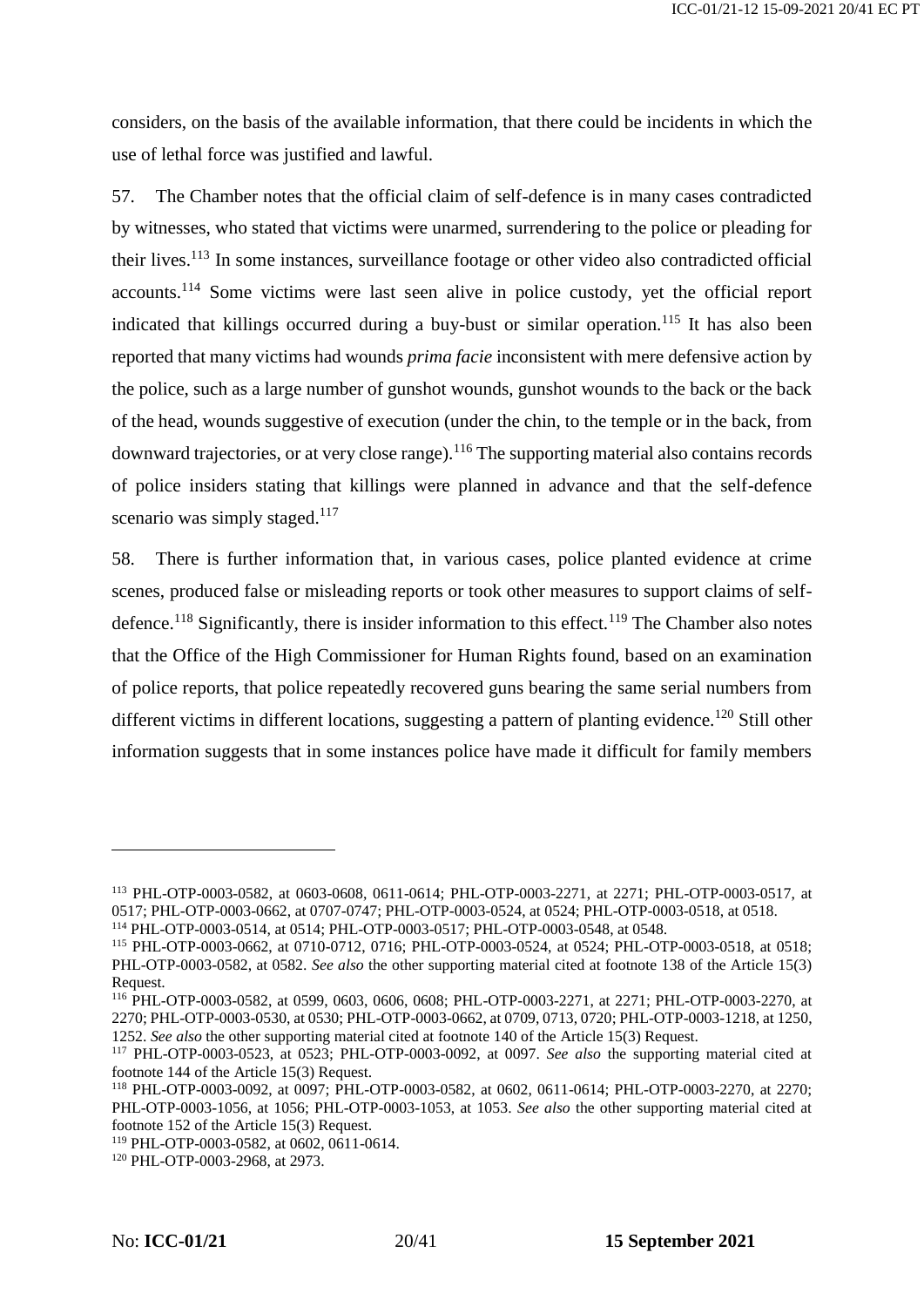to get access to autopsy results or forensic reports, or to challenge police accounts, due to an environment of intimidation and fear of reprisals by police. $121$ 

<span id="page-20-1"></span>59. The Chamber also notes as relevant in the matter that while the Philippine security forces claimed that killings were justified as self-defence in each particular case, higher level statements, including by President Rodrigo Duterte, appear to have encouraged and justified extrajudicial killings of drug dealers and users.<sup>122</sup>

60. Taking into account all of the above, the Chamber considers it established, to the requisite standard, that members of the Philippine security forces killed persons as part of the so-called 'war on drugs' campaign.

## <span id="page-20-0"></span>*Killings committed outside of official law enforcement operations*

61. The Chamber turns now to the Prosecutor's submission that 'thousands of similar killings committed outside of official law enforcement operations between 1 July 2016 and 16 March 2019 were directly connected to the [war on drugs] campaign, despite being attributed by the police to "unidentified" perpetrators'.<sup>123</sup> The Prosecutor identified three categories of perpetrators: law enforcement officers concealing their identity, private actors coordinating with and paid by the police, and other private individuals or groups instigated to act by the government's 'war on drugs' campaign.<sup>124</sup>

62. In the assessment of the Chamber, the assertions of the Prosecutor find sufficient support in the available material at this stage. First of all, there is information that members of law enforcement in plain clothes perpetrated killings, after which measures were taken to make the killings appear as if they had been perpetrated by private actors.<sup>125</sup> Insider accounts given to journalists or non-governmental organisations support this claim.<sup>126</sup>

<span id="page-20-2"></span>63. In other cases, there is indication that private perpetrators were hired and operated under the supervision of police elements, or that they otherwise relied on a connection to the police

<sup>121</sup> PHL-OTP-0003-0003, at 0004; PHL-OTP-0003-1004; PHL-OTP-0003-0582, at 0588, 0629-0631, 0633; PHL-OTP-0003-1218, at 1229. *See also* the other supporting material cited at footnote 160 of the Article 15(3) Request. <sup>122</sup> See paragrap[h 94](#page-31-1) below.

 $123$  Article 15(3) Request, para. 65.

 $124$  Article 15(3) Request, para. 65.

<sup>125</sup> PHL-OTP-0003-0582, at 0587, 0614-0620, 0627-0628; PHL-OTP-0003-1004, at 1025; PHL-OTP-0003-0662, at 0709; PHL-OTP-0003-0398, at 0398. *See also* the other supporting material cited at footnote 176 of the Article 15(3) Request.

<sup>126</sup> PHL-OTP-0003-0582, at 0618; PHL-OTP-0003-0506, at 0506.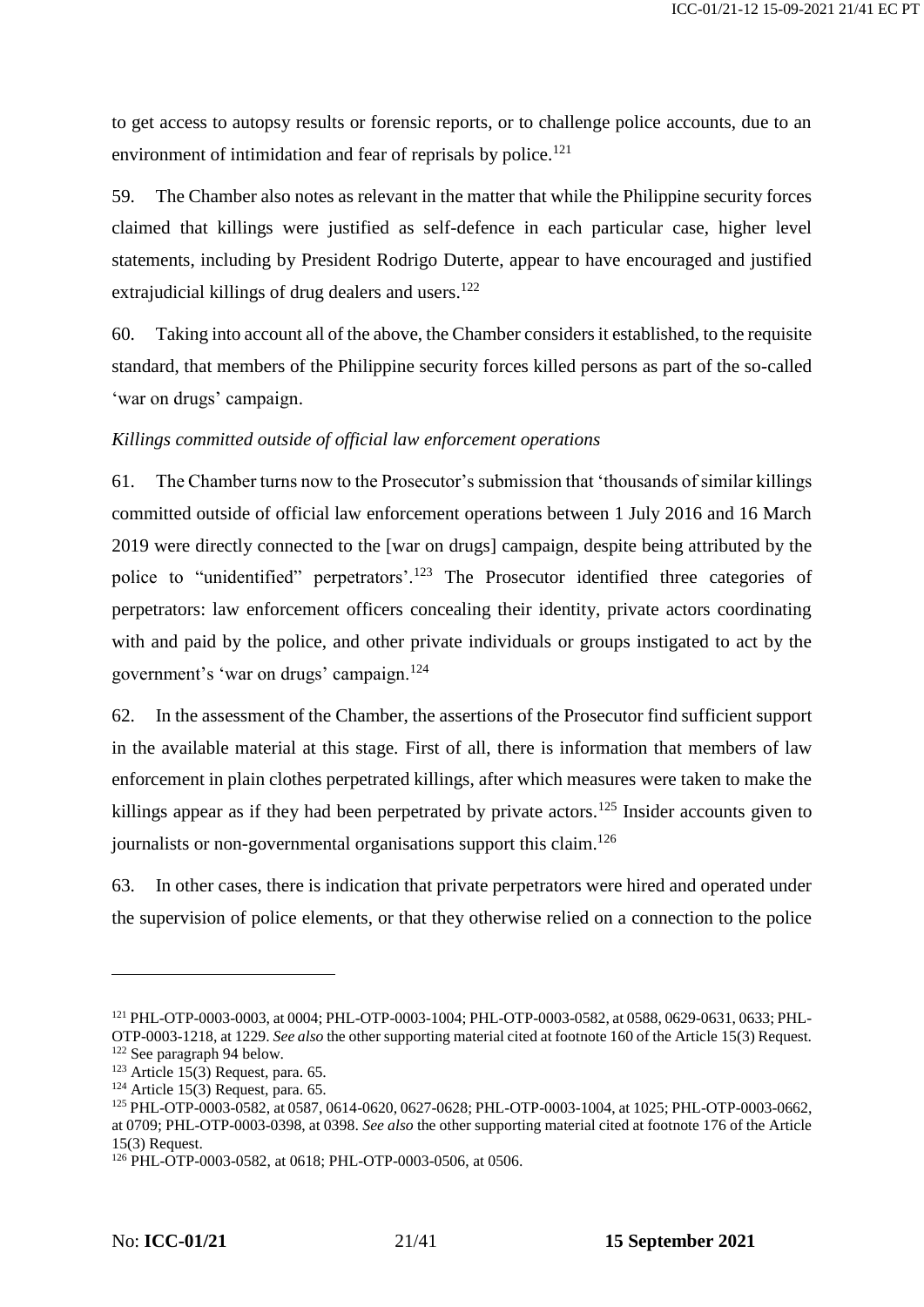in order to perpetrate the killings.<sup>127</sup> Still other perpetrators apparently declared themselves to be 'soldiers in President Rodrigo Duterte's war against drugs'.<sup>128</sup>

64. According to the Prosecutor's submissions, supported by relevant material, such vigilante-style killings typically fit one of three different scenarios: 'riding in tandem' on a motorcycle or in a van, shooting the victims at close range, and swiftly leaving the area;<sup>129</sup> targeting victims at their homes; $130$  or killings in unknown circumstances, but with bodies disposed of in public locations, tied up and frequently displaying a cardboard sign purporting that the person was a drug user or dealer.<sup>131</sup> It is observed at this juncture that there may be overlap between the categories of private individuals who perpetrated killings as just identified.<sup>132</sup>

65. The Prosecutor submits,<sup>133</sup> and the supporting material establishes sufficiently at the present stage, that the targeted victims were civilians suspected of being connected to illegal drug activities, such as persons on drug watch lists, persons who had been publicly identified as drug personalities, and those who had previously surrendered to authorities as part of Operation Tokhang.<sup>134</sup>

66. In conclusion on this point, the Chamber considers that it is sufficiently established, at the present preliminary stage of the proceedings, that private individuals killed persons as part of the so-called 'war on drugs' campaign.

<sup>127</sup> PHL-OTP-0003-0582, at 0618-0619; PHL-OTP-0003-0504, at 0504; PHL-OTP-0001-2496, at 2496; PHL-OTP-0003-0503, at 0503; PHL-OTP-0003-0515, at 0515; PHL-OTP-0003-1418, at 1418.

<sup>128</sup> PHL-OTP-0003-1411 at 1417.

<sup>129</sup> PHL-OTP-0003-0582, at 0615-0620; PHL-OTP-0003-1004, at 1025; PHL-OTP-0003-0662, at 0708; PHL-OTP-0003-3037, at 3037; PHL-OTP-0003-1421, at 1421; PHL-OTP-0003-2248, at 2248; PHL-OTP-0003-1218, at 1239, 1256, 1258. *See also* the other supporting material cited at footnote 185 of the Article 15(3) Request.

<sup>130</sup> PHL-OTP-0003-0582, at 0615: PHL-OTP-0003-1004, at 1025; PHL-OTP-0003-0662, at 0744-0745; PHL-OTP-0002-0605, at 0605; PHL-OTP-0003-3037 at 3037.

<sup>131</sup> PHL-OTP-0003-0582, at 0615-0616; PHL-OTP-0003-0662, at 0709, 0724-0725; PHL-OTP-0003-2996, at 2996; PHL-OTP-0003-3037 at 3037; PHL-OTP-0003-0514, at 0514; PHL-OTP-0003-2091, at 2102; PHL-OTP-0003-0212, at 0216; PHL-OTP-0003-0398, at 0406; PHL-OTP-0003-2303, at 2303; PHL-OTP-0003-2302, at 2302; PHL-OTP-0003-1218, at 1255.

<sup>132</sup> PHL-OTP-0003-1418, at 1418; PHL-OTP-0003-1419, at 1419; PHL-OTP-0003-1421, at 1421; PHL-OTP-0003-1423 at 1423; PHL-OTP-0003-1420 at 1420.

<sup>133</sup> Article 15(3) Request, para. 72.

<sup>134</sup> PHL-OTP-0003-1004, at 1016, 1025; PHL-OTP-0003-0582, at 0615-0617, PHL-OTP-0003-0662, at 0744- 0745; PHL-OTP-0003-0283, at 0283; PHL-OTP-0003-1550, at 1550; PHL-OTP-0003-2291, at 2291; PHL-OTP-0003-3037, at 3037; PHL-OTP-0003-2249, at 2249; PHL-OTP-0003-2248, at 2248; PHL-OTP-0003-0550, at 0550; PHL-OTP-0003-1218, at 1256. *See also* the other supporting material cited at footnote 181 of the Article 15(3) Request.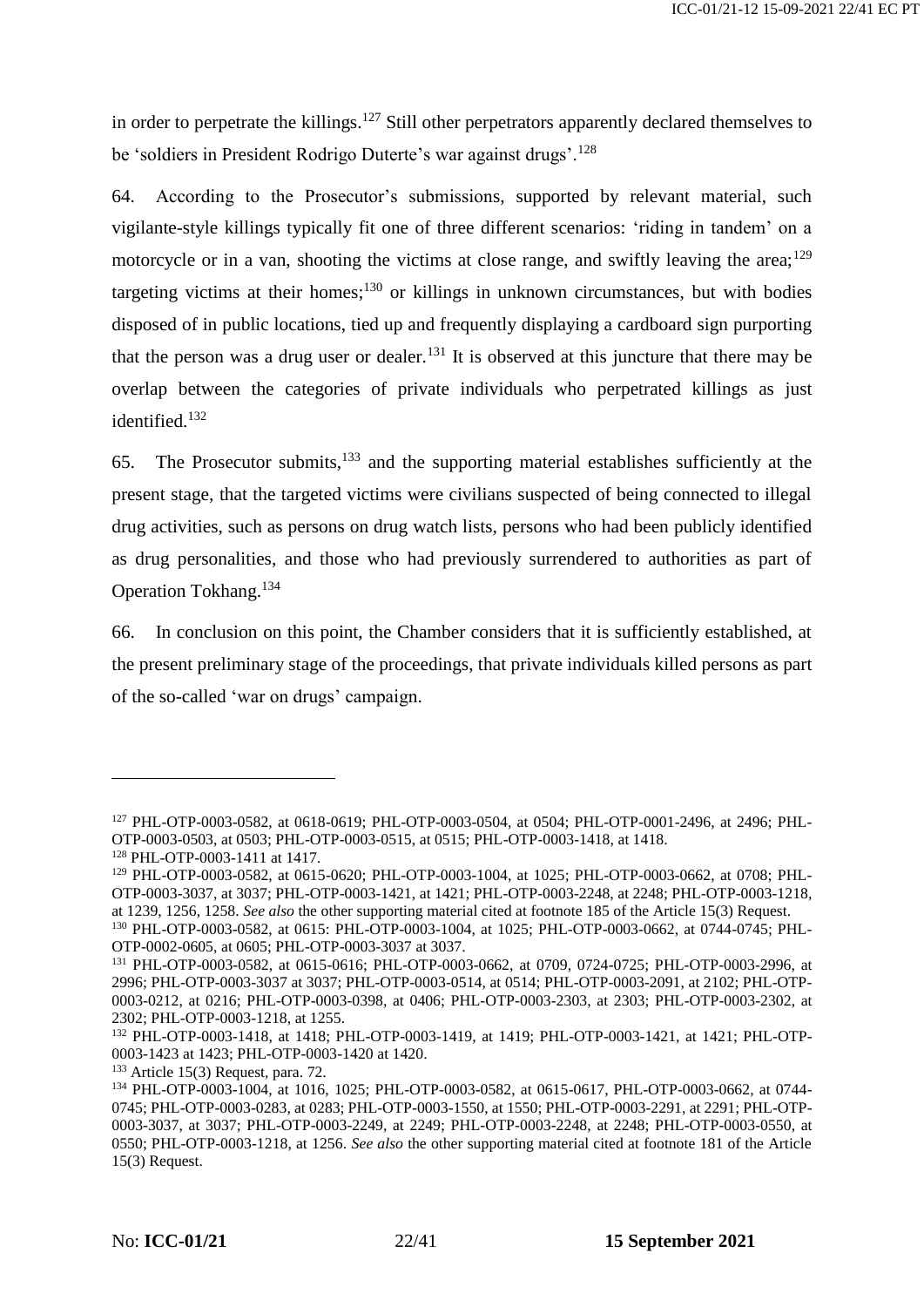#### <span id="page-22-0"></span>*Aggregate number and geographic distribution of killings*

<span id="page-22-2"></span>67. Concerning the aggregate number and geographic distribution of the killings, the Chamber notes the following available information, emphasising again that this is a very preliminary stage of proceedings, that the material available is limited quality and that only a more detailed investigation will shed light on the number of persons killed within the so called war on drugs campaign and the specific circumstances: (i) the estimates of the number of killed persons range from 12,000 to  $30,000$ ;<sup>135</sup> (ii) the Philippine authorities themselves reported that at least 5,281 persons were killed during police-anti drug operations alone between July 2016 and March 2019;<sup>136</sup> (iii) killings linked to the so-called 'war on drugs' campaign were committed throughout the territory of the Philippines, and were concentrated in highly urbanised areas, in particular in the National Capital Region; $137$  (iv) killings took part throughout the time period under examination and, while the number of killings was reduced on two occasions as a result of the suspension of activities forming part of the so-called 'war on drugs' campaign by the Philippine authorities, never ceased completely.<sup>138</sup>

### <span id="page-22-1"></span>*Killings in the Davao area in 2011-2016*

68. The Chamber addresses in this context also the submissions of the Prosecutor in relation to the alleged killings in the Davao area before 1 July 2016. Even though these submissions are presented in the Article 15(3) Request as a separate final section apparently related mostly to the scope of the authorisation, the Chamber considers that, since the Prosecutor alleges that crimes within the jurisdiction of the Court were committed there, the allegation and the underlying supporting material should be analysed by the Chamber in the same way as the submissions and supporting material pertaining to the so-called 'war on drugs' campaign from 1 July 2016 onwards. The Chamber stresses also the relevance of pursuing this analysis, given the contextual elements of the alleged crimes as further indicated below.<sup>139</sup>

<sup>135</sup> *See* Article 15(3) Request, para. 19. *See* 0003-0796, at 0796; PHL-OTP-0003-0799, at 0799; PHL-OTP-0003- 3344, at 3347; PHL-OTP-0003-0565, at 0566-0568; PHL-OTP-0003-1494, at 1494-1495; PHL-OTP-0003-1004, at 1013; PHL-OTP-0002-0601, at 0601.

<sup>136</sup> PHL-OTP-0003-2538, at 2538.

<sup>137</sup> PHL-OTP-0003-2996, at 2997; PHL-OTP-0003-0810, at 0814; PHL-OTP-0003-1283, at 1283; PHL-OTP-0003-1218, at 1228.

<sup>138</sup> PHL-OTP-0003-0810, at 0815. *See also* the other supporting material cited at footnote 215 of the Article 15(3) Request.

<sup>139</sup> *See* paras [105](#page-35-2)[-106.](#page-35-3)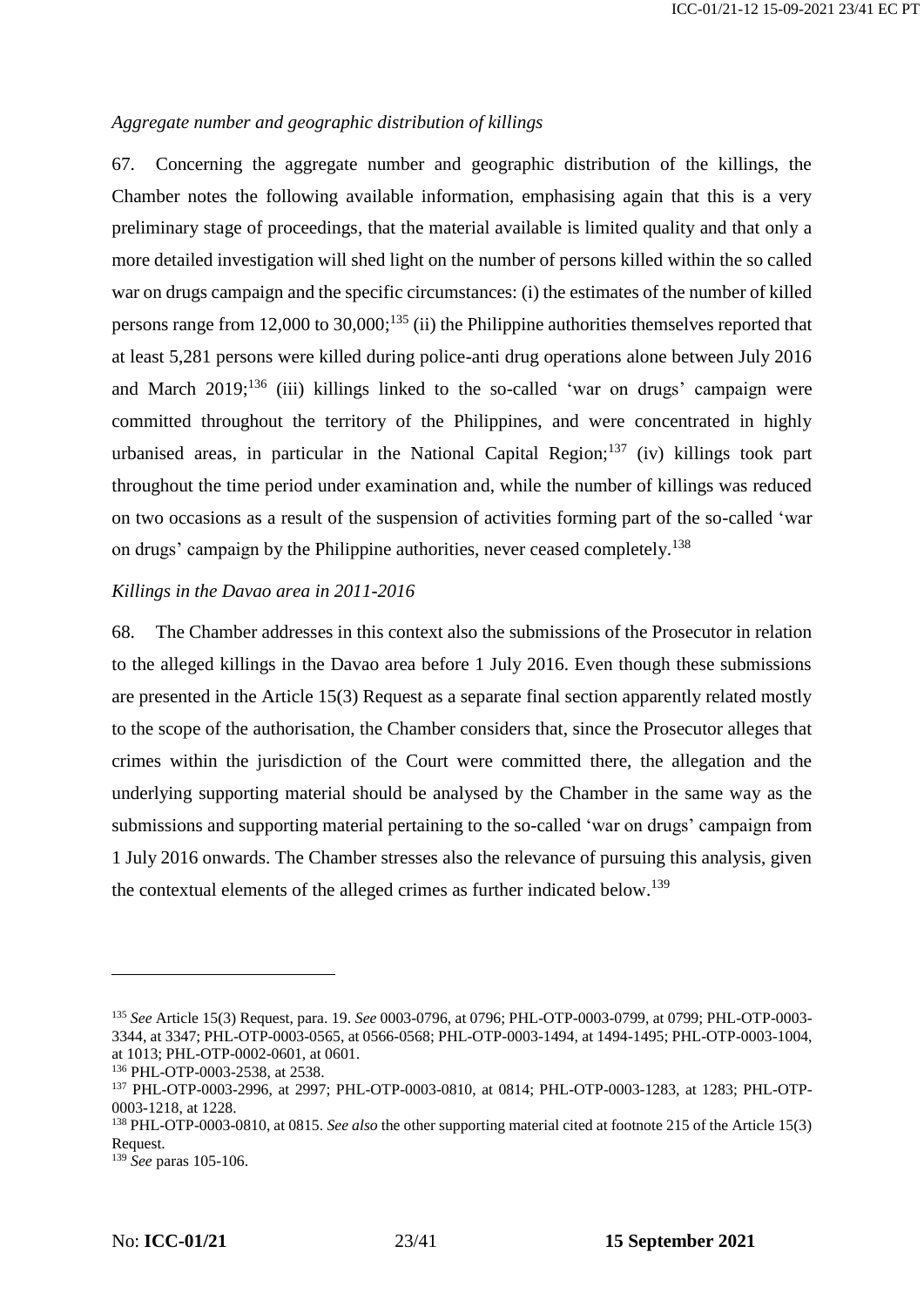<span id="page-23-1"></span>69. The Chamber accepts that the supporting material sufficiently indicates, at the present stage, that groups of local police officers and vigilantes perpetrated numerous killings of predominantly young men suspected of involvement in small-scale drug dealing or minor crimes such as petty theft and drug use.<sup>140</sup> The Chamber notes in particular the information to the effect that a so-called 'Davao death squad' operated, and that local law enforcement units were heavily involved in its operation.<sup>141</sup> There is information that in  $2011-2015$  there were around 385 victims of extrajudicial killings in Davao.<sup>142</sup>

#### <span id="page-23-0"></span>*Conclusion*

70. In sum, the Chamber concludes that it has been sufficiently established, for the purpose of an authorisation to investigate, that the specific legal element of the crime against humanity of murder under Article  $7(1)(a)$  of the Statute has been met with respect to the killings committed throughout the Philippines between 1 July 2016 and 16 March 2019 in the context of the so-called 'war on drugs' campaign, as well as with respect to the killings in the Davao area between 1 November 2011 and 30 June 2016.

71. Regarding the Prosecutor submissions that 'several of the incidents […] appear to have included severe beatings or other mistreatment of victims prior to the killings, as well as instances in which victims' family members were forced to witness the killings', and that these facts 'may constitute additional Crimes Against Humanity of Torture or Other Inhumane Acts under articles  $7(1)(f)$  and (k) of the Statute<sup> $143$ </sup>, the Chamber notes that, unlike for the crime against humanity of murder, the Prosecutor does not affirmatively allege that these crimes are established to the standard requisite at this stage. As such, the issue is one of scope of the authorised investigation, and will thus be addressed below.<sup>144</sup>

<sup>140</sup> PHL-OTP-0003-0886, at 0893, 0904, 0916-0918, 0908-0909; PHL-OTP-0003-0199, at 0200; PHL-OTP-0003- 0301, at 0304.

<sup>141</sup> PHL-OTP-0003-0886, at 0939-0943. *See also* the other supporting material cited at footnotes 335-337 of the Article 15(3) Request.

<sup>142</sup> PHL-OTP-0003-1060, at 1060.

<sup>143</sup> Article 15(3) Request, para. 129.

<sup>144</sup> *See* section [V.](#page-37-1)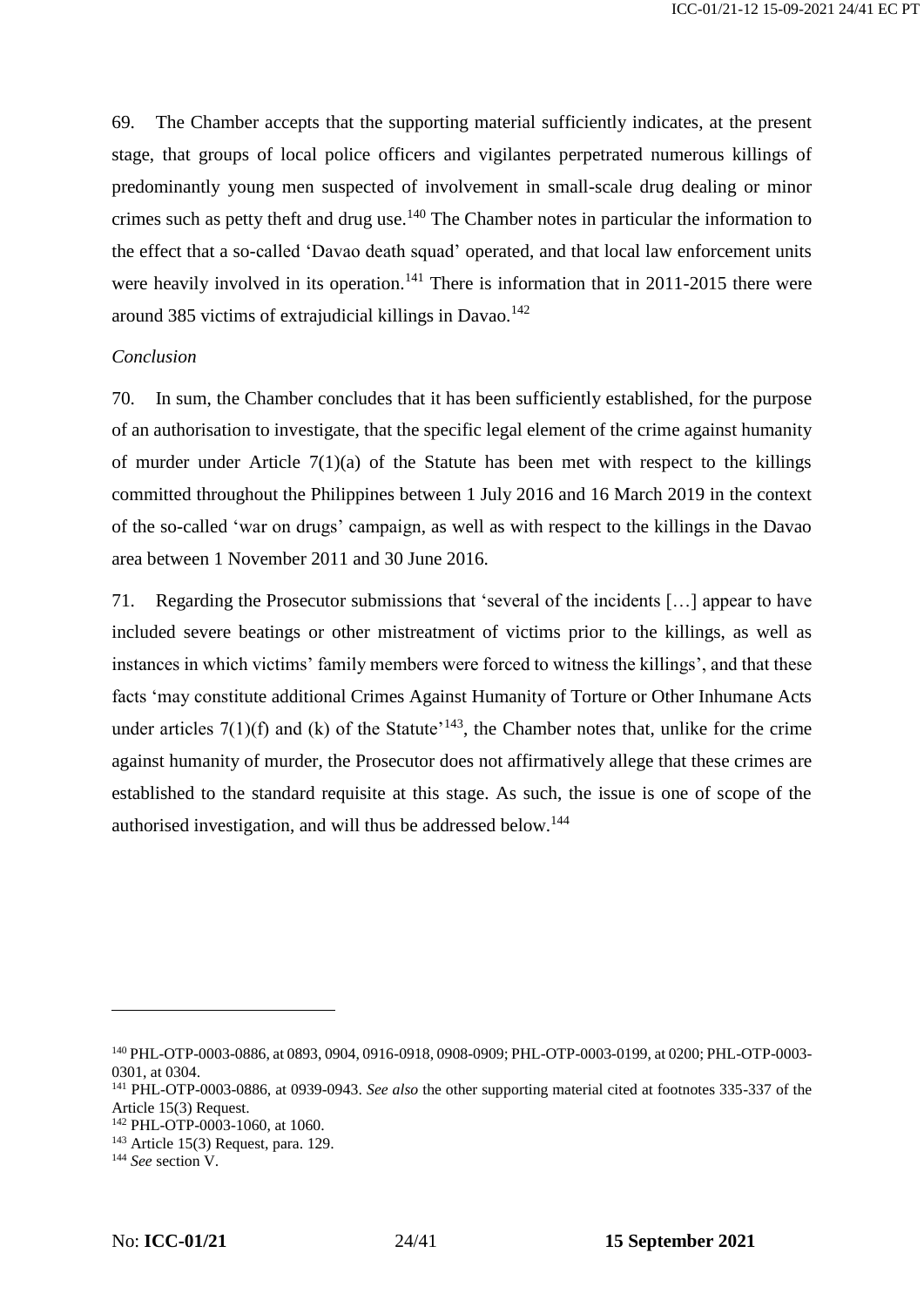#### *2. Contextual elements of crimes against humanity*

#### *(i) Applicable law*

<span id="page-24-1"></span><span id="page-24-0"></span>72. The contextual elements of crimes against humanity derive from a combination of the 'chapeau' of Article 7(1) of the Statute and the definition of 'attack' provided by Article 7(2) of the Statute.

73. An 'attack' within the meaning of Article 7(1) of the Statute means a 'course of conduct involving the multiple commission of acts referred to in  $[Article 7(1)]$ <sup>145</sup> The requirement that the acts form part of a 'course of conduct' indicates that Article 7 is meant to cover a series or overall flow of events, as opposed to a mere aggregate of random or isolated acts.<sup>146</sup> The 'multiple commission of acts' sets a quantitative threshold involving a certain number of acts falling within the course of conduct.<sup>147</sup>

74. The course of conduct must be 'directed against any civilian population', namely a collective, as opposed to individual civilians. The civilian population must be the primary target of the attack and not an incidental victim of it.<sup>148</sup> The presence within a civilian population of individuals who do not fall under the definition of 'civilians' does not deprive the population of its civilian character.<sup>149</sup> Further, and although the attack must be directed against a civilian population, there is no requirement that the individual victims of crimes be civilians; they need only be 'persons' under the Elements of Crimes.<sup>150</sup> The Chamber notes that there also must be a sufficient nexus to an attack against a 'civilian' population.<sup>151</sup>

75. The 'course of conduct involving the multiple commission of acts' must take place 'pursuant to or in furtherance of a State or organizational policy to commit such attack' within the meaning of Article 7(2)(a) of the Statute. The Elements of Crimes specify that the '"policy to commit such attack" requires that the [...] organization actively promote[s] or encourage[s]

 $145$  Article 7(2)(a) of the Statute.

<sup>146</sup> Trial Chamber IX, *The Prosecutor v. Dominic Ongwen*, Trial Judgment, 4 February 2021, [ICC-02/04-01/15-](https://www.legal-tools.org/doc/kv27ul/) [1762-Red,](https://www.legal-tools.org/doc/kv27ul/) para. 2674, referring to Trial Chamber VI, *The Prosecutor v. Bosco Ntaganda*, Judgment, 8 July 2019, [ICC-01/04-02/06-2359,](https://www.legal-tools.org/doc/80578a/) para. 662 ('Ntaganda Trial Judgment').

<sup>&</sup>lt;sup>147</sup> [Ongwen Trial Judgment,](https://www.legal-tools.org/doc/kv27ul/) para. 2674.

<sup>148</sup> [Ongwen Trial Judgment,](https://www.legal-tools.org/doc/kv27ul/) para. 2675.

<sup>&</sup>lt;sup>149</sup> [Ongwen Trial Judgment,](https://www.legal-tools.org/doc/kv27ul/) para. 2675.

<sup>&</sup>lt;sup>150</sup> [Ongwen Trial Judgment,](https://www.legal-tools.org/doc/kv27ul/) para. 2675, referring to [Ntaganda Trial Judgment,](https://www.legal-tools.org/doc/80578a/) para. 669.

<sup>151</sup> [Ongwen Trial Judgment,](https://www.legal-tools.org/doc/kv27ul/) para. 2679.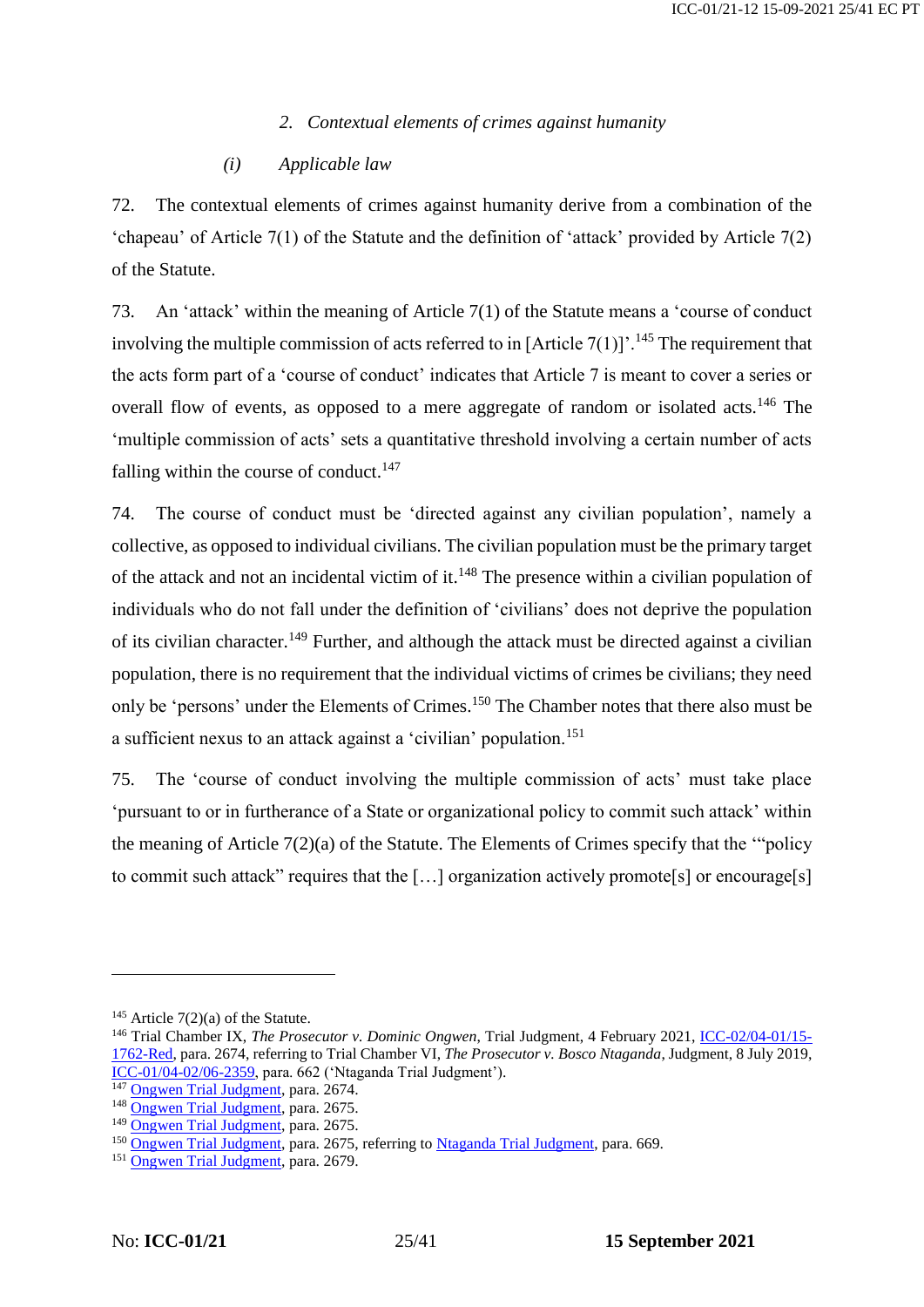such an attack against a civilian population'.<sup>152</sup> For the purposes of this decision, only the 'State' policy' prong is relevant.

76. While the term 'State' is self-explanatory, for a 'State policy' to commit an attack, the policy does not necessarily need to have been conceived 'at the highest level of the State machinery'. Hence, a policy adopted by regional or even local organs of the State could satisfy the requirement of a State policy.<sup>153</sup>

77. As the terms 'pursuant to or in furtherance of' imply, the policy requirement ensures that the multiple acts forming the course of conduct are linked and that acts which are unrelated or perpetrated by individuals acting randomly on their own are excluded.<sup>154</sup>

78. A policy may consist of a pre-established design or plan, but it may also crystallise and develop only as actions are undertaken by the perpetrators.<sup>155</sup> The 'policy' may be inferred from a variety of factors, such as: (i) a recurrent pattern of violence; (ii) the existence of preparations or collective mobilisation orchestrated and coordinated by the organisation; (iii) the use of public or private resources to further the policy; (iv) the involvement of organisational forces in the commission of crimes; (v) statements, instructions or documentation attributable to the organisation condoning or encouraging the commission of crimes; and (vi) an underlying motivation.<sup>156</sup> The systematic manner in which attacks are carried out 'strongly suggests the existence of an organisational policy'.<sup>157</sup>

79. The alternative qualifiers of 'widespread' or 'systematic' serve to characterise the 'attack' itself. The term 'widespread' connotes the large-scale nature of the attack and the number of targeted persons.<sup>158</sup> The assessment of whether the attack is widespread is neither exclusively quantitative nor geographical, but must be carried out on the basis of all the relevant facts of the case.<sup>159</sup>

<sup>152</sup> Elements of Crimes, Introduction to Article 7, para. 3. *See also* footnote 6 of the same paragraph.

<sup>153</sup> [Côte d'Ivoire Article 15 Decision,](https://www.legal-tools.org/doc/e0c0eb/) para. 45.

<sup>&</sup>lt;sup>154</sup> [Ongwen Trial Judgment,](https://www.legal-tools.org/doc/kv27ul/) para. 2678.

<sup>&</sup>lt;sup>155</sup> [Ongwen Trial Judgment,](https://www.legal-tools.org/doc/kv27ul/) para. 2679.

<sup>156</sup> [Ongwen Trial Judgment,](https://www.legal-tools.org/doc/kv27ul/) para. 2679.

<sup>157</sup> [Côte d'Ivoire Article 15 Decision,](https://www.legal-tools.org/doc/e0c0eb/) para. 100.

<sup>&</sup>lt;sup>158</sup> [Ongwen Trial Judgment,](https://www.legal-tools.org/doc/kv27ul/) para. 2681.

<sup>159</sup> [Ongwen Trial Judgment,](https://www.legal-tools.org/doc/kv27ul/) para. 2681.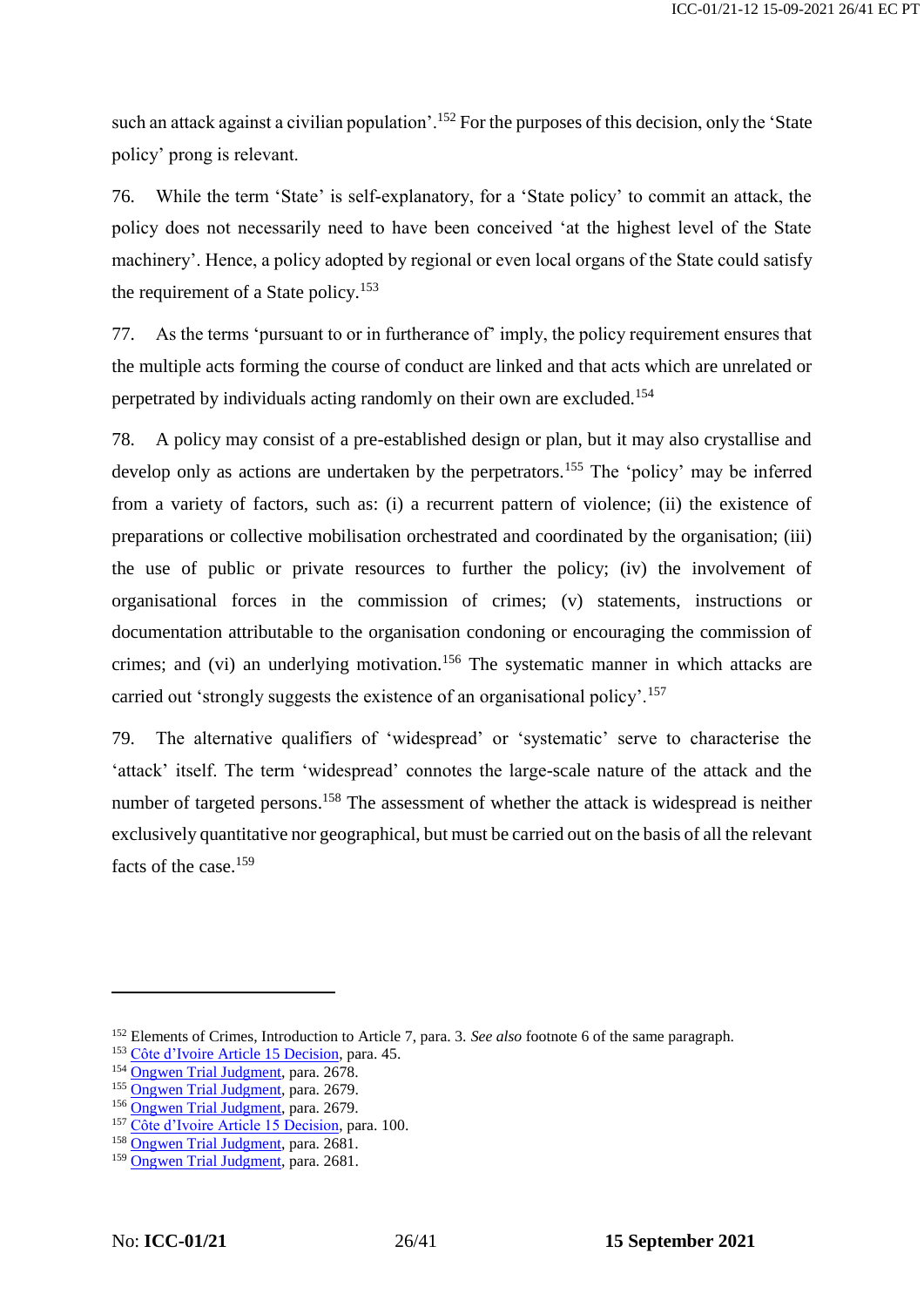80. The term 'systematic' reflects the organised nature of the violent acts, referring often to the existence of 'patterns of crimes' and the improbability of their random or accidental occurrence. 160

81. Crimes against humanity must have been committed 'as part of' a widespread or systematic attack directed against a civilian population.<sup>161</sup> When assessing such a nexus, due regard must be given to the characteristics, aims, nature and consequences of the acts concerned. 162

#### *(ii) Prosecutor's submissions*

<span id="page-26-0"></span>82. The Prosecutor submits that the available information provides a reasonable basis to believe that, since at least 1 July 2016, members of Philippine law enforcement and others carried out multiple acts under Article 7(1) of the Statute that collectively amount to an 'attack' against the civilian population within the meaning of Article  $7(2)(a)$ .<sup>163</sup> According to the Prosecutor, the targeted civilian population was 'primarily Filipino civilians suspected by authorities to be involved in drug-related activities, such as the production, use, or sale of illegal drugs'.<sup>164</sup> The Prosecutor points out that many victims had been included on drug watch lists, and some had previously surrendered to the police in connection with Operation Tokhang.<sup>165</sup>

83. The Prosecutor further submits that the killings were carried out 'pursuant to a State policy to kill suspected drug users and sellers and to instigate members of the public to carry out such killings'.<sup>166</sup> In support of this conclusion, the Prosecutor argues that the killings were committed in connection with a formal anti-drug campaign,<sup>167</sup> that the 'plethora of public statements made by Duterte and other Philippine government officials encouraging, supporting, and, in certain instances, urging the public to kill suspected drug users and dealers also indicate a State policy to attack civilians',<sup>168</sup> that state officials offered and granted financial incentives and applied pressure on the physical perpetrators to commit killings, <sup>169</sup> and

<sup>160</sup> [Ongwen Trial Judgment,](https://www.legal-tools.org/doc/kv27ul/) para. 2682.

<sup>&</sup>lt;sup>161</sup> *See* the chapeau of Article  $7(1)$  of the Statute ('as part of').

<sup>&</sup>lt;sup>162</sup> [Ongwen Trial Judgment,](https://www.legal-tools.org/doc/kv27ul/) para. 2688.

<sup>163</sup> Article 15(3) Request, para. 89.

<sup>164</sup> Article 15(3) Request, para. 92.

<sup>&</sup>lt;sup>165</sup> Article 15(3) Request, para. 92.

<sup>166</sup> Article 15(3) Request, para. 94.

<sup>167</sup> Article 15(3) Request, paras 95-100.

<sup>168</sup> Article 15(3) Request, paras 101-108.

<sup>169</sup> Article 15(3) Request, paras 109-113.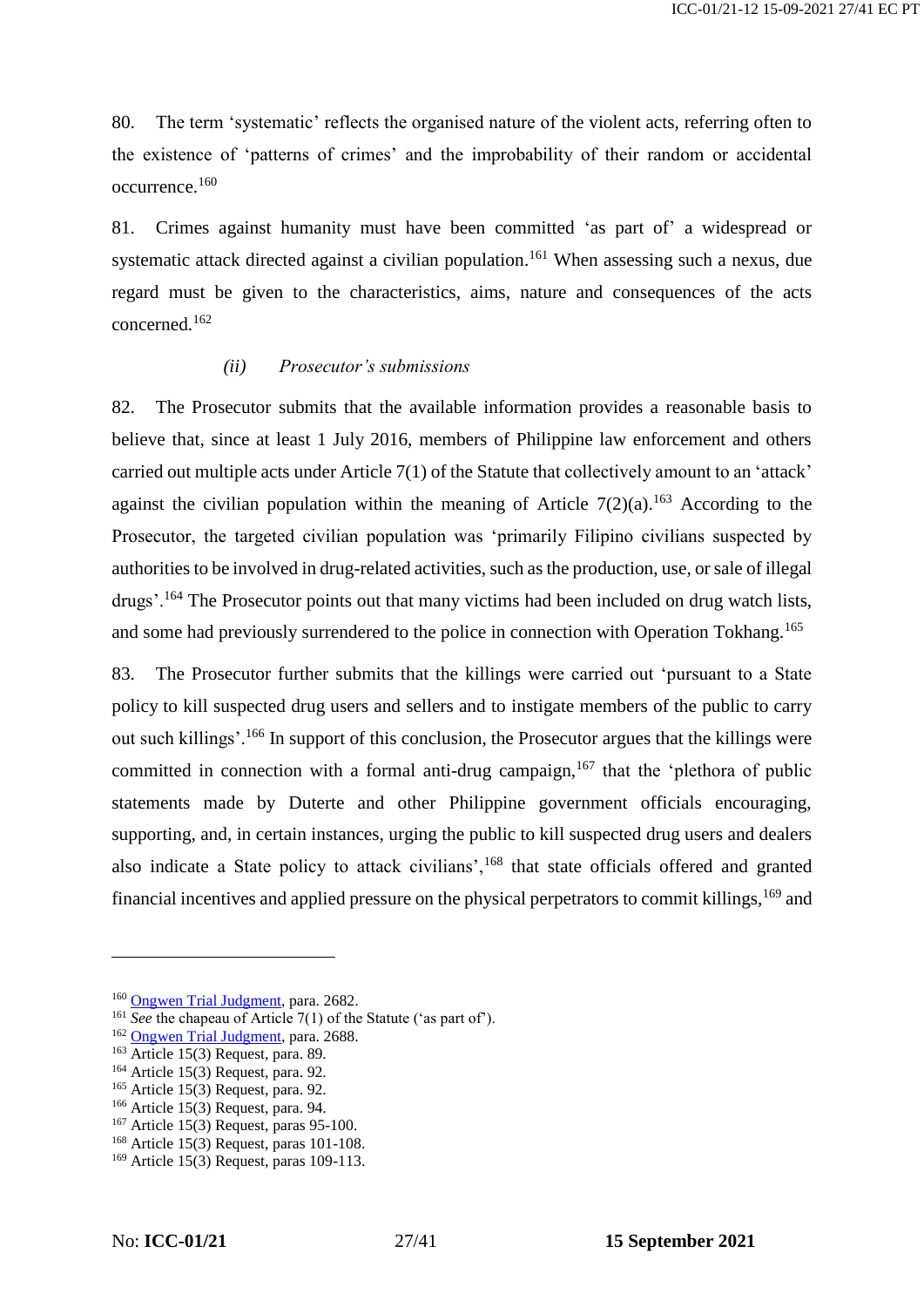that there has been a failure to take steps to investigate or prosecute the killings, including promises of immunity.<sup>170</sup>

84. The Prosecutor argues that the attack against the civilian population was widespread as it 'was carried out on a large scale and frequent basis, targeting and victimising a significant number of civilians in regions throughout the Philippines over a protracted period of time', and systematic as 'can be inferred from the evidence of a State policy […], and it is further manifested by the apparent advance preparations made for the attack, the highly organised and coordinated nature of the attack, the deliberate and near-exclusive victimisation of the targeted population, and the clear and consistent pattern of violence directed at the targeted population'. 171

85. Finally, the Prosecutor submits that the available information provides a reasonable basis to believe that there is a nexus between the identified individual killings and the attack, on the basis of factors including: (i) the geographic and temporal overlap between the attack and the identified crimes; (ii) the fact that in many instances the perpetrators of the identified crimes – members of the Philippine law enforcement and affiliated perpetrators – also appear to be responsible for the attack; and (iii) the fact that the same category of persons (those suspected of involvement in illegal drug activities or otherwise connected to individuals involved in such activities) were both the object of the attack and the victims of the identified crimes.<sup>172</sup>

### *(iii) Determination by the Chamber*

#### <span id="page-27-1"></span><span id="page-27-0"></span>*Attack against a civilian population*

86. According to the information available, a clear pattern of killings can be discerned covering the main period under examination, *i.e.* 1 July 2016 – 16 March 2019, and extending to the territory of the Philippines at large. This is a conclusion that can be drawn from the analysis of the Prosecutor's submissions and the supporting material in the preceding section.<sup>173</sup> In the view of the Chamber, a course of conduct, or an 'overall flow of events', is clearly discernible. Accordingly, the killings amount to an 'attack' within the meaning of Article 7(2)(a) of the Statute. In this context is noted that although the intensity of this course

<sup>170</sup> Article 15(3) Request, paras 114-119.

<sup>&</sup>lt;sup>171</sup> Article 15(3) Request, paras 120-121 (footnotes omitted).

 $172$  Article 15(3) Request, para 122.

<sup>173</sup> *See* section IV.A.1(iii).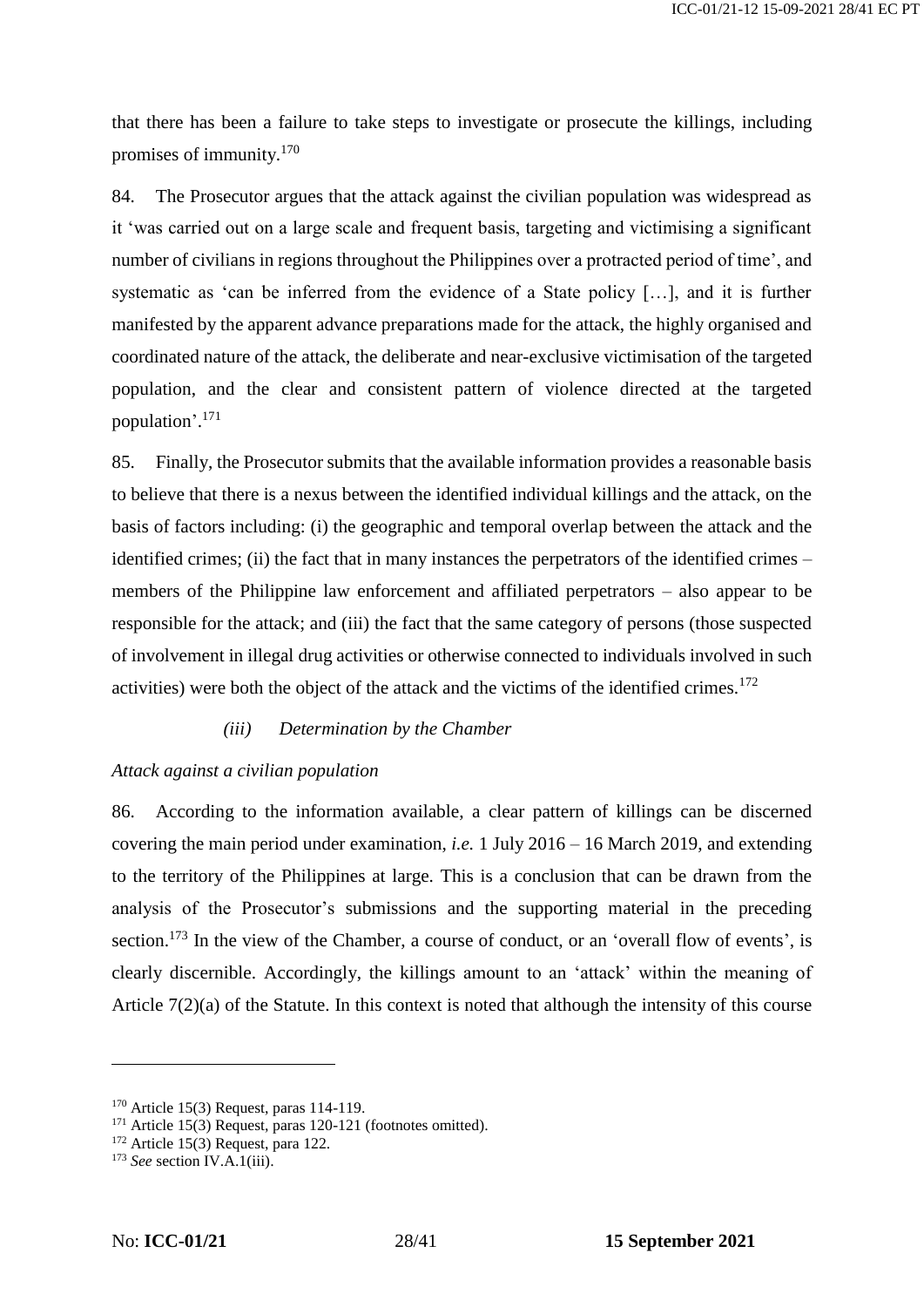of conduct reduced on two occasions for relatively short periods of time following government decisions to suspend aspects of the so-called 'war on drugs' campaign, the killings did not stop completely and in any case the disruptions were only temporary.<sup>174</sup>

87. It further appears, based on the available material as analysed in the preceding section, <sup>175</sup> that the killings were directed against persons allegedly associated with the use and trafficking of illegal drugs. Thus, the attack targeted a civilian population within the meaning of Article 7(1) of the Statute.

<span id="page-28-0"></span>88. In this context, the Chamber considers it necessary to express some considerations regarding the international legal framework for drug trafficking and the duties of States in this regard. The Chamber notes that illicit traffic in drugs is an international criminal activity whose suppression is a collective responsibility of States and that an international system of coordination and cooperation has been established to ensure that objective. The system is composed by the following main instruments, to which the Philippines is a State Party: 1961 Single Convention on Narcotic Drugs, 1961, as amended by the Protocol amending the Single Convention on Narcotic Drugs,  $1961$ ,  $^{176}$  the 1971 Convention on psychotropic substances,  $^{177}$ and the 1988 United Nations Convention against Illicit Traffic in Narcotic Drugs and Psychotropic Substances.<sup>178</sup> All instruments mentioned establish, among others, the duty of States to make drug trafficking a criminal offence under domestic law and to prosecute their perpetrators with appropriate penalties in accordance with the law.

<span id="page-28-1"></span>89. At the same time, States are bound by human rights law and shall ensure all persons within their jurisdiction the enjoyment of the rights contained in the applicable legal instruments. The Chamber notes that the Philippines is a State Party, among others, to the International Convenant on Civil and Political Rights,<sup>179</sup> which ensures the right to life and provide for judicial guarantees to any person accused of criminal offences. This means that activities of States are subject to limitations determined by the applicable international law and those limitations are key to distinguish legal activities from others. The Chamber recognizes the right and duty of all countries to combat drug trafficking, but also stresses that such combat

<sup>174</sup> PHL-OTP-0003-0810, at 0815. *See also* the other supporting material cited at footnote 215 of the Article 15(3) Request.

<sup>&</sup>lt;sup>175</sup> See section IV.A.1(iii), above.

<sup>176</sup> United Nations Treaty Series, vol. 976, p. 105.

<sup>&</sup>lt;sup>177</sup> United Nations Treaty Series, vol. 1019, p. 175.

<sup>178</sup> United Nations Treaty Series, vol. 1582, p. 95.

<sup>&</sup>lt;sup>179</sup> United Nations Treaty Series, vol. 999, p. 171.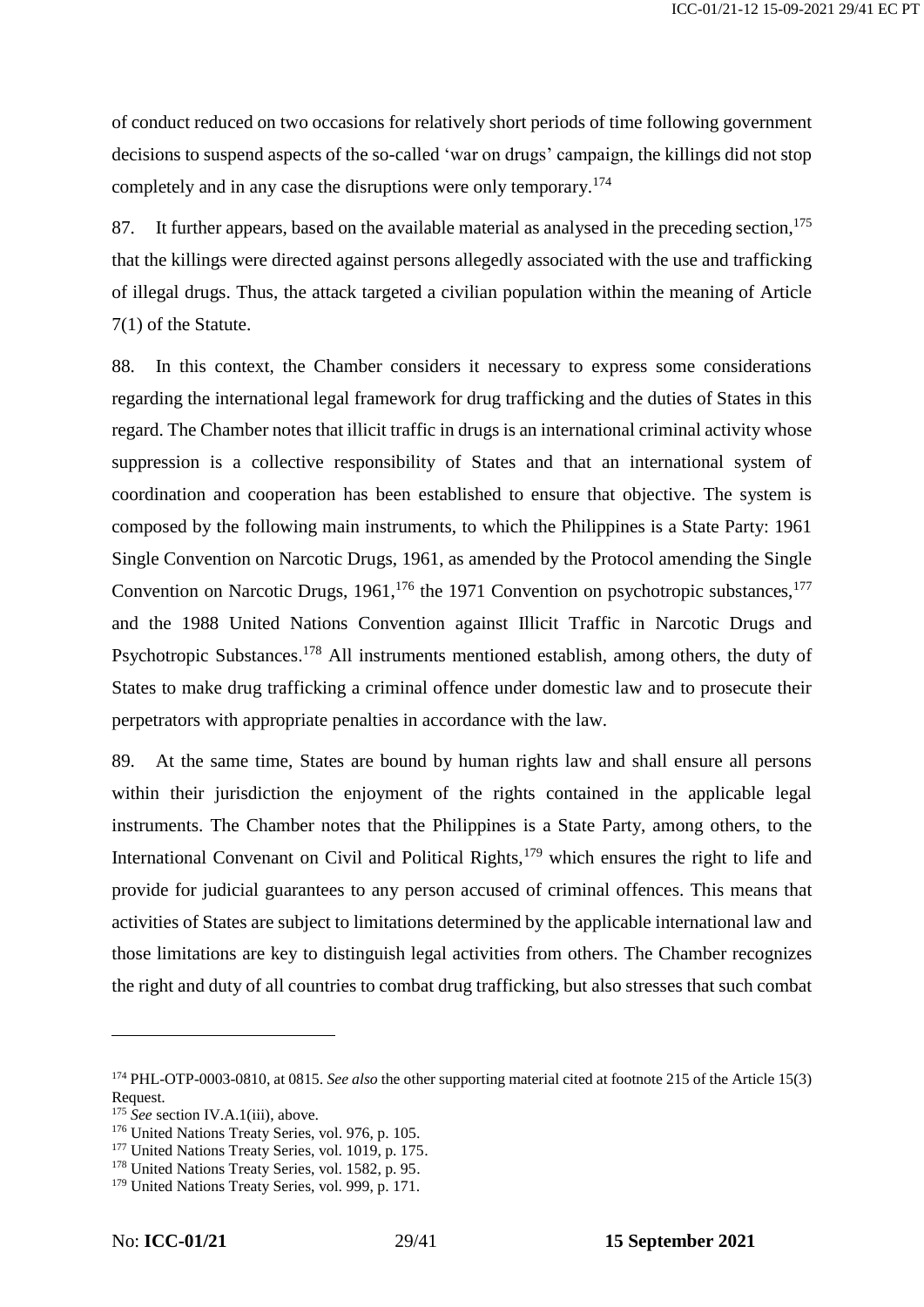must be made in accordance with human rights obligations and that the breach of such obligations may render their actions contrary to international law. In this sense, legitimate operations against illicit drugs, respecting internationally protected human rights, could not as such qualify as an attack against the civilian population.

90. Moreover, the Chamber notes that the 1988 United Nations Convention against Illicit Traffic in Narcotic Drugs and Psychotropic Substances, when emphasising the fight against drug related offences, put the emphasis on imprisonment, either completed or substituted with lighter penalties and social rehabilitation,<sup>180</sup> and underlined the responsibility of the ordinary courts in this matter.<sup>181</sup> The Chamber also reminds that since 2007 Philippines has been party to the Second Optional Protocol to the International Covenant on Civil and Political Rights, aiming at the abolition of the death penalty (New York, 15 December 1989).<sup>182</sup>

91. However, the facts as apparent from the available material at the present stage of the proceedings do not allow for the killings committed between 1 July 2016 and 16 March 2019 in the Philippines as part of the so-called 'war on drugs' campaign to be in any way considered

<sup>&</sup>lt;sup>180</sup> *See* Article 3(4): '(a) Each Party shall make the commission of the offences established in accordance with paragraph 1 of this article liable to sanctions which take into account the grave nature of these offences, such as imprisonment or other forms of deprivation of liberty, pecuniary sanctions and confiscation. (b) The Parties may provide, in addition to conviction or punishment, for an offence established in accordance with paragraph 1 of this article, that the offender shall undergo measures such as treatment, education, aftercare, rehabilitation or social reintegration. (c) Notwithstanding the preceding sub paragraphs, in appropriate cases of a minor nature, the Parties may provide, as alternatives to conviction or punishment, measures such as education, rehabilitation or social réintégration, as well as, when the offender is a drug abuser, treatment and aftercare. (d) The Parties may provide, either as an alternative to conviction or punishment, or in addition to conviction or punishment of an offence established in accordance with paragraph 2 of this article, measures for the treatment, education, aftercare, rehabilitation or social reintegration of the offender.'

<sup>&</sup>lt;sup>181</sup> See Article 3(5): 'The Parties shall ensure that their courts and other competent authorities having jurisdiction can take into account factual circumstances which make the commission of the offences established in accordance with paragraph 1 of this article particularly serious, such as: (a) The involvement in the offence of an organized criminal group to which the offender belongs; (b) The involvement of the offender in other international organized criminal activities'; (c ) The involvement of the offender in other illegal activities facilitated by commission of the offence; (d ) The use of violence or arms by the offender; (e) The fact that the offender holds a public office and that the offence is connected with the office in question; (f ) The victimization or use of minors; (g) The fact that the offence is committed in a penal institution or in an educational institution or social service facility or in their immediate vicinity or in other places to which school children and students resort for educational, sports and social activities; (h) Prior conviction, particularly for similar offences, whether foreign or domestic, to the extent permitted under the domestic law of a Party.'; Article 3(6): 'The Parties shall endeavour to ensure that any discretionary legal powers under their domestic law relating to the prosecution of persons for offences established in accordance with this article are exercised to maximize the effectiveness of law enforcement measures in respect of those offences and with due regard to the need to deter the commission of such offences.'; Article 3(7); 'The Parties shall ensure that their courts or other competent authorities bear in mind the serious nature of the offences enumerated in paragraph 1 of this article and the circumstances enumerated in paragraph 5 of this article when considering the eventuality of early release or parole of persons convicted of such offences.' <sup>182</sup> [United](https://treaties.un.org/Pages/ViewDetails.aspx?src=TREATY&mtdsg_no=IV-12&chapter=4&clang=_en) Nations Treaty Series, vol. 1642, p. 414.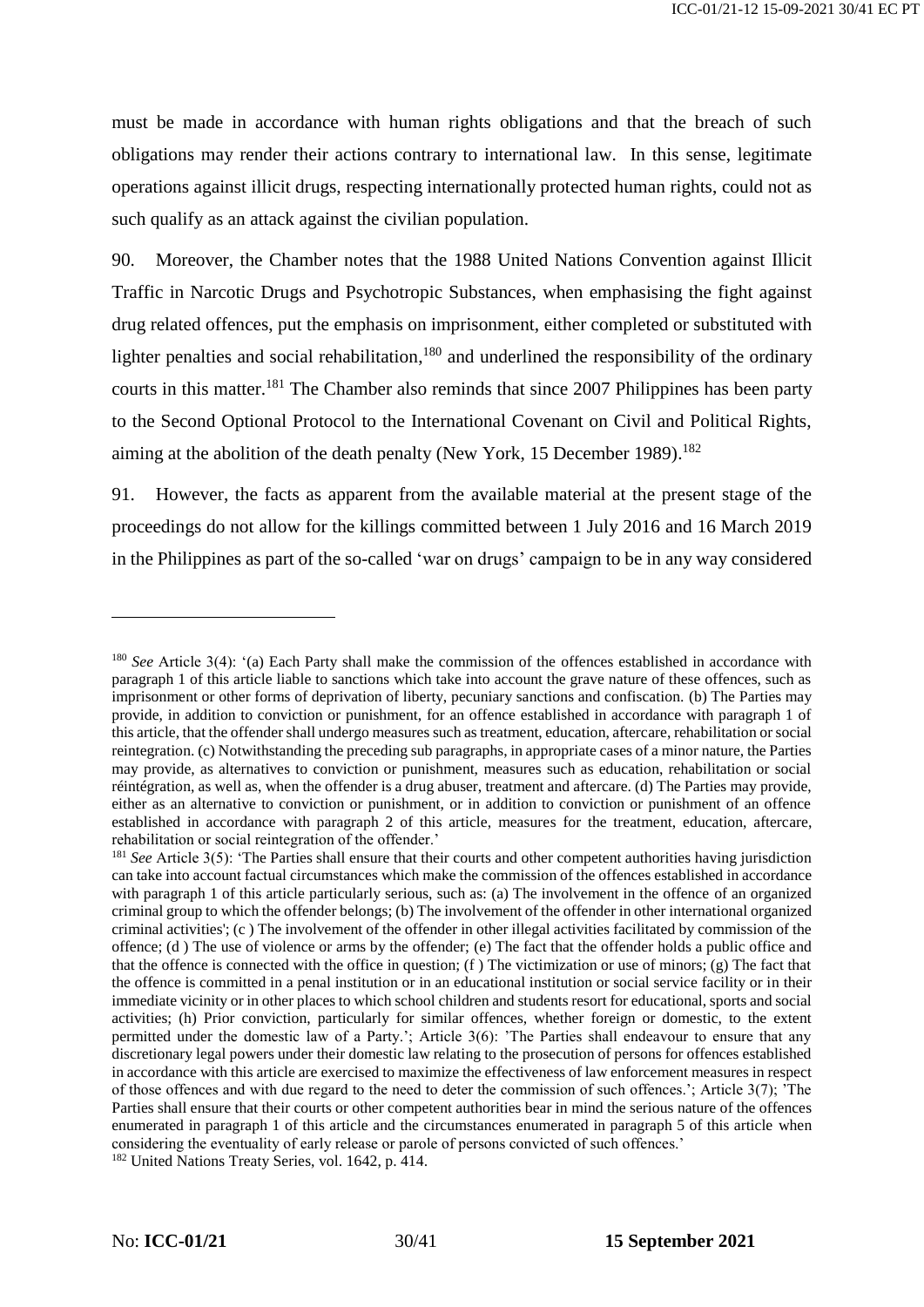a legitimate anti-drug law enforcement operation on the part of the Philippine authorities. In particular, according to the available information, the so-called 'war on drugs' campaign did not incorporate any formal and reviewable decision-making system in individual cases, and did not afford the interested and affected persons a serious opportunity to participate in the process, or to contest the claims against them. International standards and Philippine National Police's own operational procedures as concerns the use of lethal force in law enforcement operations appear to have been ignored.<sup>183</sup> According to the available information, President Rodrigo Duterte has publicly encouraged extrajudicial killings in a way that is incompatible with a genuine law enforcement operation.<sup>184</sup> As discussed in more detail below, persons were targeted based on their inclusion of lists of persons alleged to be involved with illegal drugs, but those lists were arbitrarily drawn up.<sup>185</sup> Further, it appears that non-state actors, or vigilantes, were significantly involved in the so-called 'war on drugs' campaign, with the support of the Philippine security forces.<sup>186</sup> Thus, the Chamber emphasises that, based on the facts as they emerge at present and subject to proper investigation and further analysis, the socalled 'war on drugs' campaign cannot be seen as a legitimate law enforcement operation, and the killings discussed above neither as legitimate nor as mere excesses in an otherwise legitimate operation. Rather, the available material indicates that an attack against the civilian population within the meaning of Article 7(2)(1) of the Statute occurred.

92. Moreover, several sources available in the supporting material provide information establishing that the so-called 'war on drugs' campaign affected certain segments of the population disproportionately. In this regard, the Chamber observes that the victims were likely male, between 20 and 40 years old, and, if they lived in a city, resided in shantytowns or in any of the many pockets of poverty across the metropolis.<sup>187</sup> Moreover, the victims were likely jobless or working in the informal economy, possibly as construction workers, tricycle drivers, 'scavengers', or neighbourhood watchmen.<sup>188</sup> Other supporting material points towards the conclusion that there is a pattern of harm predominately affecting poor, low-skilled residents

<sup>&</sup>lt;sup>183</sup> *See* Basic Principles on the Use of Force and Firearms by Law Enforcement Officials, adopted by the 1990 UN Congress on the Prevention of Crime and the Treatment of Offenders, PHL-OTP-0001-4114, at 4115-4116, and Philppine National Police documents PHL-OTP-0001-4124, at 4153-4154; PHL-OTP-0003-2660, at 2687, 2690.

<sup>184</sup> *See* paragraph [94](#page-31-1) below.

<sup>185</sup> *See* paragraph [99](#page-33-1) below.

<sup>186</sup> *See* paragraph [63](#page-20-2) above.

<sup>187</sup> PHL-OTP-0003-2090, at 2090.

<sup>188</sup> PHL-OTP-0003-2090, at 2090.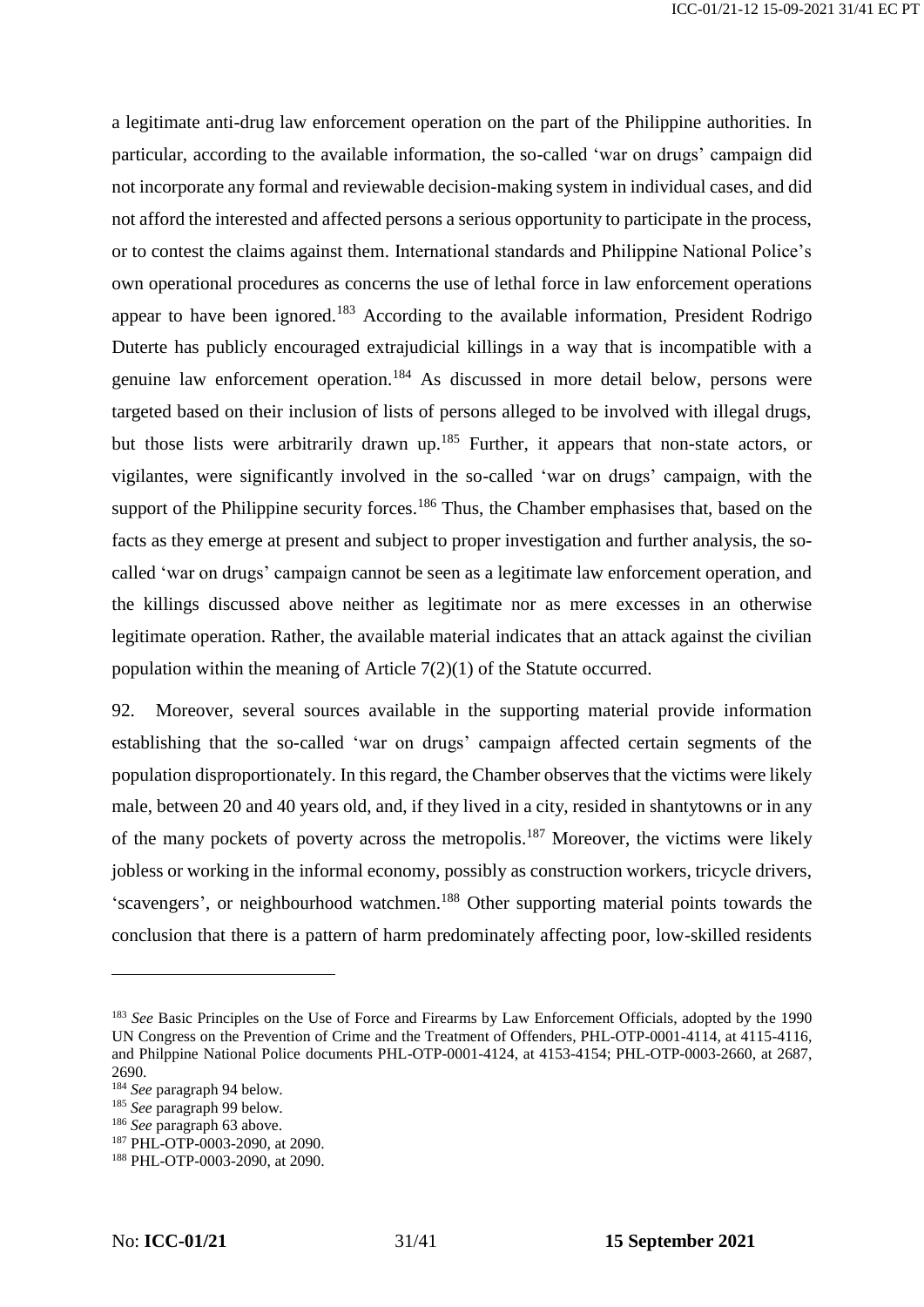of impoverished urban areas.<sup>189</sup> Several victims' representations also made the point that the so-called 'war on drugs' targeted poor people.<sup>190</sup> The Chamber however also notes that there is information that, in some instances, those killed as part of the so-called 'war on drugs' campaign were public officials, such as civil servants, politicians, mayors, deputy mayors and *barangay*-level officials, as well as members of Philippine security forces and police assets or informants.<sup>191</sup>

### <span id="page-31-0"></span>*State policy to commit the attack*

93. The Chamber observes that it is also apparent, on the basis of the supporting material, that the attack took place pursuant to or in furtherance of a State policy. The Chamber reaches this conclusion based on the following considerations.

<span id="page-31-1"></span>94. First, the killing of alleged drug dealers and users, or even more broadly 'criminals' has been frequently encouraged by Rodrigo Duterte, both during his campaign for Presidency and after he became President of the Philippines.<sup>192</sup> While still Mayor of Davao, he is reported to have declared in 2009: 'If you are doing an illegal activity in my city, if you are a criminal or part of a syndicate that preys on the innocent people of the city, for as long as I am the mayor, you are a legitimate target of assassination'.<sup>193</sup> He is also reported to have boasted of the level of safety in his city and stated that his approach to achieving that was: 'Kill 'em all'.<sup>194</sup> During his presidential campaign, Rodrigo Duterte used his reputation as being tough on drugs and crime as Mayor of Davao and publicly stated in December 2015 that he killed 'around 1,700' people.<sup>195</sup> During a presidential debate in February 2016, he reportedly said: 'If I become president, it would be bloody because we'll order the killing of all criminals'.<sup>196</sup> In May 2016 he was reported as promising to kill 100,000 criminals in his first six months in office.<sup>197</sup> In a

<sup>189</sup> PHL-OTP-0003-0582, at 0587, 0621; PHL-OTP-0003-0662, at 0686; PHL-OTP-0003-1623, at 1628; PHL-OTP-0003-1634, at 1634-1639; PHL-OTP-0003-0232, at 0232-0239; PHL-OTP-0003-2996, at 2996. *See also* the other supporting material cited at footnote 47 of the Article 15(3) Request.

<sup>&</sup>lt;sup>190</sup> Registry Report on Victims' Representations, pages 20-21

<sup>191</sup> PHL-OTP-0003-3503, at 3503-3505; PHL-OTP-0003-1697, at 1698; PHL-OTP-0003-1700, at 1700-1701; PHL-OTP-0003-0508, at 0508; PHL-OTP-0003-1661, at 1661-1664; PHL-OTP-0003-3826, at 3826; PHL-OTP-0003-2252, at 2252; PHL-OTP-0003-1793, at 1795; PHL-OTP-0003-2659, at 2659; PHL-OTP-0003-1284, at 1284; PHL-OTP-0002-0592, at 0592. *See also* the other supporting material cited at footnotes 50-52 of the Article 15(3) Request.

<sup>192</sup> *See* Article 15(3) Request, paras 101-108.

<sup>193</sup> PHL-OTP-0003-0014, at 0016.

<sup>194</sup> PHL-OTP-0003-1287, at 1287.

<sup>195</sup> PHL-OTP-0003-1297, at 1299; PHL-OTP-0003-0041, at 0041.

<sup>196</sup> PHL-OTP-0003-1303, at 1303.

<sup>197</sup> PHL-OTP-0003-0041, at 0041; PHL-OTP-0003-1290, at 1291; PHL-OTP-0004-0278, at 0427-0428.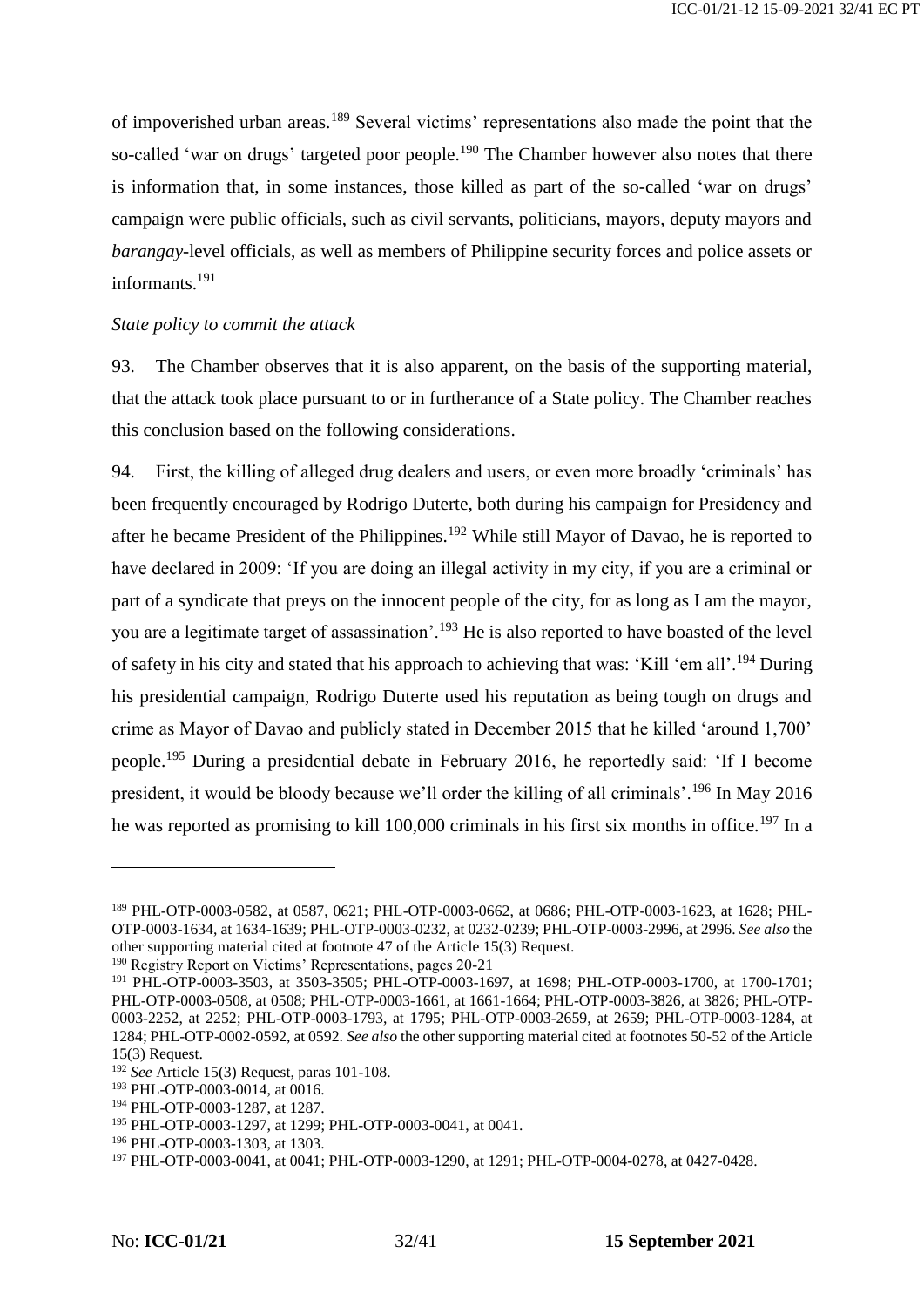speech in June 2016, he said the following: 'If you're still into drugs, I will kill you, don't take this as a joke. I'm not trying to make you laugh, son of a bitch, I will really kill you.<sup>198</sup> According to reports available in the supporting material, President Rodrigo Duterte, immediately after being sworn in, publicly vowed that he would wipe out drug traffickers and urged the population to kill addicts.<sup>199</sup> Further, according to media reports, on 29 September 2016, President Rodrigo Duterte stated: 'There are 3 million drug addicts (in the Philippines). I'd be happy to slaughter them', and likened himself to Adolf Hitler.<sup>200</sup>

95. The Chamber also notes that there is information that others, and in particular Philippine National Police Chief Ronald Dela Rosa, made similar statements, declaring that killing those involved in drugs was the intention in the so-called 'war on drugs' campaign. 201

96. Second, as stated also by the Prosecutor, there is a clear link between the killings and the government's formal anti-drug campaign.<sup>202</sup> The Prosecutor has submitted in support of the Article 15(3) Request a copy of the Philippine National Police Command Memorandum Circular No. 16-2016 ('CMC No. 16-2016').<sup>203</sup> In the view of the Chamber, it is significant that the document, issued on 1 July 2016, *i.e.* the first day of Rodrigo Duterte's presidency, includes as the first among the 'references' in its introduction the 'Pronouncement of PRESIDENT RODRIGO R DUTERTE to get rid of illegal drugs during the first six months of his term'.<sup>204</sup> The document declares that the PNP 'intends to equally address illegal drug problems in the barangays and at the same time pursue the neutralization of illegal drug personalities as well as the backbone of illegal drugs network operating in the country'.<sup>205</sup> The Prosecutor submits that the reference to 'neutralising' is used in its euphemistic meaning of 'killing'.<sup>206</sup> The supporting material also includes records of police insiders stating that in

<sup>198</sup> PHL-OTP-0003-0022, at 0025.

<sup>199</sup> PHL-OTP-0003-0101, at 0101; PHL-OTP-0003-0657, at 0657-0658; PHL-OTP-0003-0047, at 0048; PHL-OTP-0003-0254, at 0254.

<sup>200</sup> PHL-OTP-0003-0127, at 0128; PHL-OTP-0003-0152, at 0153-0154.

<sup>201</sup> PHL-OTP-0003-1350, at 1351; PHL-OTP-0003-1377, at 1377.

<sup>202</sup> *See* Article 15(3) Request, paras 95-100.

<sup>203</sup> PHL-OTP-0003-2490 at 2490-2512.

<sup>204</sup> PHL-OTP-0003-2490, at 2490.

<sup>205</sup> PHL-OTP-0003-2490, at 2492.

 $206$  Article 15(3) Request, para. 96.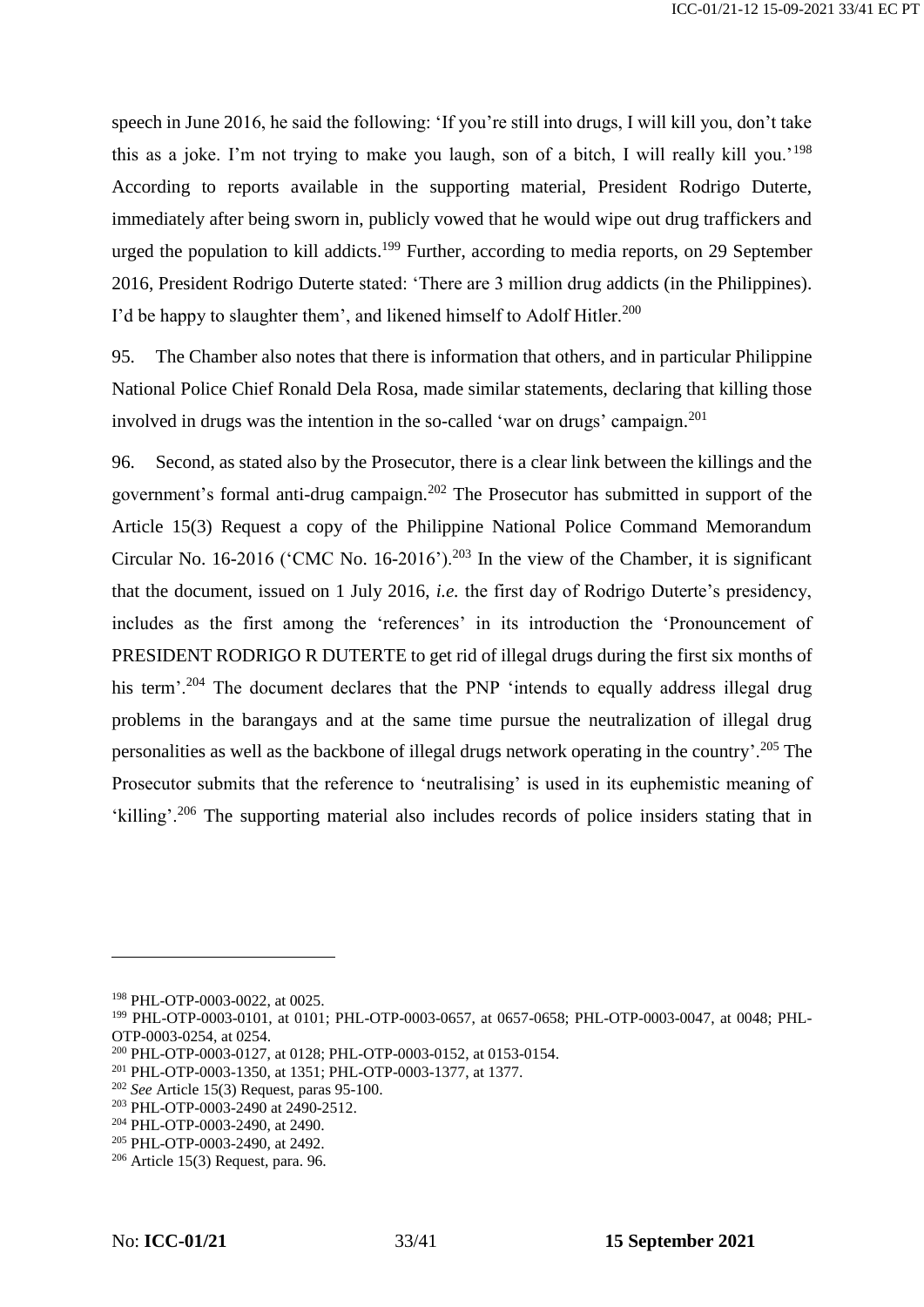killing persons during purported anti-drug operations, they followed instructions of the government.<sup>207</sup>

<span id="page-33-0"></span>97. The Chamber further notes that the Prosecutor has provided a relatively detailed explanation of the so-called 'war on drugs' campaign launched on 1 July 2016.<sup>208</sup> In brief, a so-called 'Project: "Double Barrel"' was launched, consisting of two basic components: 'Project Tokhang', which focused on house-to-house visits carried out to 'persuade suspected illegal drug personalities to stop their illegal drug activities';<sup>209</sup> and 'Project HVT' (high-value target), consisting of operations such as 'buy-bust' operations, searches and arrests, raids and checkpoints.<sup>210</sup> It is noted that whereas the so-called 'war on drugs' campaign was modified several times, and the competences of various State organs changed, this did not affect the essential tenets of the campaign. $211$ 

98. In this context, it is significant that a marked increase in killings of persons allegedly involved with drugs was reported following the assumption of the presidency by Rodrigo Duterte and issuance of CMC No. 16-2016.<sup>212</sup> Further, the reduction of the number of killings<sup>213</sup> following the two instances of the suspension of the so-called 'war on drugs' campaign in January-March  $2017^{214}$  and again in October-December  $2017^{215}$  lend support to the proposition that the killings occurred in execution of, or because of, the official policy.

<span id="page-33-1"></span>99. Third, the Chamber notes the consistent reference in the supporting material to lists of persons alleged to be involved with illegal drugs.<sup>216</sup> There is no information available as regards any formal status or procedural requirements applicable to such lists, and indeed Amnesty International has stated, based on its own investigation, that '[b]oth the concept of

<sup>207</sup> PHL-OTP-0003-0047, at 0048. *See also* the supporting material cited at footnote 253 of the Article 15(3) Request.

 $208$  Article 15(3) Request, paras 13-15.

<sup>209</sup> PHL-OTP-0003-2490, at 2492.

<sup>210</sup> PHL-OTP-0003-2490, at 2495; PHL-OTP-0003-3418, at 3450.

<sup>211</sup> *See* e.g. PHL-OTP-0003-1860, at 1860-1862; PHL-OTP-0003-0264, at 0264-0265; PHL-OTP-0003-2554, at 2554; PHL-OTP-0003-1673, at 1673.

<sup>212</sup> PHL-OTP-0003-0810, at 0815. *See also* the other supporting material cited at footnote 213 of the Article 15(3) Request.

<sup>213</sup> PHL-OTP-0003-0810, at 0815. *See also* the other supporting material cited at footnote 215 of the Article 15(3) Request.

<sup>214</sup> *See* PHL-OTP-0003-1853, at 1853; PHL-OTP-0003-1950, at 1951.

<sup>215</sup> *See* PHL-OTP-0003-3720, at 3720; PHL-OTP-0003-0269, at 0269-0270.

<sup>216</sup> PHL-OTP-0003-0582, at 0588, 0606, 0616; PHL-OTP-0003-0810, at 0811; PHL-OTP-0003-2996, at 2996; PHL-OTP-0003-0092, at 0097-0098; PHL-OTP-0003-0283, at 0284, 0287-0289, 0291. *See also* Article 15(3) Request, para. 92.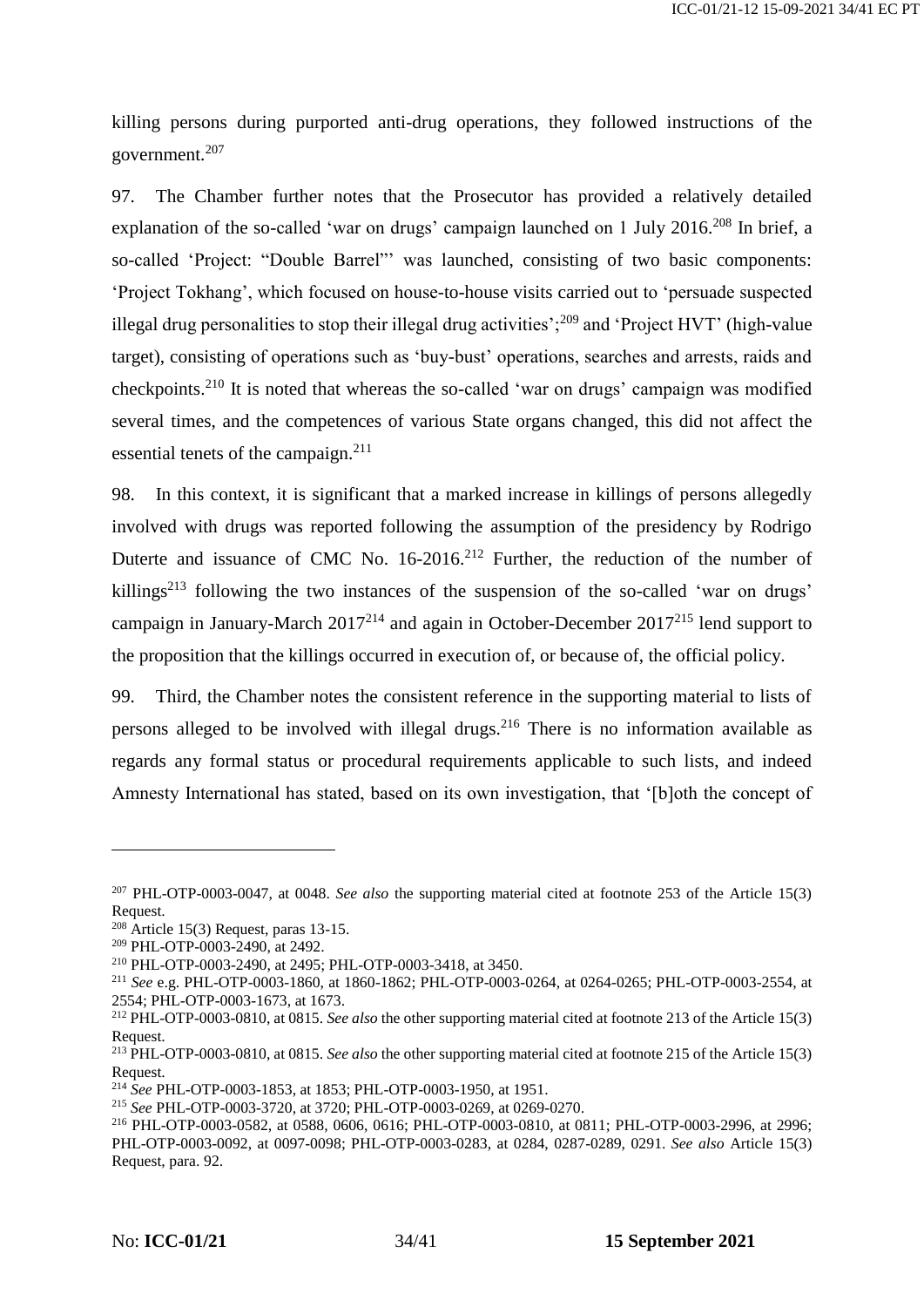the "watch list" and the way they are put together are deeply problematic', that '[i]nclusion is at times based on hearsay and community rumour or rivalry, with little to no verification', and that '[l]ists are not comprised solely of persons reasonably suspected of crimes – for instance, past drug use, no matter how distant, is often sufficient'.<sup>217</sup> As a very specific example of the apparent unreliability and arbitrariness of the use of such drug lists, the Chamber notes the specific case of the killing of Neptali Celestino, referred to above.<sup>218</sup> Supporting material indicates that relatives told a reporter of a long-running feud with another family, whom they blamed for telling the police that Neptali Celestino was a drug dealer.<sup>219</sup>

100. Fourth, the Chamber notes that the supporting material provides information to the effect that physical perpetrators were given cash payments, promotions or awards for killings in the so-called 'war on drugs' campaign.<sup>220</sup>

101. Fifth, the supporting material indicates that the Philippine authorities have failed to take meaningful steps to investigate or prosecute the killings. It appears that only few cases have proceeded to trial, and that only the case of the murder of Kian Delos Santos has proceeded to judgment.<sup>221</sup> In fact, the Presidential Communications Operations Office listed the deaths of 'drug personalities'in anti-drug operations among the key accomplishments in 'The Duterte Administration Year-End Report' for the year  $2017<sup>222</sup>$  Moreover, according to available information, President Duterte promised immunity or pardon to law enforcement personnel accused of wrongdoing. 223

### <span id="page-34-0"></span>*Widespread and systematic nature of the attack*

102. The Chamber further considers that the supporting material establishes, to the required standard, that the attack against the civilian population was widespread and systematic. Its widespread character is indicated by the estimates of the aggregate number of victims, as well as by its territorial extent, comprising the entire territory of the Philippines.<sup>224</sup> This conclusion

<sup>217</sup> PHL-OTP-0003-0582, at 0588.

<sup>218</sup> *See* paragraph [43](#page-14-1) above.

<sup>219</sup> PHL-OTP-0003-0283, at 0289.

<sup>220</sup>PHL-OTP-0003-0092, at 0098; PHL-OTP-0003-0090, at 0091; PHL-OTP-0003-1429, at 1429; PHL-OTP-0003-0183, at 0183; PHL-OTP-0003-3199 at 3206 (original version) and PHL-OTP-0003-3835, at 3843 (translation); PHL-OTP-0003-1345, at 1347; PHL-OTP-0003-1831, at 1832; PHL-OTP-0003-0092, at 0094. <sup>221</sup> PHL-OTP-0003-1004, at 1035-1036; PHL-OTP-0003-1218, at 1229; PHL-OTP-0003-0803, at 0804; PHL-OTP-0003-0878, at 0878.

<sup>222</sup> PHL-OTP-0003-3355, at 3379.

<sup>223</sup> PHL-OTP-0003-3283, at 3288; PHL-OTP-0003-1345, at 1347-1348; PHL-OTP-0003-1383, at 1384; PHL-OTP-0003-3261, at 3276 (original version); PHL-OTP-0003-3898, at 3913 (translation).

<sup>224</sup> *See* paragraph [67](#page-22-2) above.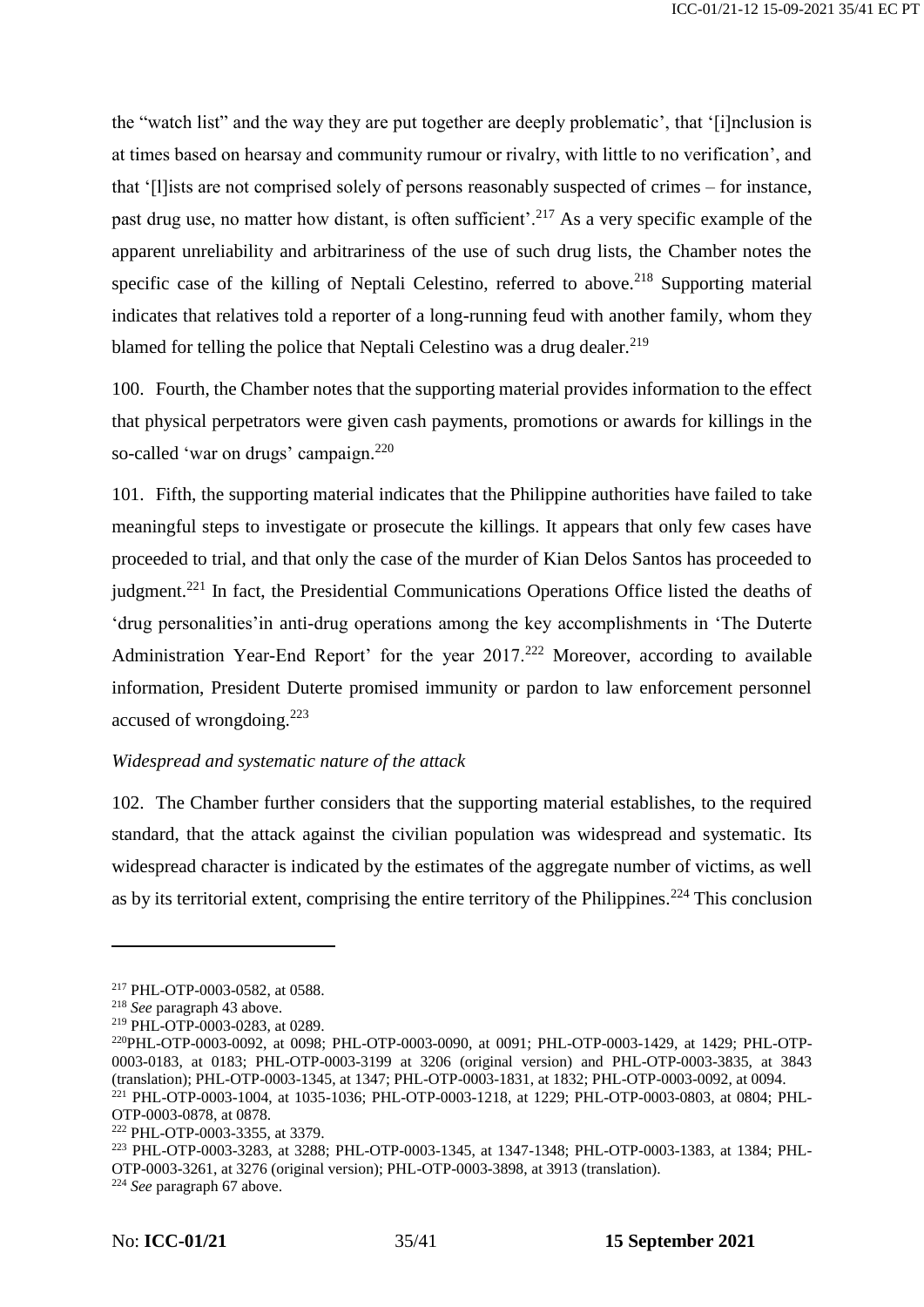holds even if only the official figures are considered as to the number of persons killed in the context of the so-called 'war on drugs' campaign in 2016-2019. The systematic character of the attack against the civilian population, on the other hand, is discernible at this stage on the basis of the same considerations as expressed just above with respect to the policy requirement.

### <span id="page-35-0"></span>*Nexus requirement*

103. On the basis of its analysis thus far, the Chamber also considers that the nexus of the individual killings with the attack against the civilian population is sufficiently laid out throughout the analysis above.

## <span id="page-35-1"></span>*Killings in the Davao area in 2011-2016*

104. The Chamber turns now again to the Prosecutor's submissions as concerns the alleged killings in the Davao area in 2011-2016. The Prosecutor focuses on making the argument that these events 'closely resemble' the killings as part of the so-called 'war on drugs' campaign in 2016-2019, and that they should for that reason be included in the authorised investigation.<sup>225</sup>

<span id="page-35-2"></span>105. In the assessment of the Chamber, there exists information sufficiently linking the killings in the Davao area in 2011-2016 to the relevant facts of the so-called 'war on drugs' campaign as discussed above. In particular, there are records of public statements by Rodrigo Duterte supporting and encouraging the killing of petty criminals and drug dealers in Davao.<sup>226</sup> These public statements are similar to those made before and during the so-called 'war on drugs' campaign, and indeed appear to form a coherent progression.<sup>227</sup> Rodrigo Duterte served as Mayor of Davao during 1988-1998, 2001-2010 and 2013-2016.<sup>228</sup> In addition, as discussed above, there is indication of the systematic involvement of security forces in the killing, including of the so-called 'Davao death squad'.<sup>229</sup>

<span id="page-35-3"></span>106. According to available information, some of the persons involved appear to be the same. In fact, there is information that some police officers were transferred from Davao to Manila

<sup>225</sup> Article 15(3) Request, para. 123.

<sup>226</sup> PHL-OTP-0003-0014, at 0016; PHL-OTP-0003-1287, at 1287-1288; PHL-OTP-0003-1290, at 1291; PHL-OTP-0003-0022, at 0022-0025; PHL-OTP-0003-0378, at 0378-0381.

<sup>227</sup> *See also* paragraph [94](#page-31-1) above.

<sup>228</sup> PHL-OTP-0003-0361, at 0363; PHL-OTP-0003-0384, at 0385; PHL-OTP-0003-0886, at 0904-0906.

<sup>229</sup> *See* paragraph [69](#page-23-1) above.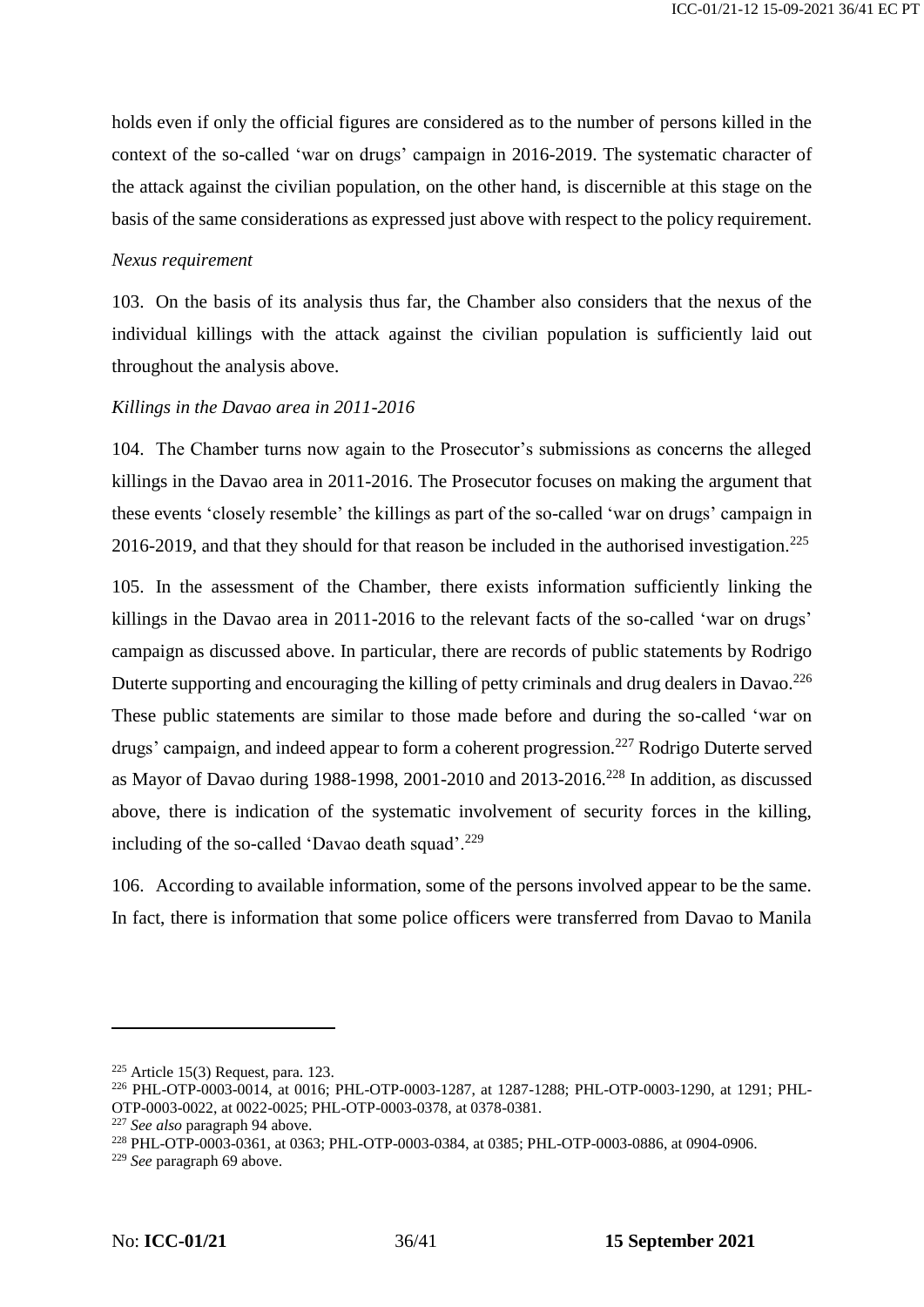upon Rodrigo Duterte's assumption of the Presidency.<sup>230</sup> Similarities in the *modus operandi* are also discernible.<sup>231</sup>

107. For this reason, the Chamber considers, at the present stage, and to the required standard, that there are similarities between the killings in the Davao area in 2011-2016 and the so-called 'war on drugs' campaign which merit further investigation. The Chamber does not deem it necessary at this stage to delve in any further detail into the question of how precisely the contextual elements of crimes against humanity may be met in respect of the killings in the Davao area in 2011-2016. They may be seen as having a nexus to the widespread and systematic attack against the civilian population as defined above; they may be seen as part of a separate attack against the civilian population; or there may be a need to redefine the parameters of the attack against the civilian population as defined in the Article 15(3) Request. This is essentially an exercise to be undertaken during and following the investigation. What is important for the present decision is that, whichever the case may be, that it appears, on the basis of the supporting material, that the killings in the Davao area between 1 November 2011 and 30 June 2016 show a certain pattern and may constitute crimes against humanity within the jurisdiction of the Court.

#### <span id="page-36-0"></span>*Conclusion*

108. In conclusion, the Chamber finds that it has been sufficiently established for the purpose of an authorisation to investigate that the contextual elements of crimes against humanity under Article 7 of the Statute have been met with respect to the killings in the Philippines between 1 November 2011 and 16 March 2019 in the context of the so-called 'war on drugs' campaign.

#### **B. Jurisdiction** *ratione temporis*

<span id="page-36-1"></span>109. The Prosecutor submits that the alleged crimes between 1 November 2011 and 16 March 2019 fall within the Court's jurisdiction *ratione temporis*.

110. The Chamber notes that the Philippines deposited its instrument of ratification of the Rome Statute on 30 August 2011, and the Statute entered into force for the Philippines on 1 November 2011, in accordance with Article 126(1) of the Statute. On 17 March 2018, the Government of the Philippines deposited a written notification of withdrawal from the Statute

<sup>230</sup> PHL-OTP-0003-0309, at 0311. *See also* PHL-OTP-0003-2623, at 2623; PHL-OTP-0003-2326, at 2326; PHL-OTP-0003-0549, at 0549. <sup>231</sup> *See* PHL-OTP-0003-2338, at 2338.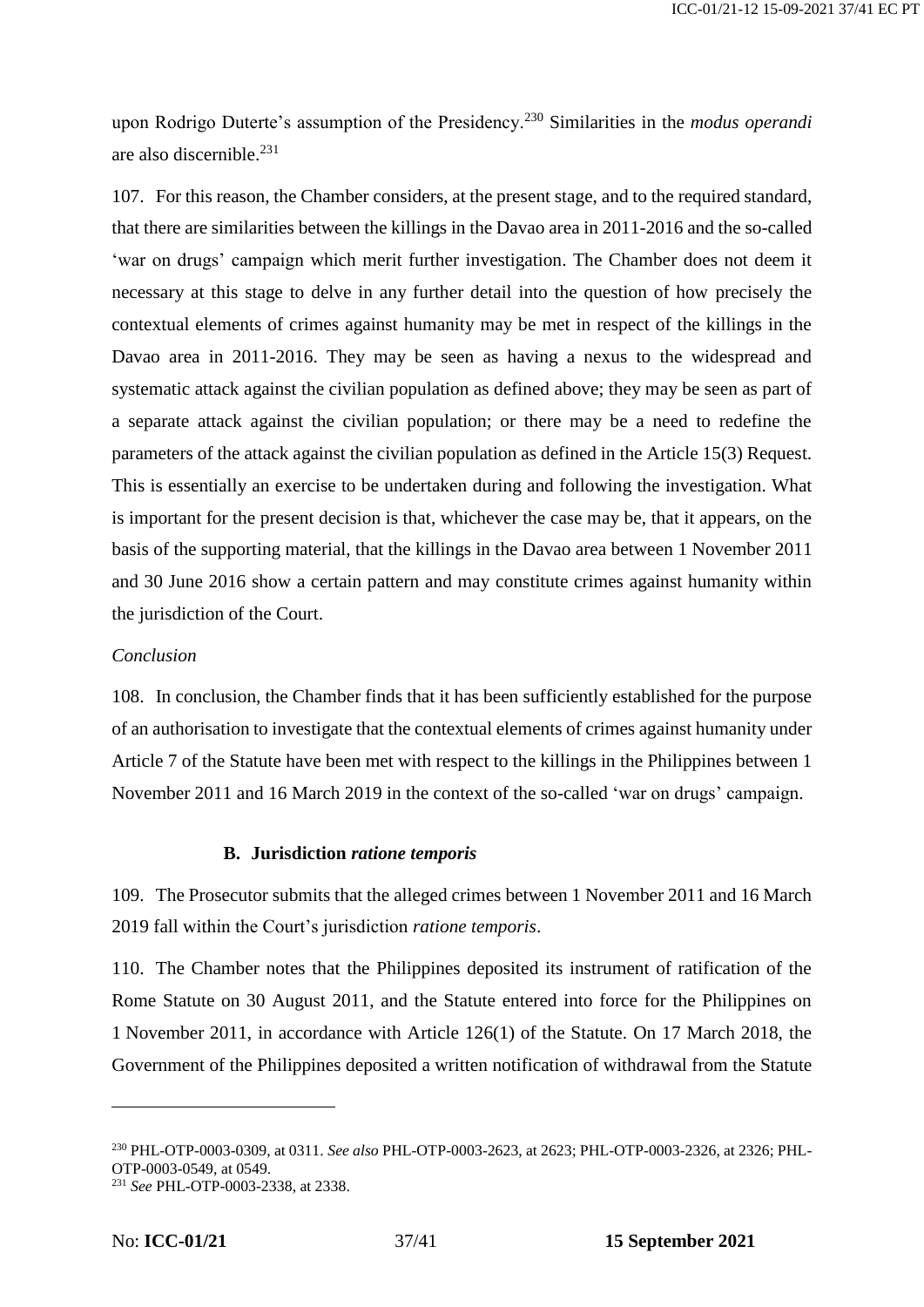with the UN Secretary-General, and in accordance with Article 127 of the Statute, the withdrawal took effect on 17 March 2019. While the relevant crimes appear to have continued after this date, the Chamber notes that alleged crimes identified in the Article 15(3) Request are limited to those during the period when the Philippines was a State Party to the Statute and was bound by its provisions.

111. While the Philippines' withdrawal from the Statute took effect on 17 March 2019, the Court retains jurisdiction with respect to alleged crimes that occurred on the territory of the Philippines while it was a State Party, from 1 November 2011 up to and including 16 March 2019. This is in line with the law of treaties, which provides that withdrawal from a treaty does not affect any right, obligation or legal situation created through the execution of the treaty prior to its termination. <sup>232</sup> Moreover, in the *Burundi* situation, Pre-Trial Chamber III held that a State Party's withdrawal from the Rome Statute does not affect the Court's exercise of jurisdiction over crimes committed prior to the effective date of the withdrawal.<sup>233</sup> This conclusion was recently confirmed by Pre-Trial Chamber II in the *Abd-Al-Rahman* case.<sup>234</sup> The Court's exercise of such jurisdiction is not subject to any time limit, particularly since the preliminary examination here commenced prior to the Philippines' withdrawal.<sup>235</sup>

## **C. Jurisdiction** *ratione loci*

<span id="page-37-0"></span>112. The Prosecutor submits that the alleged crimes underlying the Article 15(3) Request were committed throughout the territory of the Philippines.<sup>236</sup> Accordingly, the Court's jurisdiction *ratione loci* is established under Article 12(2)(a) of the Statute.

### **V. Conclusion**

<span id="page-37-1"></span>113. On the basis of the above, the Chamber concludes that there is a reasonable basis for the Prosecutor to proceed with an investigation, in the sense that the crime against humanity of murder appears to have been committed, and that potential case(s) arising from such investigation appear to fall within the Court's jurisdiction. The Chamber therefore turns to the

<sup>232</sup> *See* Vienna Convention on the Law of Treaties, United Nations Treaty Series, vol. 1155, p. 331, Article 70. <sup>233</sup> [Burundi Article 15 Decision,](http://www.legal-tools.org/doc/8f2373/) para. 24.

<sup>234</sup> Pre-Trial Chamber II, *Prosecutor v. Ali Muhammad Ali Abd-Al-Rahman*, Decision on the Defence 'Exception d'incompétence' (ICC-02/05-01/20-302), 17 May 2021, [ICC-02/05-01/20-391,](https://www.legal-tools.org/doc/lg5nag/) para. 33.

<sup>235</sup> *See* Rome Statute, article 127(2); [Burundi Article 15 Decision,](http://www.legal-tools.org/doc/8f2373/) paras. 23-26.

 $236$  Article 15(3) Request, para. 78.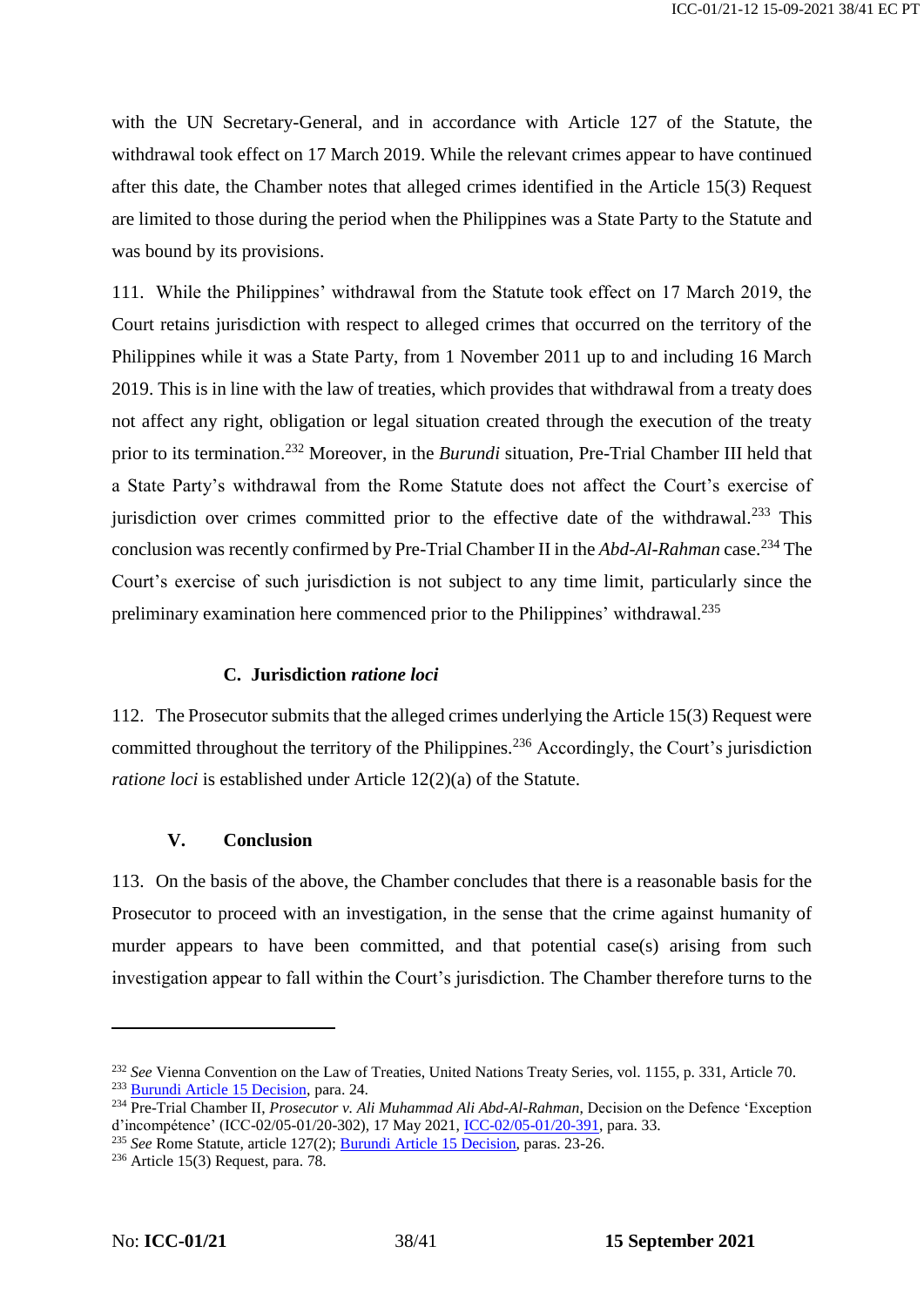question of the scope of the authorised investigation. The Prosecutor requests authorisation to investigate 'crimes within the jurisdiction of the Court allegedly committed on the territory of the Philippines between 1 November 2011 and 16 March 2019 in the context of the [war on drugs] campaign, as well as any other crimes which are sufficiently linked to these events'.<sup>237</sup>

114. The question of the scope of the authorised investigation arises also in relation to the Prosecutor's submission that several of the incidents in his request 'appear to have included severe beatings or other mistreatment of victims prior to the killings, as well as instances in which victims' family members were forced to witness the killings'.<sup>238</sup> The Prosecutor avers that such conduct may constitute the additional crimes against humanity of torture or other inhuman acts under Articles  $7(1)(f)$  and (k) of the Statute.<sup>239</sup> Explaining that 'in light of the applicable page limit, the Prosecution has focused the current Request on the more prominent crime of Murder', the Prosecutor requests that any authorised investigation also include these and other crimes which are sufficiently linked to the so-called 'war on drugs' campaign.<sup>240</sup>

115. At this juncture, the Chamber also notes that the representations made to it by victims also make reference to crimes other than murder. A legal analysis undertaken by the Registry has categorised the assertions and identified other inhumane acts/torture, imprisonment or other severe deprivation of liberty and enforced disappearance as the most commonly reported crimes other than murder.<sup>241</sup> Moreover, the Chamber notes with particular attention that three representations reported sexual violence.<sup>242</sup>

116. In prior decisions, Pre-Trial Chambers have consistently authorised the commencement of the investigation in relation to *any crime* within the jurisdiction of the Court committed within the parameters of the authorised investigation circumscribed in time, place and, in some cases, also by reference to factual parameters.<sup>243</sup>

<sup>237</sup> Article 15(3) Request, para. 131.

 $238$  Article 15(3) Request, para. 129.

<sup>239</sup> Article 15(3) Request, para. 129.

<sup>&</sup>lt;sup>240</sup>Article 15(3) Request, para. 129. The Chamber understands the reference to 'any other crimes which are sufficiently linked to these events' in paragraph 131 of the Article 15(3) Request to be a reference to the same. <sup>241</sup> Registry Report on Victims' Representations, para. 8.

<sup>242</sup> Registry Report on Victims' Representations, para. 8.

<sup>243</sup> *See, e.g.*, Pre-Trial Chamber I, *Situation in Georgia*, Decision on the Prosecutor's request for authorization of an investigation, 27 January 2016, [ICC-01/15-12,](https://www.legal-tools.org/doc/a3d07e/) paras. 63-64 ('Georgia Article 15 Decision'); Pre-Trial Chamber III, *Situation in the People's Republic of Bangladesh/Republic of the Union of Myanmar*, Decision Pursuant to Article 15 of the Rome Statute on the Authorisation of an Investigation into the Situation in the People's Republic of Bangladesh/Republic of the Union of Myanmar, 14 November 2019, [ICC-01/19-27,](https://www.legal-tools.org/doc/kbo3hy/) paras.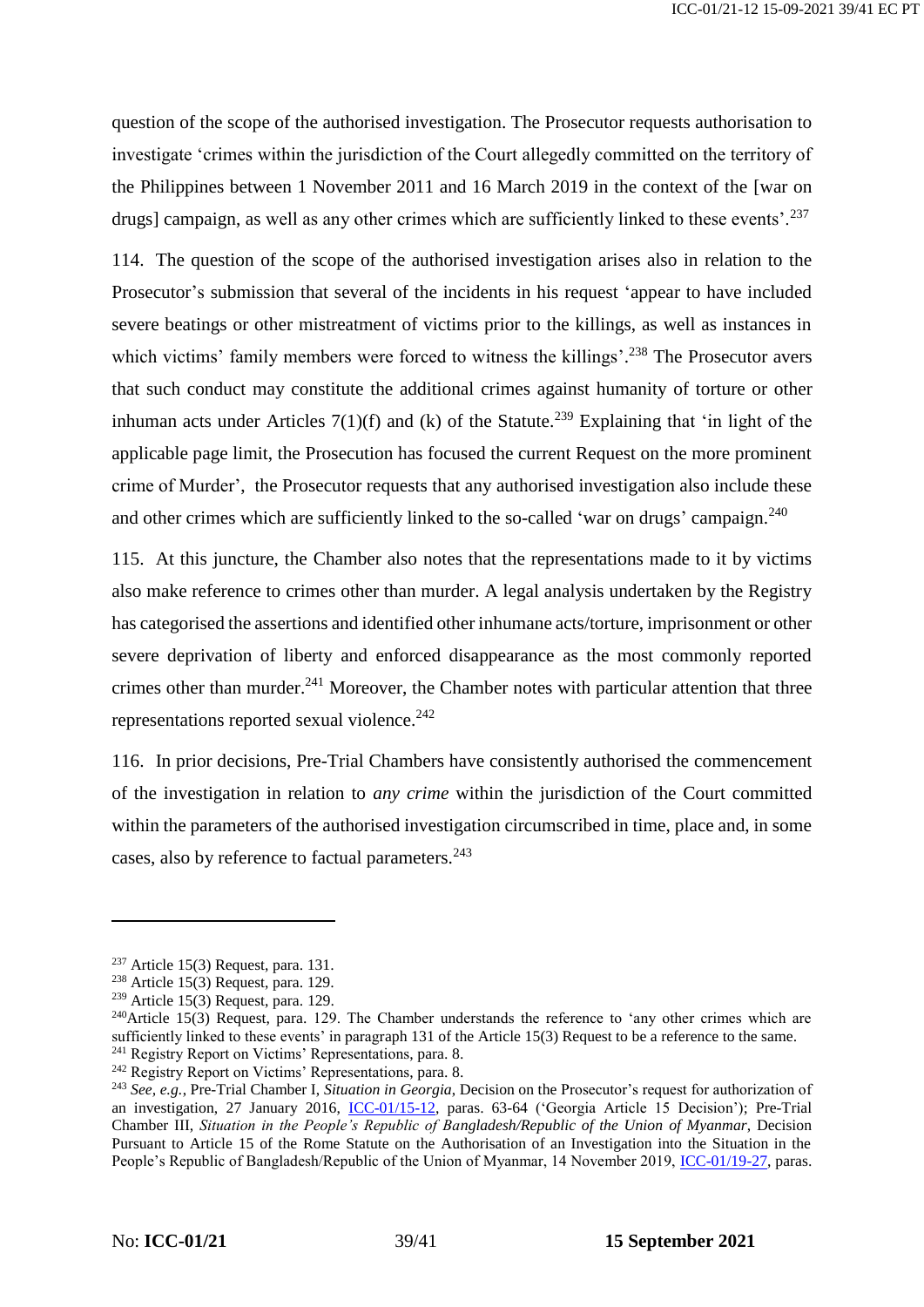117. In addition, the Appeals Chamber has recently held that 'in order to obtain a full picture of the relevant facts, their potential legal characterisation as specific crimes under the jurisdiction of the Court, and the responsibility of the various actors that may be involved, the Prosecutor must carry out an investigation into the situation as a whole'.<sup>244</sup> The Appeals Chamber stated that 'restricting the authorised investigation to the factual information obtained during the preliminary examination would erroneously inhibit the Prosecutor's truth-seeking function' and that '[s]uch a restriction is unnecessary to fulfil the purpose of article 15(4) of the Statute in ensuring that the Prosecutor does not embark on a frivolous or politically motivated investigation in that she remains restricted in her investigation to the contours of the investigation authorised by the pre-trial chamber'.<sup>245</sup> The Appeals Chamber then held, in the specific context of the situation before it, that 'the requirements of article 15(4) of the Statute would be met by granting the authorisation in the terms requested by the Prosecutor, which sufficiently delineates the parameters of the situation'.<sup>246</sup>

118. In line with the above,  $247$  the Chamber considers it appropriate to authorise the investigation to extend to any crime within the jurisdiction of the Court, limited by the temporal, territorial and factual parameters of the situation as defined in the Article 15(3) Request. In the assessment of the Chamber, the parameters of the situation are sufficiently defined to satisfy the requirements of Article 15(4) of the Statute.

<sup>126-130;</sup> Pre-Trial Chamber II, *Situation in the Republic of Kenya*, Corrigendum of the Decision Pursuant to Article 15 of the Rome Statute on the Authorization of an Investigation into the Situation in the Republic of Kenya, 1 April 2010, [ICC-01/09-19-Corr,](https://www.legal-tools.org/doc/f0caaf/) paras 201-211. *See also* [Côte d'Ivoire Article 15 Decision,](https://www.legal-tools.org/doc/e0c0eb/) paras 176- 180. *See*, however, also Pre-Trial Chamber II, *Situation in the Islamic Republic of Afghanistan*, Decision Pursuant to Article 15 of the Rome Statute on the Authorisation of an Investigation into the Situation in the Islamic Republic of Afghanistan, 12 April 2019, [ICC-02/17-33;](https://www.legal-tools.org/doc/2fb1f4/) [Afghanistan Appeal Judgment.](https://www.legal-tools.org/doc/x7kl12/) The Chamber notes that, in partly different composition, it previously also held that events outside of the identified territory and time period could fall into the parameters of the situation if 'they are sufficiently linked thereto and, obviously, fall within the Court's jurisdiction'. *See* [Georgia Article 15 Decision,](https://www.legal-tools.org/doc/a3d07e/) para. 64.

 $244$  [Afghanistan Appeal Judgment,](https://www.legal-tools.org/doc/x7kl12/) para. 60.

<sup>245</sup> [Afghanistan Appeal Judgment,](https://www.legal-tools.org/doc/x7kl12/) para. 61.

<sup>246</sup> [Afghanistan Appeal Judgment,](https://www.legal-tools.org/doc/x7kl12/) para. 62.

<sup>247</sup> *See* paras [88](#page-28-0)[-89.](#page-28-1)